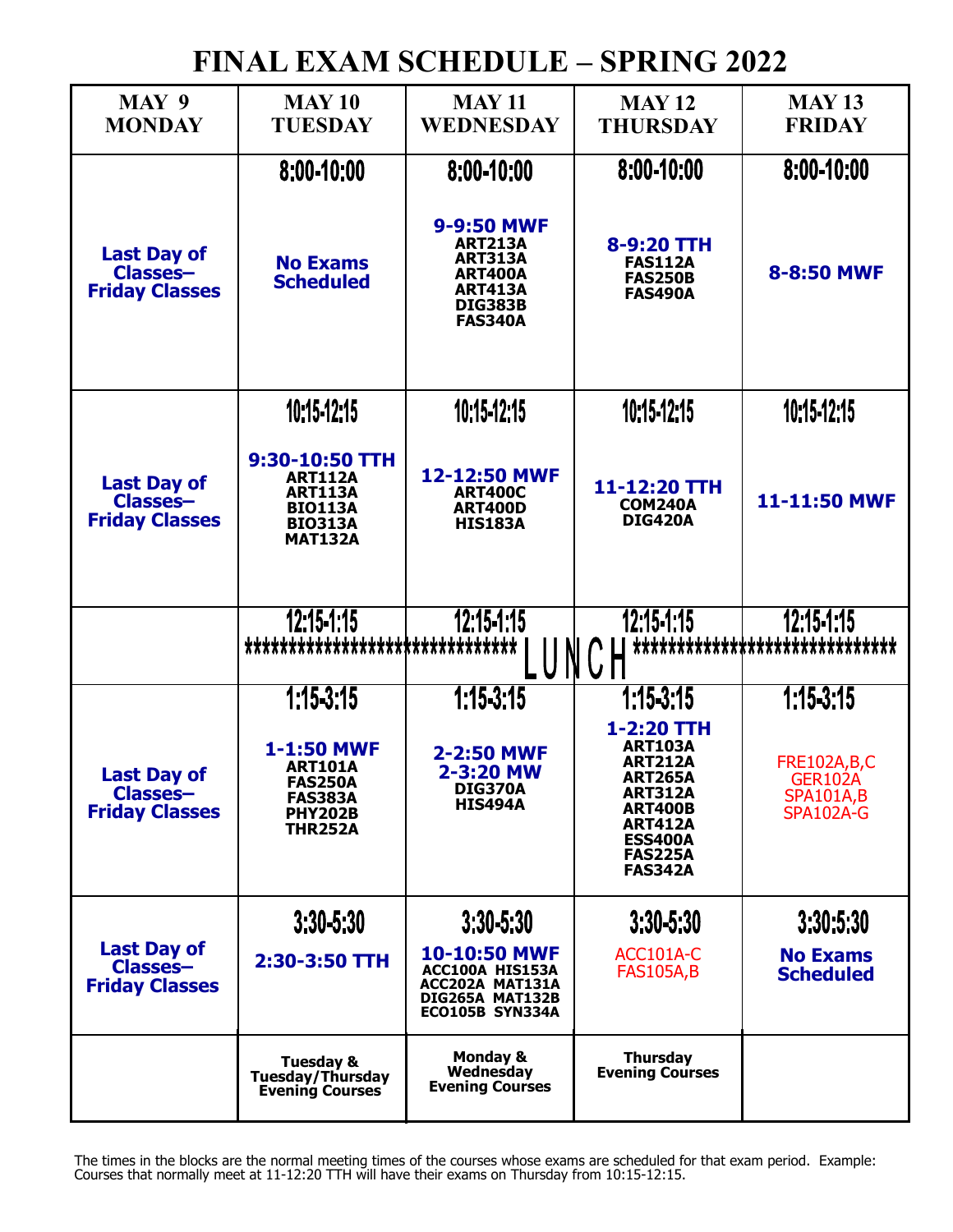## **SPRING 2022 - FINAL EXAM SCHEDULE**

Please review this final exam schedule carefully and contact the Registrar's Office if you have a conflict.

A student is not required to take more than two regularly scheduled final exams on any one day. A student who has three or more exams scheduled on one day is responsible for talking to and submitting a written request for rescheduling to his/her instructor within one week after the publication of the final exam schedule. If none of the instructors agree to reschedule, the student must contact the Provost at least one week before the beginning of the first scheduled final exam in order to reach a solution.

EXAMS ARE SCHEDULED FROM **TUESDAY, MAY 10 TO FRIDAY, MAY 13**. YOU CAN LOCATE YOUR COURSES LISTED BY THE TIME IT NORMALLY MEETS DURING THE WEEK. SOME COURSES ARE PUT INTO SPECIAL CATEGORIES. IF YOU DO NOT SEE YOUR COURSE UNDER THE TIME IT MEETS, LOOK FOR IT IN THE BOLDED TITLES AT THE TOP OF EACH NEW TIME PERIOD.

|               | Tuesday, May 10 - 8AM-10AM (NO EXAMS SCHEDULED) |                             |                                                                                                   |         |         |             |               |                     |  |  |
|---------------|-------------------------------------------------|-----------------------------|---------------------------------------------------------------------------------------------------|---------|---------|-------------|---------------|---------------------|--|--|
|               |                                                 |                             |                                                                                                   |         |         |             |               |                     |  |  |
|               |                                                 |                             |                                                                                                   |         |         |             |               |                     |  |  |
|               |                                                 |                             | Tuesday, May 10 - 10:15AM-12:15PM (9:30-10:50 TTH & ART112A, ART113A, BIO113A, BIO313A & MAT132A) |         |         |             |               |                     |  |  |
| ACC325        | <b>JA</b>                                       | Cost                        | Eguae-Obazee, Gertrude                                                                            | 9:30AM  | 10:50AM | <b>ITTH</b> | <b>ROESNR</b> | 104                 |  |  |
| <b>ANT342</b> | A                                               | <b>Human Evolution</b>      | Thompson, Barton                                                                                  | 9:30AM  | 10:50AM | <b>ITTH</b> | SELWYN        | 208                 |  |  |
| <b>ART112</b> | A                                               | Painting I                  | Duby, Susan                                                                                       | 10:00AM | 12:25PM | <b>ITTH</b> | <b>CFA</b>    | 228                 |  |  |
| <b>ART113</b> | A                                               | Sculpture I                 | Glaze, Brian                                                                                      | 9:30AM  | 11:55AM | <b>ITTH</b> | <b>CFA</b>    | 144                 |  |  |
| <b>BIO113</b> | A                                               | Trop Eco Costa Rica         | Cost, I/Mech, S                                                                                   | 9:30AM  | 10:50AM | <b>TH</b>   | <b>SCICTR</b> | 5                   |  |  |
| <b>BIO313</b> | A                                               | Trop Eco Costa Rica         | Cost, I/Mech, S                                                                                   | 9:30AM  | 10:50AM | Iтн         | <b>SCICTR</b> | 5                   |  |  |
| <b>BUS247</b> | B                                               | <b>Marketing Management</b> | Owenz, Adam                                                                                       | 9:30AM  | 10:50AM | <b>TTH</b>  | <b>ROESNR</b> | 205                 |  |  |
| <b>BUS378</b> | A                                               | Princples of Selling        | Schott, Richard                                                                                   | 9:30AM  | 10:50AM | <b>TTH</b>  | <b>ROESNR</b> | 105                 |  |  |
| <b>BUS498</b> | A                                               | Intl Bus Seminar            | Rohde, Bonnie                                                                                     | 9:30AM  | 10:50AM | TTH         | <b>ROESNR</b> | 101                 |  |  |
| <b>CHE107</b> | $\overline{\mathsf{A}}$                         | Chemistry in Art/Lab        | Artz, Pamela                                                                                      | 9:30AM  | 10:50AM | <b>TTH</b>  | <b>SCICTR</b> | 256                 |  |  |
| CHE324        | $\overline{\mathsf{A}}$                         | Inorganic/Lab               | Piro, Nicholas                                                                                    | 9:30AM  | 10:50AM | <b>TTH</b>  | <b>SCICTR</b> | 251                 |  |  |
| <b>CHE326</b> | A                                               | <b>Biochemstry II/Lab</b>   | Greene, Amy                                                                                       | 9:30AM  | 10:50AM | <b>TTH</b>  | <b>SCICTR</b> | 351                 |  |  |
| COM315        | <b>A</b>                                        | <b>Public Affairs Reprt</b> | Lehman, Katherine                                                                                 | 9:30AM  | 10:50AM | <b>TTH</b>  | <b>TEEL</b>   | $\overline{24}$     |  |  |
| <b>DIG250</b> | A                                               | Sound Dsgn Vis Media        | D'Errico, Michael                                                                                 | 9:30AM  | 10:50AM | <b>TTH</b>  | <b>ALUMNI</b> | 302                 |  |  |
| EDU323        | A                                               | <b>Early Literacy</b>       | Seidenstricker, Lydia                                                                             | 9:30AM  | 10:50AM | <b>TTH</b>  | <b>MASTER</b> | 1A                  |  |  |
| <b>ENG102</b> | B                                               | Writing with Texts          | Barbieri, Theresa                                                                                 | 9:30AM  | 10:50AM | <b>TTH</b>  | <b>DISTLN</b> | Online              |  |  |
| <b>ENG102</b> | C <sub>1</sub>                                  | <b>Writing with Texts</b>   | Ziegler, Lena                                                                                     | 9:30AM  | 10:50AM | <b>TTH</b>  | <b>MASTER</b> | 210                 |  |  |
| <b>ENG202</b> | A                                               | Br Txts Frm 1780            | Goodman, Lesley                                                                                   | 9:30AM  | 10:50AM | TTH         | <b>MASTER</b> | 204                 |  |  |
| <b>FAS490</b> | B                                               | Seminar                     | Burdalski, Doreen                                                                                 | 9:30AM  | 10:50AM | <b>TTH</b>  | <b>ALUMNI</b> | 103                 |  |  |
| <b>FRE202</b> | A                                               | Intermediate II             | John, Adam                                                                                        | 9:30AM  | 10:50AM | TTH         | <b>MASTER</b> | 310                 |  |  |
| <b>FRE330</b> | A                                               | French Drama                | Albright, Arcana                                                                                  | 9:30AM  | 10:50AM | <b>TTH</b>  | <b>MASTER</b> | 309                 |  |  |
| <b>FRE492</b> | $\overline{\mathsf{A}}$                         | Seminar                     | Albright, Arcana                                                                                  | 9:30AM  | 10:50AM | <b>TTH</b>  | <b>MASTER</b> | 309                 |  |  |
| <b>FYS100</b> | B                                               | <b>First Year Seminar</b>   | Sensenig, Melvin                                                                                  | 9:30AM  | 10:50AM | TTH         | <b>CHAPEL</b> | 102                 |  |  |
| <b>HIS224</b> | A                                               | Latin America               | Dillingham, Alan                                                                                  | 9:30AM  | 10:50AM | TTH         | <b>MASTER</b> | 8                   |  |  |
| <b>HIS375</b> | $\overline{A}$                                  | France since 1789           | deSyon, Guillaume                                                                                 | 9:30AM  | 10:50AM | TTH         | <b>MASTER</b> | 211                 |  |  |
| <b>LAS224</b> | $\overline{\mathsf{A}}$                         | Latin America               | Dillingham, Alan                                                                                  | 9:30AM  | 10:50AM | <b>TTH</b>  | <b>MASTER</b> | $\overline{\infty}$ |  |  |
| <b>LAT102</b> | $\overline{A}$                                  | Elem Latin II               | Kitsock, Michael                                                                                  | 9:30AM  | 10:50AM | <b>TTH</b>  | <b>CHAPEL</b> | 101                 |  |  |
| <b>MAT132</b> | A                                               | Calculus II                 | Nawrocki, David                                                                                   | 10:00AM | 11:50AM | TTH         | <b>SCICTR</b> | 155                 |  |  |
| <b>MUS212</b> | A                                               | Comm Music Theory II        | Black, Tamara                                                                                     | 9:30AM  | 10:50AM | TTH         | <b>ROESNR</b> | 103                 |  |  |
| <b>MUS495</b> | $\overline{\mathsf{A}}$                         | Seminar                     | Merlino, Anthony                                                                                  | 9:30AM  | 10:50AM | TTH         | <b>ROESNR</b> | 221                 |  |  |
| <b>OPT101</b> | A                                               | Optics & Tech/Lab           | Buerke, Brian                                                                                     | 9:30AM  | 10:50AM | TTH         | SCICTR        | 255                 |  |  |
| <b>PHI391</b> | $\overline{A}$                                  | Sem: Future Ethics          | Bellantoni, Lisa                                                                                  | 9:30AM  | 10:50AM | Ттн         | <b>DISTLN</b> | Online              |  |  |
| <b>POL220</b> | A                                               | Urban Politics              | Armato, Michael                                                                                   | 9:30AM  | 10:50AM | <b>TTH</b>  | <b>ROESNR</b> | 201                 |  |  |
| <b>REL375</b> | A                                               | <b>Rel Resp Holocaust</b>   | Koosed, Jennifer                                                                                  | 9:30AM  | 10:50AM | TTH         | <b>CHAPEL</b> | 103                 |  |  |
| SOC101        | B                                               | Intro to Sociology          | Guo, Yu                                                                                           | 9:30AM  | 10:50AM | <b>TTH</b>  | <b>TEEL</b>   | 101A                |  |  |
| SOC211        | A                                               | Statistics                  | Jennings, Brian                                                                                   | 9:30AM  | 10:50AM | <b>TTH</b>  | <b>ROESNR</b> | 203                 |  |  |
| <b>SOC490</b> | A                                               | Seminar                     | Brown, Charles                                                                                    | 9:30AM  | 10:50AM | <b>ITTH</b> | <b>ROESNR</b> | 202                 |  |  |
| <b>SPE210</b> | A                                               | Intro to Spec Ed            | Warfield, Rodney                                                                                  | 9:30AM  | 10:50AM | <b>ITTH</b> | <b>MASTER</b> | 13                  |  |  |
| <b>THR388</b> | A                                               | Postmod Am Drama            | Matthews, Julia                                                                                   | 9:30AM  | 10:50AM | <b>ITTH</b> | <b>CFA</b>    | 114                 |  |  |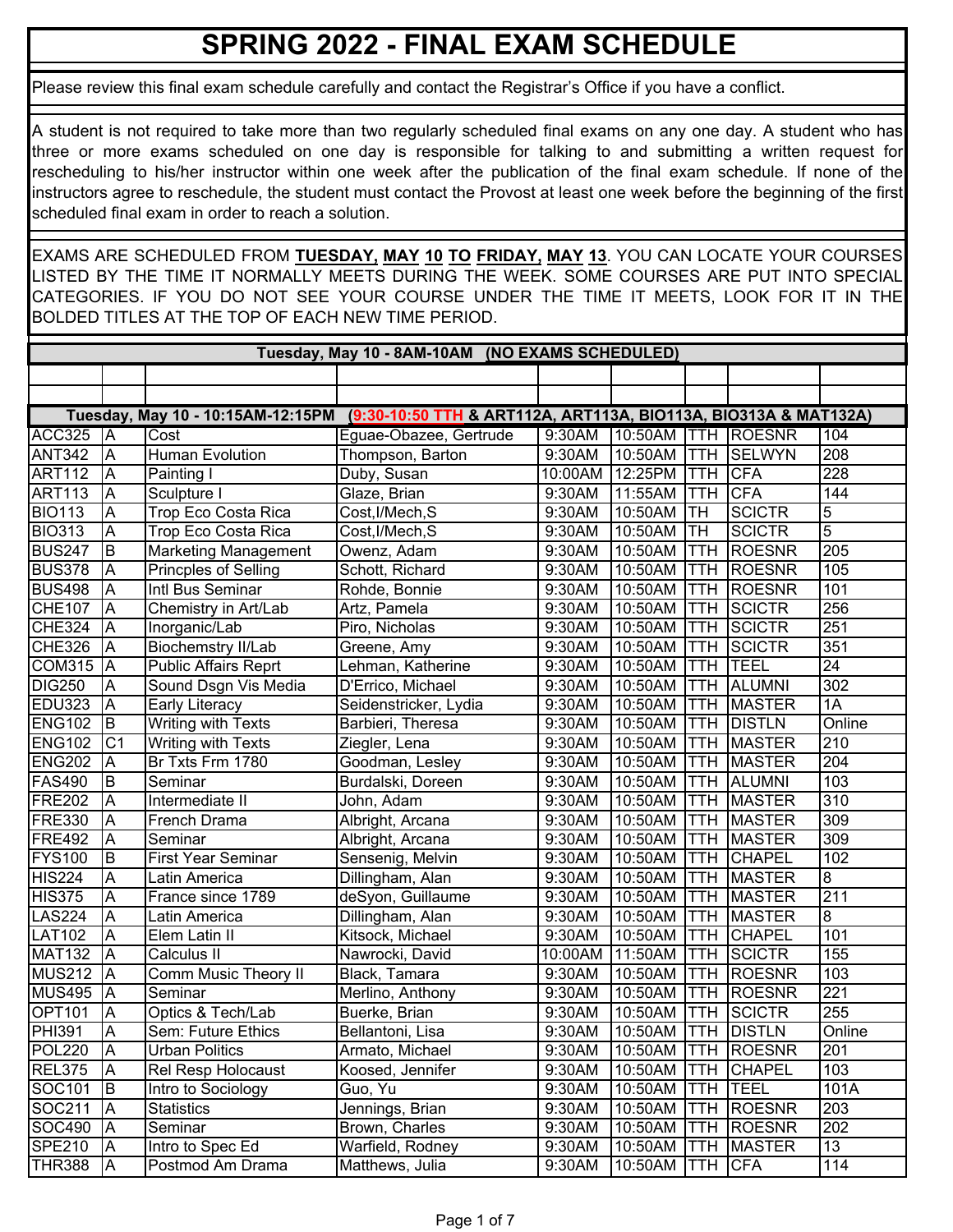|                                | Tuesday, May 10 - 1:15PM-3:15PM (1-1:50 MWF & ART101A, FAS250A, FAS383A, PHY202B & THR252A) |                                                      |                                                                      |                   |                  |                 |                                |                |
|--------------------------------|---------------------------------------------------------------------------------------------|------------------------------------------------------|----------------------------------------------------------------------|-------------------|------------------|-----------------|--------------------------------|----------------|
| <b>ART101</b>                  | A                                                                                           | Drawing                                              | Hamwi, Richard                                                       | 1:30PM            | 3:55PM           | <b>WF</b>       | <b>DISTLN</b>                  | Online         |
| <b>ART207</b>                  | $\overline{A}$                                                                              | Modern/Contempry Art                                 | Barragan, Maite                                                      | 1:00PM            | 1:50PM           | <b>MWF</b> CFA  |                                | 139            |
| <b>BUS354</b>                  | $\overline{A}$                                                                              | <b>Sports Management</b>                             | Schott, Richard                                                      | 1:00PM            | 1:50PM           |                 | MWF ROESNR                     | 205            |
| <b>ENG101</b>                  | B                                                                                           | Composition                                          | Hilberg, Jaclyn                                                      | 1:00PM            | 1:50PM           |                 | MWF MASTER                     | 205            |
| <b>ENG102</b>                  | J2                                                                                          | Writing with Texts                                   | Hamill, James                                                        | 1:00PM            | 1:50PM           |                 | MWF MASTER                     | 207            |
| <b>FAS250</b>                  | A                                                                                           | Intm Cloth Construct                                 | Mueller, Sarah                                                       | 1:00PM            | 4:20PM           | W               | <b>SCICTR</b>                  | 223            |
| <b>FAS383</b>                  | A                                                                                           | <b>Surface Embellishmnt</b>                          | Burdett, Joycelyn                                                    | 1:00PM            | 2:50PM           | <b>MF</b>       | <b>ALUMNI</b>                  | 103            |
| <b>HIS122</b>                  | A                                                                                           | Med/Early Mod Civ                                    | Turning, Patricia                                                    | 1:00PM            | 1:50PM           |                 | MWF MASTER                     | $\overline{8}$ |
| <b>LAT102</b>                  | B                                                                                           | Elem Latin II                                        | Hartman, Midori                                                      | 1:00PM            | 1:50PM           |                 | MWF CHAPEL                     | 102            |
| <b>MAT125</b>                  | A                                                                                           | <b>Business Calculus</b>                             | Shelton, Brittany                                                    | 1:00PM            | 1:50PM           |                 | MWF SCICTR                     | 155            |
| <b>MAT320</b>                  | A                                                                                           | Linear Algebra                                       | Catone, Christopher                                                  | 1:00PM            | 1:50PM           |                 | MWF MASTER                     | 204            |
| MUS103BA                       |                                                                                             | <b>Comm Mus Ensemble</b>                             | Lomanno, Mark                                                        | 1:30PM            | 3:00PM           | <b>MF</b>       | <b>CFA</b>                     | 212            |
| <b>MUS125</b>                  | $\overline{A}$                                                                              | Jazz/Past/Pres/Futur                                 | Powers, Kelly                                                        | 1:00PM            | 1:50PM           |                 | <b>MWF</b> DISTLN              | Online         |
| <b>PHI326</b>                  | A                                                                                           | <b>Constructing Reality</b>                          | Bellantoni, Lisa                                                     | 1:00PM            | 1:50PM           |                 | MWF CHAPEL                     | 101            |
| <b>PHY202</b>                  | B                                                                                           | General II/Lab                                       | Buerke, Brian                                                        | 1:00PM            | 3:50PM           | <b>MW</b>       | <b>SCICTR</b>                  | 151            |
| <b>POL340</b>                  | A                                                                                           | The European Union                                   | Henceroth, Nathan                                                    | 1:00PM            | 1:50PM           |                 | MWF ROESNR                     | 101            |
| <b>PSY347</b>                  | A                                                                                           | <b>Adolescent Devel</b>                              | Heberle, Julia                                                       | 1:00PM            | 1:50PM           | <b>MWF TEEL</b> |                                | 101A           |
| <b>PSY406</b>                  | B                                                                                           | Sem:Decision Theory                                  | Couchman, Justin                                                     | 1:00PM            | 1:50PM           | <b>MWF TEEL</b> |                                | 114            |
| <b>REL280</b>                  | A                                                                                           | Rel & Environment                                    | Forte, Victor                                                        | 1:00PM            | 1:50PM           | <b>MWF</b>      | <b>CHAPEL</b>                  | 103            |
|                                | <b>B</b>                                                                                    |                                                      |                                                                      |                   |                  |                 |                                | 309            |
| <b>SPA201</b>                  |                                                                                             | Intermediate I                                       | Amores, Lennie                                                       | 1:00PM            | 1:50PM           |                 | MWF MASTER                     |                |
| <b>SYN306</b>                  | A                                                                                           | Hip Hop                                              | Gilliams, Teresa                                                     | 1:00PM            | 1:50PM           |                 | <b>MWF MASTER</b>              | 210            |
| <b>SYN326</b>                  | A                                                                                           | <b>Constructing Reality</b>                          | Bellantoni, Lisa                                                     | 1:00PM            | 1:50PM           |                 | MWF CHAPEL                     | 101            |
| <b>SYN380</b>                  | A                                                                                           | Rel & Environment                                    | Forte, Victor                                                        | 1:00PM            | 1:50PM           |                 | MWF CHAPEL                     | 103            |
| <b>THR252</b>                  | A                                                                                           | Acting for Camera                                    | Fotis, Matthew                                                       | 1:00PM            | 2:50PM           | <b>MW</b>       | <b>CFA</b>                     | 114            |
|                                |                                                                                             |                                                      | Tuesday, May 10 - 3:30PM-5:30PM                                      | $(2:30-3:50$ TTH) |                  |                 |                                |                |
| <b>ACC331</b><br><b>ANT101</b> | A<br>$\overline{\mathsf{A}}$                                                                | <b>Advanced Tax</b>                                  | Junikiewicz, Andrew                                                  | 2:30PM            | 3:50PM<br>3:50PM | TTH<br>TTH      | <b>ROESNR</b><br><b>SELWYN</b> | 104<br>208     |
| <b>BUS250</b>                  | B                                                                                           | <b>Culturl Anthropology</b><br><b>Business Law I</b> | <b>Blakely, Pamela</b><br>Palmer, Suzanne                            | 2:30PM<br>2:30PM  | 3:50PM           | TTH             | <b>ROESNR</b>                  | 203            |
| <b>BUS496</b>                  | A                                                                                           | Management Seminar                                   | Wells, Melissa                                                       | 2:30PM            | 3:50PM           | TTH             | <b>ROESNR</b>                  | 201            |
| <b>EDU321</b>                  | $\overline{\mathsf{A}}$                                                                     | PK-4 Soc Sts/Art/Hum                                 | Warfield, Rodney                                                     | 2:30PM            | 3:50PM           | <b>TTH</b>      | <b>MASTER</b>                  | 13             |
| <b>ENG102</b>                  | D2                                                                                          | <b>Writing with Texts</b>                            | Speese, James                                                        | 2:30PM            | 3:50PM           | <b>TTH</b>      | <b>MASTER</b>                  | 207            |
| <b>ENG236</b>                  | A                                                                                           | <b>World Literature</b>                              | Wolbers, Marian                                                      | 2:30PM            | 3:50PM           | <b>TTH</b>      | <b>MASTER</b>                  | 205            |
| <b>HIS206</b>                  | A                                                                                           | <b>Urban Public Health</b>                           | Aquino, Hilary                                                       | 2:30PM            | 3:50PM           | <b>TTH</b>      | <b>MASTER</b>                  | 310            |
| <b>HIS391</b>                  | Ā                                                                                           | Space                                                | deSyon, Guillaume                                                    | 2:30PM            | 3:50PM           | <b>TTH</b>      | <b>MASTER</b>                  | œ              |
| <b>PHI314</b>                  | ΙĀ                                                                                          | <b>Classical Pol Theory</b>                          | Abrams, Yuval                                                        | 2:30PM            | 3:50PM           | <b>TTH</b>      | <b>CHAPEL</b>                  | 101            |
| <b>POL314</b>                  | $\overline{\mathsf{A}}$                                                                     | <b>Classical Pol Theory</b>                          | Abrams, Yuval                                                        | 2:30PM            | 3:50PM           | <b>TTH</b>      | <b>CHAPEL</b>                  | 101            |
| <b>PSY206</b>                  | A                                                                                           | Social Psychology                                    | Seidman, Gwendolyn                                                   | 2:30PM            | 3:50PM           | TTH             | <b>TEEL</b>                    | 114            |
| <b>PSY310</b>                  | A                                                                                           | Health Behvr Change                                  | Hearon, Bridget                                                      | 2:30PM            | 3:50PM           | <b>TTH</b>      | <b>TEEL</b>                    | 101B           |
| <b>PUH340</b>                  | ΙB                                                                                          | <b>Health Systems</b>                                | Langran, Irene                                                       | 2:30PM            | 3:50PM           | <b>TTH</b>      | <b>ROESNR</b>                  | 105            |
| <b>SYN391</b>                  | A                                                                                           | Space                                                | deSyon, Guillaume                                                    | 2:30PM            | 3:50PM           | TTH             | <b>IMASTER</b>                 | 8              |
|                                |                                                                                             |                                                      | Tuesday, May 10 - Tuesday & Tuesday/Thursday Evening Courses         |                   |                  |                 |                                |                |
|                                |                                                                                             |                                                      | Exam is at normal class meeting time.                                |                   |                  |                 |                                |                |
| <b>ART102</b>                  | A                                                                                           | <b>Life Drawing</b>                                  | Tiberio, Barbara                                                     | 6:00PM            | 8:25PM           | <b>TTH</b>      | <b>CFA</b>                     | 227            |
| <b>ART265</b>                  | D                                                                                           | <b>Computer Graphics</b>                             | Baldridge, Don                                                       | 6:00PM            | 8:50PM           | <b>TTH</b>      | <b>ALUMNI</b>                  | 302            |
| <b>ART316</b>                  | A                                                                                           | Photography II                                       | Hocker, Joseph                                                       | 6:00PM            | 7:50PM           | <b>TTH</b>      |                                |                |
| <b>BUS215</b>                  | A                                                                                           | <b>Bloomberg Mtk Cpts</b>                            | Newfeld, Daria                                                       | 6:00PM            | 8:50PM           | Τ               | <b>DISTLN</b>                  | Online         |
| <b>CSC306</b>                  | A                                                                                           | <b>Operatng Systems</b>                              | Harman, Nicholas                                                     | 6:00PM            | 7:20PM           | <b>TTH</b>      | <b>CHAPEL</b>                  | 103            |
| <b>CSC391</b>                  | A                                                                                           | Adv Bus Intel & Anly                                 | Harman, Nicholas                                                     | 7:30PM            | 8:50PM           | TTH             | <b>CHAPEL</b>                  | 103            |
| EDU235                         | A                                                                                           | Math Elem Teach                                      | Lynyak, Nicole                                                       | 6:00PM            | 8:50PM           | T               | <b>MASTER</b>                  | 13             |
| MUS105CA                       |                                                                                             | <b>Gospel Ensemble</b>                               | Lomanno, Mark                                                        | 6:00PM            | 8:50PM           | T               | <b>CFA</b>                     | 114            |
| MUS205AA                       | Leo Chorum<br>Lentz, Jeffrey                                                                |                                                      |                                                                      | 4:00PM            | 5:00PM           | TTH &           |                                |                |
|                                |                                                                                             |                                                      |                                                                      | 5:30PM            | 6:15PM           | <b>MW</b>       | CHAPEL                         | Auditm         |
| MUS205BB                       |                                                                                             | Roaring Lions                                        | Lentz, Jeffrey                                                       | 5:00PM            | 6:00PM           | TTH &           |                                |                |
|                                |                                                                                             |                                                      |                                                                      | 5:30PM            | 6:10PM           | <b>MW</b>       | <b>CHAPEL</b>                  | Auditm         |
|                                |                                                                                             | Wednesday, May 11 - 8AM-10AM                         | (9-9:50 MWF & ART213A, ART313A, ART400A, ART413A, DIG383B & FAS340A) |                   |                  |                 |                                |                |
| <b>ARA220</b>                  | ĪĀ                                                                                          | Intro to Arts Admin                                  | Tanner, David                                                        | 9:00AM            | 9:50AM           | <b>MWF CFA</b>  |                                | 114            |
| <b>ART213</b>                  | A                                                                                           | Sculpture II                                         | Glaze, Brian                                                         | 9:30AM            | 11:55AM          | <b>MW</b>       | <b>CFA</b>                     | 144            |
| <b>ART313</b>                  | $\overline{\mathsf{A}}$                                                                     | Sculpture III                                        | Glaze, Brian                                                         | 9:30AM            | 11:55AM          | <b>MW</b>       | <b>CFA</b>                     | 144            |
| <b>ART400</b>                  | $\overline{\mathsf{A}}$                                                                     | <b>Studio Topics-Sculpt</b>                          | Glaze, Brian                                                         | 9:30AM            | 11:55AM          | <b>MW</b>       | <b>CFA</b>                     | 144            |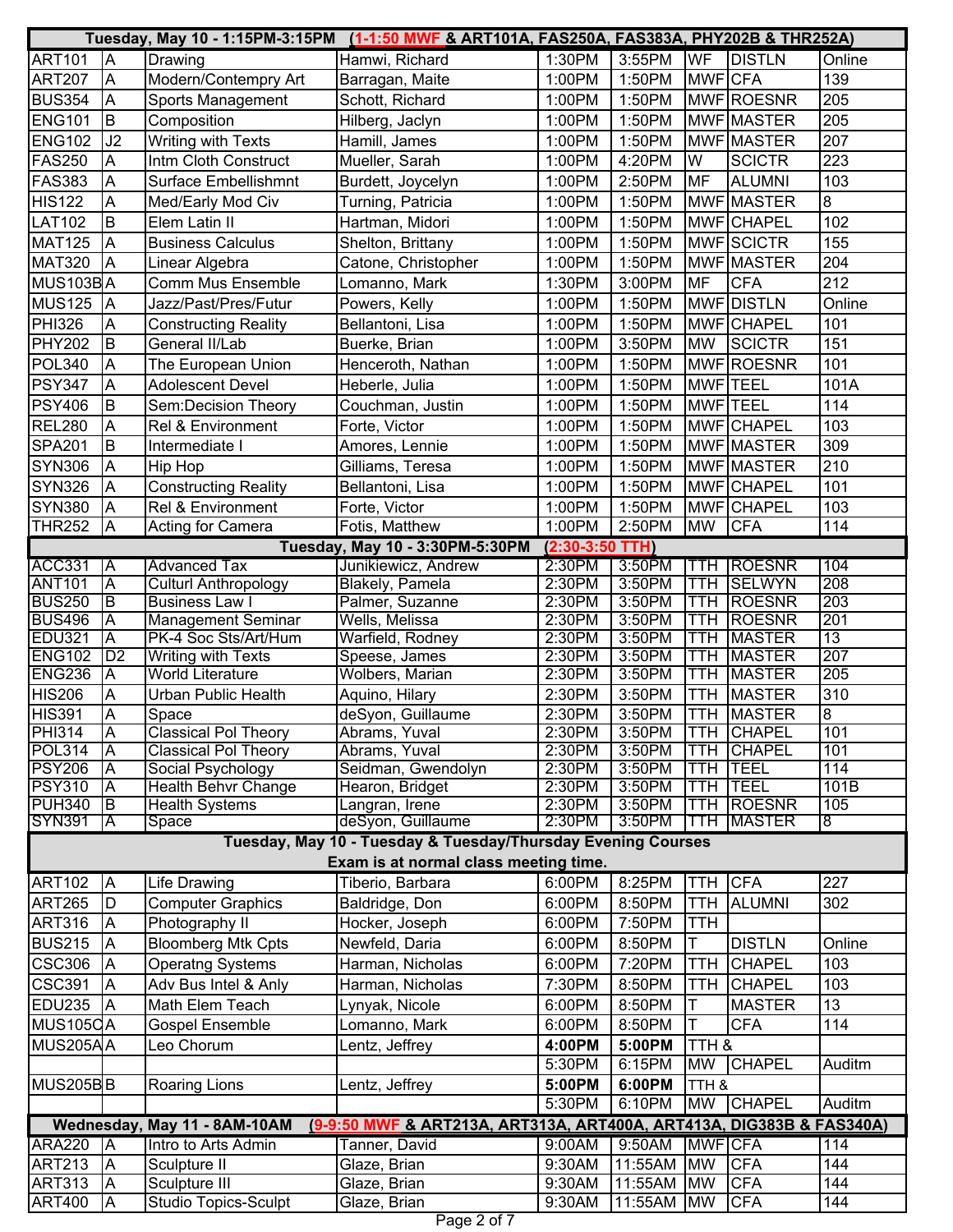| <b>ART413</b> | $\overline{A}$          | Sculpture IV                | Glaze, Brian                                                                    | 9:30AM          | 11:55AM                    | <b>MW</b>       | <b>CFA</b>        | 144              |
|---------------|-------------------------|-----------------------------|---------------------------------------------------------------------------------|-----------------|----------------------------|-----------------|-------------------|------------------|
| <b>BIO319</b> | A                       | Vert Nat History/Lab        | Mech, Stephen                                                                   | 9:00AM          | 9:50AM                     |                 | <b>MWF</b> SCICTR | 5                |
| <b>BIO327</b> | A                       | Histology/Lab               | Ventresca, Erin                                                                 | 9:00AM          | 9:50AM                     |                 | <b>MWF</b> SCICTR | 255              |
| <b>BIO495</b> | A                       | Molecular Bio               | Samuelsen, Andrew                                                               | 9:00AM          | 9:50AM                     |                 | MWF SCICTR        | 155              |
| <b>BUS155</b> | A                       | <b>Personal Finance</b>     | Junikiewicz, Andrew                                                             | 9:00AM          | 9:50AM                     |                 | MWF ROESNR        | 104              |
| <b>BUS246</b> | A                       | <b>Managemnt Principles</b> | Schott, Richard                                                                 | 9:00AM          | 9:50AM                     |                 | MWF ROESNR        | $\overline{203}$ |
| <b>BUS350</b> | A                       | Investments                 | Newfeld, Daria                                                                  | 9:00AM          | 9:50AM                     |                 | MWF ROESNR        | 102              |
| <b>CHE102</b> | A                       | Sci Food & Cook/Lab         | Rhile, Ian                                                                      | 9:00AM          | 9:50AM                     |                 | MWF SCICTR        | 351              |
| <b>COM327</b> | $\overline{\mathsf{A}}$ | Writing for PR & Adv        | Aviles, Jose                                                                    | 9:00AM          | 9:50AM                     |                 | MWF DISTLN        | Online           |
| <b>CSC142</b> | A                       | Foundations II/Lab          | Kell, Brian                                                                     | 9:00AM          | 9:50AM                     |                 | MWF ROESNR        | 205              |
| <b>DIG383</b> | B                       | <b>Digital Sculpture</b>    | Glaze, Brian                                                                    | 9:30AM          | 11:55AM                    | <b>MW</b>       | <b>CFA</b>        | 144              |
| ECO105        | A                       | Principles                  | Wilder, Lisa                                                                    | 9:00AM          | 9:50AM                     |                 | <b>MWF</b> SCICTR | 256              |
| <b>EDU250</b> | $\overline{\mathsf{A}}$ | Child/Adlct Lit K-12        | Warfield, Rodney                                                                | 9:00AM          | 9:50AM                     |                 | MWF MASTER        | 13               |
| <b>ENG101</b> | $\mathsf C$             | Composition                 | Bassett, Conner                                                                 | 9:00AM          | 9:50AM                     |                 | MWF MASTER        | 205              |
| <b>ENG102</b> | A                       | <b>Writing with Texts</b>   | Hamill, James                                                                   | 9:00AM          | 9:50AM                     |                 | MWF MASTER        | 207              |
| <b>ENG270</b> | $\overline{A}$          | <b>Classical Heritage</b>   | Morris, Lawrence                                                                | 9:00AM          | 9:50AM                     |                 | MWF DISTLN        | Online           |
| <b>FAS200</b> | A                       | <b>Textile Fundamentals</b> | Burdett, Joycelyn                                                               | 9:00AM          | 9:50AM                     |                 | <b>MWF</b> ALUMNI | 103              |
| <b>FAS340</b> | A                       | Draping                     | Trimpey, Paula                                                                  | 9:00AM          | 12:20PM                    | M               | <b>SCICTR</b>     | 223              |
| <b>HIS352</b> | A                       | African Diaspora            | Pankratz, John                                                                  | 9:00AM          | 9:50AM                     |                 | MWF MASTER        | 8                |
| <b>MAT102</b> | A                       | <b>Topics In Math</b>       | Shelton, Brittany                                                               | 9:00AM          | 9:50AM                     |                 | MWF CHAPEL        | 101              |
| <b>PHI203</b> | A                       | <b>Ethics</b>               | Wernicki, Nicholas                                                              | 9:00AM          | 9:50AM                     |                 | MWF CHAPEL        | 103              |
| <b>PHY441</b> | A                       | <b>Quantum Physics</b>      | Mason, Devon                                                                    | 9:00AM          | 9:50AM                     |                 | MWF SCICTR        | 151              |
| <b>PSY396</b> | $\overline{\mathsf{A}}$ | Adv Lab Soc/Dev Psy         | Lee, Helen                                                                      | 9:00AM          | 9:50AM                     | <b>MWF TEEL</b> |                   | 216              |
| SOC101        | $\mathsf C$             | Intro to Sociology          | Kiester, Elizabeth                                                              | 9:00AM          | 9:50AM                     | <b>MWF TEEL</b> |                   | 114              |
| <b>SPE250</b> | A                       | Child/Adlct Lit K-12        | Warfield, Rodney                                                                | 9:00AM          | 9:50AM                     |                 | MWF MASTER        | 13               |
|               |                         |                             | Wednesday, May 11 - 10:15AM-12:15PM (12-12:50 MWF & ART400C, ART400D & HIS183A) |                 |                            |                 |                   |                  |
| <b>ART400</b> | C                       | Studio Topics-Digita        | Glaze, Brian                                                                    | 12:30PM         | 2:20PM                     | <b>MW</b>       | <b>CFA</b>        | 135              |
| <b>ART400</b> | D                       | Studio Topics-Photo         | Glaze, Brian                                                                    | 12:30PM         | 2:20PM                     | <b>MW</b>       | <b>CFA</b>        | 135              |
| <b>CSC213</b> | A                       | Assembly/Org/Lab            | Kell, Brian                                                                     | 12:00PM         | 12:50PM                    | <b>MWF</b>      | <b>CHAPEL</b>     | 103              |
| <b>ENG102</b> | F <sub>3</sub>          | Writing with Texts          | Heidebrink-Bruno, Sarah                                                         | 12:00PM         | 12:50PM                    |                 | MWF MASTER        | 207              |
| <b>ENG102</b> | H1                      | Writing with Texts/H        | Greenwood, Denise                                                               | 12:00PM         | 12:50PM                    |                 | MWF MASTER        | 204              |
| <b>ENG390</b> | A                       | <b>Writng Prof Succss</b>   | Hilberg, Jaclyn                                                                 | 12:00PM         | 12:50PM                    |                 | MWF MASTER        | 205              |
| <b>HIS183</b> | A                       | Intro to Public His         | Fletcher, Kami                                                                  | 12:00PM         | 1:20PM                     | <b>MW</b>       | <b>MASTER</b>     | 211              |
| <b>MUS113</b> | A                       | Pop Music/Am Culture        | Powers, Kelly                                                                   | 12:00PM         | 12:50PM                    |                 | MWF DISTLN        | Online           |
| <b>PHI327</b> | A                       | Phil & Pop Culture          | Wernicki, Nicholas                                                              | 12:00PM         | 12:50PM                    |                 | MWF CHAPEL        | 101              |
| <b>POL240</b> | A                       | East Euro & Rusn Pol        | Henceroth, Nathan                                                               |                 | 12:00PM 12:50PM MWF ROESNR |                 |                   | 101              |
| <b>PSY100</b> | lВ                      | <b>General Psychology</b>   | Green, Marsha                                                                   |                 | 12:00PM 12:50PM MWF DISTLN |                 |                   | Online           |
| <b>PSY406</b> | A                       | Seminar                     | Heberle, Julia                                                                  | 12:00PM         | 12:50PM                    |                 | <b>MWF</b> TEEL   | 101A             |
| <b>REL142</b> | A                       | New Testament               | Hartman, Midori                                                                 | 12:00PM 12:50PM |                            |                 | MWF CHAPEL        | 102              |
| <b>SPA202</b> | A                       | Intermediate II             | Amores, Lennie                                                                  | 12:00PM         | 12:50PM                    |                 | <b>MWF MASTER</b> | 309              |
| <b>SPA302</b> | A                       | Advanced II                 | Melendez, Maria                                                                 | 12:00PM         | 12:50PM                    |                 | <b>MWF MASTER</b> | 301              |
| <b>SPA380</b> | A                       | Early Modern Culture        | Brown, Katherine                                                                | 12:00PM         | 12:50PM                    |                 | <b>MWF MASTER</b> | 305              |
| <b>SYN327</b> | A                       | Phil & Pop Culture          | Wernicki, Nicholas                                                              | 12:00PM 12:50PM |                            |                 | <b>MWF</b> CHAPEL | 101              |
|               |                         |                             | Wednesday, May 11 - 1:15PM-3:15PM (2-2:50 MWF, 2-3:20 MW & DIG370A & HIS494A)   |                 |                            |                 |                   |                  |
| <b>BUS250</b> | ΙA                      | <b>Business Law I</b>       | Palmer, Suzanne                                                                 | 2:00PM          | 3:20PM                     | <b>MW</b>       | ROESNR            | $\overline{204}$ |
| <b>BUS310</b> | A                       | <b>Operations Mgmt</b>      | Saboori, Farhad                                                                 | 2:00PM          | 2:50PM                     |                 | MWF ROESNR        | 202              |
| <b>COM320</b> | A                       | <b>Free Expression</b>      | Bekken, Jon                                                                     | 2:00PM          | 2:50PM                     |                 | MWF MASTER        | 210              |
| <b>DIG370</b> | A                       | Design II                   | Mau, Heidi                                                                      | 2:00PM          | 3:50PM                     | <b>MW</b>       | <b>TEEL</b>       | 24               |
| <b>ECO492</b> | A                       | Seminar                     | Wilder, Lisa                                                                    | 2:00PM          | 3:20PM                     | <b>MW</b>       | <b>ROESNR</b>     | 101              |
| <b>ENG102</b> | G <sub>2</sub>          | Writing with Texts          | Heidebrink-Bruno, Sarah                                                         | 2:00PM          | 2:50PM                     |                 | <b>MWF MASTER</b> | 205              |
| <b>ENG234</b> | A                       | Adolescent Lit              | Greenwood, Denise                                                               | 2:00PM          | 2:50PM                     |                 | MWF MASTER        | 8                |
| <b>FYS100</b> | A                       | <b>First Year Seminar</b>   | Hartman, Midori                                                                 | 2:00PM          | 2:50PM                     |                 | MWF CHAPEL        | 102              |
| <b>FYS100</b> | С                       | <b>First Year Seminar</b>   | Koosed, Jennifer                                                                | 2:00PM          | 2:50PM                     |                 | MWF CHAPEL        | 103              |
| <b>HIS212</b> | A                       | African-Amer Hist I         | Fletcher, Kami                                                                  | 2:00PM          | 3:20PM                     | MW              | <b>MASTER</b>     | 211              |
| <b>HIS494</b> | Α                       | Seminar-Eurpn Topics        | Turning, Patricia                                                               | 2:30PM          | 3:50PM                     | MW              | <b>MASTER</b>     | 200              |
| <b>MAT334</b> | A                       | <b>Differentl Equations</b> | Catone, Christopher                                                             | 2:00PM          | 2:50PM                     |                 | MWF MASTER        | 204              |
| <b>POL440</b> | A                       | Seminar                     | Munir, Hayley                                                                   | 2:00PM          | 3:20PM                     | <b>MW</b>       | <b>ROESNR</b>     | 105              |
| <b>PSY345</b> | A                       | Lang Development            | Heberle, Julia                                                                  | 2:00PM          | 2:50PM                     |                 | <b>MWF</b> TEEL   | 101B             |
| <b>PSY397</b> | A                       | Adv Lab Cog/Bio/Ev          | Couchman, Justin                                                                | 2:00PM          | 3:20PM                     | <b>MW</b>       | <b>TEEL</b>       | 114              |
| SOC302        | A                       | Juv Delinquency             | Rice, Kennon                                                                    | 2:00PM          | 2:50PM                     |                 | <b>MWF</b> TEEL   | 101A             |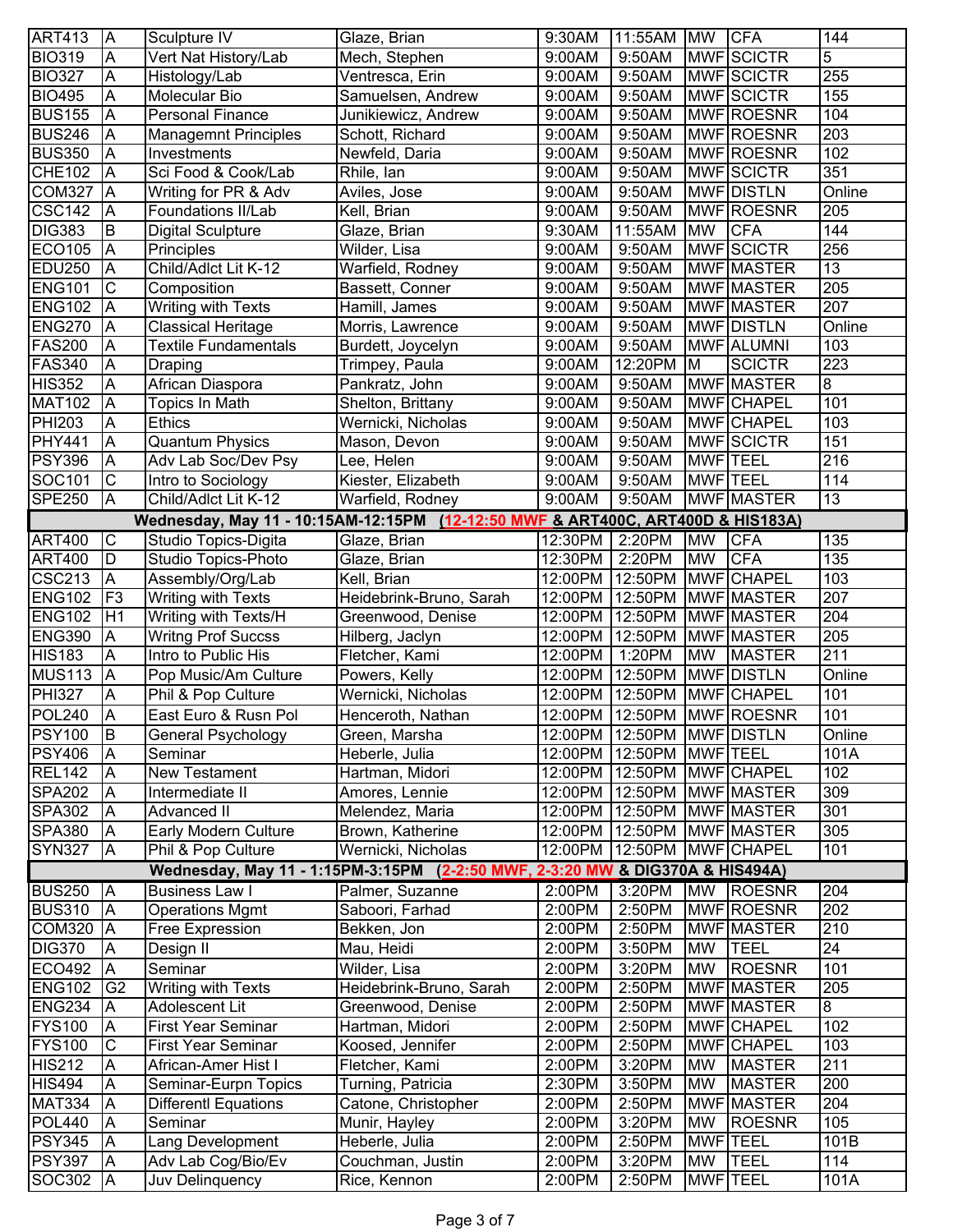|                    |                         |                                             | Wednesday, May 11 - 3:30PM-5:30PM<br><u>(10-10:50 MWF &amp; ACC100A, ACC202A, DIG265A, ECO105B, HIS153A, MAT131A, MAT132B &amp; SYN334A)</u> |                  |                            |                 |                              |            |
|--------------------|-------------------------|---------------------------------------------|----------------------------------------------------------------------------------------------------------------------------------------------|------------------|----------------------------|-----------------|------------------------------|------------|
| <b>ACC100</b>      | <b>JA</b>               | <b>Acct Non-Busn Mirs</b>                   | Junikiewicz, Andrew                                                                                                                          |                  | 10:00AM 11:50AM MW         |                 | ROESNR                       | 101        |
| <b>ACC202</b>      | İΑ                      | Intermediate II                             | Mandanici, Roberto                                                                                                                           | 10:00AM          | 11:50AM                    | <b>MW</b>       | <b>ROESNR</b>                | 102        |
| <b>ART356</b>      | A                       | Portrayng the Nation                        | Barragan, Maite                                                                                                                              | 10:00AM 10:50AM  |                            | MWF CFA         |                              | 135        |
| <b>BIO329</b>      | A                       | Virology                                    | Hersperger, Adam                                                                                                                             | 10:00AM          | 10:50AM                    |                 | MWF SCICTR                   | 255        |
| <b>BUS495</b>      | A                       | Seminar Finance                             | Newfeld, Daria                                                                                                                               |                  | 10:00AM 10:50AM            |                 | MWF ROESNR                   | 200        |
| <b>CHE106</b>      | A                       | General Chem II/Lab                         | Greene, Amy                                                                                                                                  | 10:00AM          | 10:50AM                    |                 | <b>MWF</b> SCICTR            | 256        |
| <b>CHE412</b>      | A                       | <b>Advanced Topics</b>                      | Piro, Nicholas                                                                                                                               | 10:00AM          | 10:50AM                    |                 | MWF SCICTR                   | 230        |
| <b>COM324</b>      | <b>J</b> A              | <b>Political Eco Media</b>                  | Bekken, Jon                                                                                                                                  | 10:00AM          | 10:50AM                    | MWF TEEL        |                              | 101B       |
| <b>COM337</b>      | <b>JA</b>               | PR & Adv Research                           | Aviles, Jose                                                                                                                                 | 10:00AM          | 10:50AM                    |                 | MWF ROESNR                   | 103        |
| <b>DIG265</b>      | A                       | <b>Digital Literacy</b>                     | Mau, Heidi                                                                                                                                   | 10:00AM          | 11:50AM                    | <b>MW</b>       | <b>TEEL</b>                  | 24         |
| <b>ECO105</b>      | lВ                      | Principles                                  | Ghosh, Soma                                                                                                                                  | 10:00AM          | 11:50AM                    | WF              | <b>ROESNR</b>                | 204        |
| <b>EDU202</b>      | A                       | ML/Sec Theory/Org                           | Grove, Randall                                                                                                                               | 10:00AM          | 10:50AM                    |                 | <b>MWF MASTER</b>            | 13         |
| <b>ENG101</b>      | A                       | Composition                                 | Hilberg, Jaclyn                                                                                                                              | 10:00AM          | 10:50AM                    |                 | MWF MASTER                   | 205        |
| <b>ENG102</b>      | F <sub>1</sub>          | Writing with Texts                          | Heidebrink-Bruno, Sarah                                                                                                                      | 10:00AM          | 10:50AM                    |                 | MWF MASTER                   | 301        |
| <b>ENG135</b>      | B                       | African American Lit                        | Gilliams, Teresa                                                                                                                             | 10:00AM          | 10:50AM                    |                 | MWF MASTER                   | 204        |
| <b>HIS153</b>      | $\overline{A}$          | US Since 1865                               | Fletcher, Kami                                                                                                                               | 10:00AM          | 11:20AM                    | <b>MW</b>       | <b>MASTER</b>                | 211        |
| <b>MAT102</b>      | B                       | <b>Topics In Math</b>                       | Schaeffer, Andrea                                                                                                                            | 10:00AM          | 10:50AM                    |                 | MWF ALUMNI                   | 103        |
| <b>MAT131</b>      | A                       | Calculus I                                  | Catone, Christopher                                                                                                                          | 10:00AM          | 11:20AM                    |                 | MWF MASTER                   | 210        |
| <b>MAT132</b>      | lв                      | Calculus II                                 | Shelton, Brittany                                                                                                                            | 10:30AM          | 11:50AM                    |                 | <b>MWF</b> CHAPEL            | 101        |
| <b>MUS120</b>      | <b>IA</b>               | Intro To Music                              | Black, Tamara                                                                                                                                | 10:00AM          | 10:50AM                    | <b>MWF</b> CFA  |                              | 114        |
| <b>MUS312</b>      | <b>A</b>                | Songwriting                                 | D'Errico, Michael                                                                                                                            | 10:00AM          | 10:50AM                    |                 | MWF ALUMNI                   | 302        |
| <b>PHI280</b>      | A                       | Philosophy of Self                          | Wernicki, Nicholas                                                                                                                           | 10:00AM          | 10:50AM                    |                 | MWF CHAPEL                   | 103        |
| <b>PHY102</b>      | A                       | Mod Astronomy/Lab                           | Buerke, Brian                                                                                                                                | 10:00AM          | 10:50AM                    |                 | MWF SCICTR                   | 351        |
| <b>PHY262</b>      | A                       | Electronics                                 | Mason, Devon                                                                                                                                 | 10:00AM          | 10:50AM                    |                 | MWF SCICTR                   | 151        |
| POL231             | A                       | <b>Criminal Law</b>                         | Munir, Hayley                                                                                                                                | 10:00AM          | 10:50AM                    |                 | MWF ROESNR                   | 203        |
| <b>PSY391</b>      | A                       | Child Psypatholgy                           | Lee, Helen                                                                                                                                   | 10:00AM          | 10:50AM                    | MWF TEEL        |                              | 101A       |
| <b>PUH310</b>      | A                       | Epidemiology                                | Couchman, Justin                                                                                                                             | 10:00AM          | 10:50AM                    | <b>MWF</b> TEEL |                              | 114        |
| <b>SYN312</b>      | A                       | Satire & the State                          | Fotis, Matthew                                                                                                                               | 10:00AM          | 10:50AM                    |                 | MWF ROESNR                   | 104        |
| <b>SYN324</b>      | A                       | <b>Political Eco Media</b>                  | Bekken, Jon                                                                                                                                  | 10:00AM          | 10:50AM                    | MWF TEEL        |                              | 101B       |
| <b>SYN334</b>      | A                       | Drawing from Ecology                        | Osgood, D/Woodward, K                                                                                                                        | 10:00AM          | 11:20AM                    | <b>MW</b>       | <b>SCICTR</b>                | 19         |
| <b>THR280</b>      | A                       | <b>Script Analysis</b>                      | Matthews, Julia                                                                                                                              |                  | 10:00AM 10:50AM MWF MASTER |                 |                              | 207        |
|                    |                         |                                             | Wednesday, May 11 - Monday & Wednesday Evening Courses                                                                                       |                  |                            |                 |                              |            |
|                    |                         |                                             | Exam is at normal class meeting time.                                                                                                        |                  |                            |                 |                              |            |
| <b>BUS247</b>      | <b>J</b> A              | <b>Marketing Management</b>                 | Owenz, Adam                                                                                                                                  | 6:00PM           | 8:50PM                     | M               | <b>ROESNR</b>                | 205        |
| <b>BUS460</b>      | <b>JA</b>               | Strategies/Policies                         | Wells, Melissa                                                                                                                               | 6:00PM           | 8:50PM                     | W               | <b>ROESNR</b>                | 201        |
| <b>BUS497</b>      | ΙA                      | <b>Marketing Seminar</b>                    | Marabella, Santo                                                                                                                             | 6:00PM           | 8:50PM                     | M               | <b>ROESNR</b>                | 201        |
| <b>DIG300</b>      | Α                       | <b>Media Production</b>                     | Garrison, Matthew                                                                                                                            | 6:00PM           | 9:50PM                     | M               | <b>ALUMNI</b>                | 302        |
| <b>EDU402</b>      | ΙA                      | <b>ECE Prof Seminar</b>                     | DeTuro, M/Warfield, R                                                                                                                        | 6:00PM           | 8:50PM                     | M               | <b>DISTLN</b>                | Online     |
| <b>EDU403</b>      | ΙA                      | Secon Prof Seminar                          | DeTuro, M/Warfield, R                                                                                                                        | 6:00PM           | 8:50PM                     | M               | <b>DISTLN</b>                | Online     |
| MUS103CA           |                         | <b>Jazz Combos</b>                          | Lomanno, Mark                                                                                                                                | 3:30PM           | 4:45PM                     | <b>MF</b>       | <b>CFA</b>                   | 114        |
| MUS103DA           |                         | Rap Collective                              | D'Errico, Michael                                                                                                                            | 4:00PM           | 4:50PM                     | <b>MWF</b>      | <b>CFA</b>                   | 212        |
| <b>MUS104</b>      | <b>IA</b>               | String Orchestra                            | Allaband, Dana                                                                                                                               | 4:30PM           | 5:50PM                     | W               | <b>CFA</b>                   | 114        |
| MUS105AA           |                         | Lion Chorale                                | Lentz, Jeffrey                                                                                                                               | 4:00PM           | 5:20PM                     | <b>MW</b>       | <b>CHAPEL</b>                | Auditm     |
| MUS203BA           |                         | <b>Studio Band</b>                          | Lomanno, Mark                                                                                                                                | 6:15PM           | 9:00PM                     | W               | <b>CFA</b>                   | 212        |
| POL <sub>207</sub> | ΙA                      | <b>Research Methods</b>                     | Henceroth, Nathan                                                                                                                            | 6:00PM           | 7:20PM                     | <b>MW</b>       | <b>ROESNR</b>                | 202        |
| SOC203<br>SOC385   | A                       | <b>Human Services</b><br>Violence & Victims | Clinton, Brandon                                                                                                                             | 6:00PM<br>6:00PM | 8:50PM<br>8:50PM           | W<br>M          | <b>TEEL</b><br><b>SELWYN</b> | 114<br>208 |
| <b>SYN314</b>      | ΙA<br>A                 | Civic Life & Lib Art                        | Lodge, Adrienne<br>Armato, Michael                                                                                                           | 6:00PM           | 8:50PM                     | W               | <b>ROESNR</b>                | 205        |
|                    |                         |                                             | Thursday, May 12 - 8AM-10AM (8-9:20 TTH & FAS112A, FAS250B & FAS490A)                                                                        |                  |                            |                 |                              |            |
| <b>BIO325</b>      | A                       | Moleclr Genetics/Lab                        |                                                                                                                                              |                  | 9:20AM                     | <b>TTH</b>      | <b>SCICTR</b>                | 255        |
| <b>BIO337</b>      | $\overline{A}$          | Comp Physiology/Lab                         | Hersperger, Adam<br>Brylawski, Bryce                                                                                                         | 8:00AM<br>8:00AM | 9:20AM                     | <b>TTH</b>      | <b>SCICTR</b>                | 155        |
| <b>BUS366</b>      | A                       |                                             | Rohde, Bonnie                                                                                                                                | 8:00AM           | 9:20AM                     | <b>TTH</b>      | <b>ROESNR</b>                | 103        |
| <b>ENG102</b>      | E <sub>1</sub>          | Mgmt Of Info Sys                            | Leinbach, Leslie                                                                                                                             |                  | 9:20AM                     |                 | <b>MASTER</b>                | 210        |
|                    |                         | Writing with Texts<br>Intro Envirn Issues   |                                                                                                                                              | 8:00AM           |                            | TTH             |                              | 351        |
| <b>ESS101</b>      | $\overline{\mathsf{A}}$ |                                             | Osgood, D/Thompson, B                                                                                                                        | 8:00AM           | 9:20AM                     | TTH             | <b>SCICTR</b>                |            |
| <b>FAS112</b>      | A                       | <b>Fashion Fundamentals</b>                 | Burdalski, Doreen                                                                                                                            | 8:00AM           | 8:50AM                     | TTH             | <b>ALUMNI</b>                | 103        |
| <b>FAS250</b>      | B                       | Intm Cloth Construct                        | Mueller, Sarah                                                                                                                               | 8:30AM           | 11:50AM                    |                 | <b>SCICTR</b>                | 223        |
| <b>FAS490</b>      | A                       | Seminar                                     | Trimpey, Paula<br>Page 4 of 7                                                                                                                | 9:00AM           | 11:20AM                    | TH              | <b>SCICTR</b>                | 223        |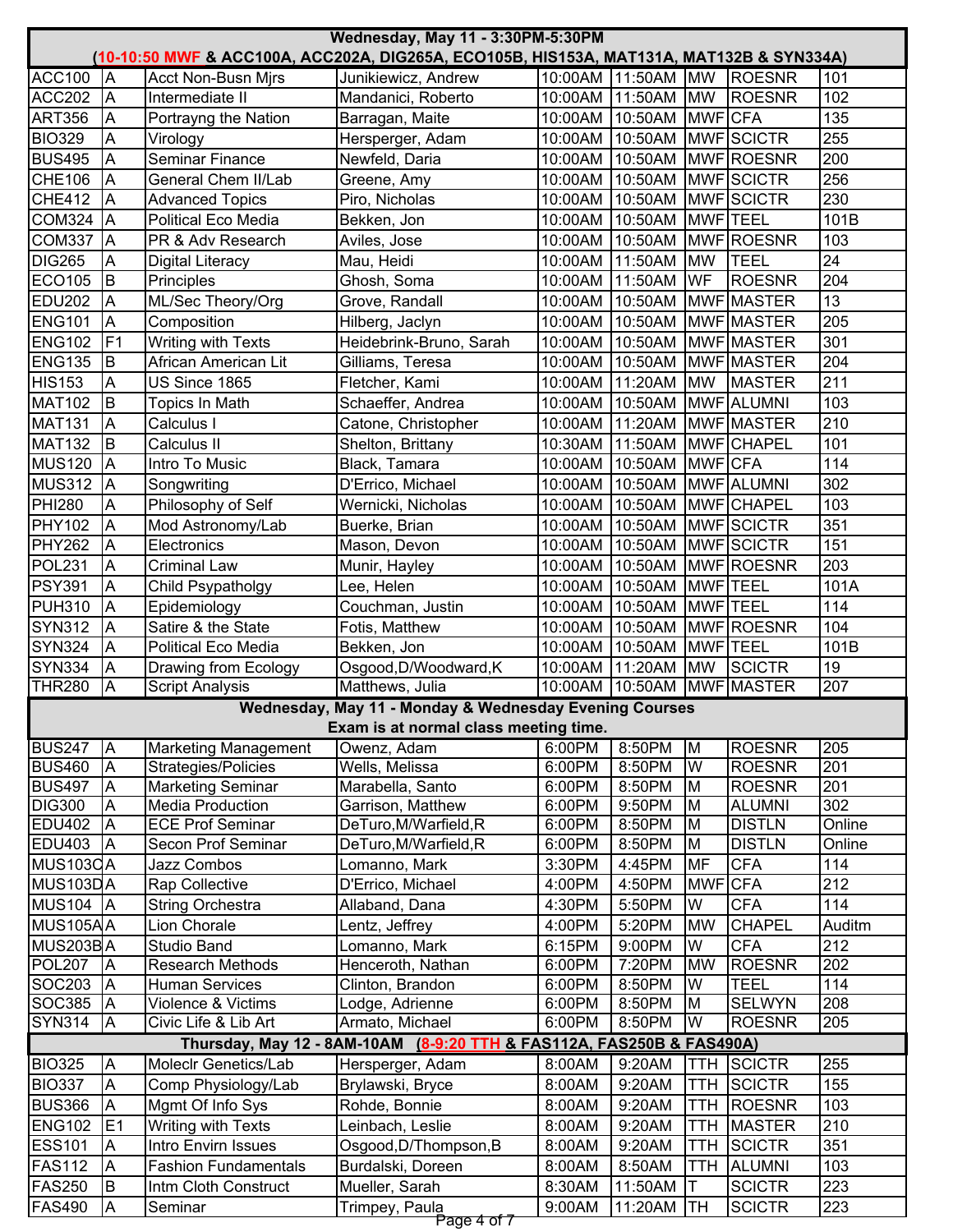| <b>HIS275</b> | A                       | Women's Work                | Pankratz, John                                                                                 | 8:00AM          | 9:20AM                     | <b>TTH</b>  | <b>MASTER</b> | $\overline{8}$ |
|---------------|-------------------------|-----------------------------|------------------------------------------------------------------------------------------------|-----------------|----------------------------|-------------|---------------|----------------|
| <b>MAT310</b> | A                       | <b>Statistics</b>           | Nawrocki, David                                                                                | 8:00AM          | 9:20AM                     | <b>TTH</b>  | <b>MASTER</b> | 200            |
| <b>MUS287</b> | A                       | <b>American Musical</b>     | Lentz, Jeffrey                                                                                 | 8:00AM          | 9:20AM                     | <b>TTH</b>  | <b>CFA</b>    | 114            |
| <b>MUS345</b> | A                       | Music Law & Ethics          | Merlino, Anthony                                                                               | 8:00AM          | 9:20AM                     | <b>TTH</b>  | <b>ROESNR</b> | 221            |
| <b>POL101</b> | A                       | <b>American Govt</b>        | Armato, Michael                                                                                | 8:00AM          | 9:20AM                     | <b>TTH</b>  | <b>ROESNR</b> | 105            |
| SOC213        | A                       | Social Theory               | Brown, Charles                                                                                 | 8:00AM          | 9:20AM                     | <b>TTH</b>  | <b>ROESNR</b> | 205            |
| <b>SYN307</b> | A                       | The iGeneration             | Seidenstricker, Lydia                                                                          | 8:00AM          | 9:20AM                     | <b>TTH</b>  | <b>MASTER</b> | 204            |
| <b>SYN308</b> | A                       | PA Dutch: Culture/His       | Morris, Lawrence                                                                               | 8:00AM          | 9:20AM                     | <b>TTH</b>  | <b>DISTLN</b> | Online         |
| <b>THR287</b> | A                       | American Musical            | Lentz, Jeffrey                                                                                 | 8:00AM          | 9:20AM                     | <b>TTH</b>  | <b>CFA</b>    | 114            |
|               |                         |                             | Thursday, May 12 - 10:15AM-12:15PM (11-12:20 TTH & COM240A & DIG420A)                          |                 |                            |             |               |                |
| <b>ACC480</b> | $\overline{\mathsf{A}}$ | Intl Acc Seminar            | Eguae-Obazee, Gertrude                                                                         | 11:00AM 12:20PM |                            | <b>TTH</b>  | <b>ROESNR</b> | 102            |
| <b>BIO322</b> | A                       | Cell Biology/Lab            | Samuelsen, Andrew                                                                              | 11:00AM         | 12:20PM                    | <b>TTH</b>  | <b>SCICTR</b> | 256            |
| <b>BUS365</b> | A                       | Entrepreneurship            | Rohde, Bonnie                                                                                  | 11:00AM         | 12:20PM                    | <b>TTH</b>  | <b>ROESNR</b> | 101            |
| <b>BUS372</b> | A                       | Market Research             | Owenz, Adam                                                                                    | 11:00AM         | 12:20PM                    | <b>TTH</b>  | <b>ROESNR</b> | 205            |
| <b>BUS380</b> | A                       | <b>Bus/Gov/Society</b>      | Palmer, Suzanne                                                                                | 11:00AM         | 12:20PM                    | <b>TTH</b>  | <b>ROESNR</b> | 201            |
| <b>COM240</b> | A                       | Intro to Documentary        | Mau, Heidi                                                                                     | 11:00AM         | 12:50PM                    | <b>TTH</b>  | <b>MASTER</b> | 204            |
| <b>COM390</b> | $\overline{A}$          | Multimedia Writing          | Lehman, Katherine                                                                              | 11:00AM         | 12:20PM                    | <b>TTH</b>  | TEEL          | 24             |
| <b>DIG383</b> | A                       | 2.5D Animation              | Baldridge, Don                                                                                 | 11:00AM         | 12:20PM                    | <b>TTH</b>  | <b>ALUMNI</b> | 309            |
| <b>DIG420</b> | A                       | Seminar                     | Garrison, Matthew                                                                              | 11:00AM         | 12:50PM                    | <b>TTH</b>  | <b>ALUMNI</b> | 302            |
| <b>ECO324</b> | $\overline{A}$          | <b>Environmental Econ</b>   | Ghosh, Soma                                                                                    | 11:00AM         | 12:20PM                    | <b>TTH</b>  | <b>ROESNR</b> | 104            |
| ECO336        | A                       | Intermediate Macro          | Saboori, Farhad                                                                                | 11:00AM         | 12:20PM                    | <b>TTH</b>  | <b>ROESNR</b> | 202            |
| <b>EDU200</b> | A                       | Early Childhood Ed          | Warfield, Rodney                                                                               | 11:00AM         | 12:20PM                    | <b>TTH</b>  | <b>MASTER</b> | 13             |
| <b>EDU324</b> | A                       | Elem Lang Arts              | Seidenstricker, Lydia                                                                          | 11:00AM         | 12:20PM                    | <b>TTH</b>  | <b>MASTER</b> | 1A             |
| <b>ENG102</b> | C <sub>2</sub>          | Writing with Texts          | Ziegler, Lena                                                                                  | 11:00AM         | 12:20PM                    | <b>TTH</b>  | <b>MASTER</b> | 210            |
| <b>ENG102</b> | D <sub>3</sub>          | Writing with Texts          | Speese, James                                                                                  | 11:00AM         | 12:20PM                    | TTH         | <b>MASTER</b> | 207            |
| <b>ENG102</b> | E <sub>3</sub>          | Writing with Texts          | Wolbers, Marian                                                                                | 11:00AM         | 12:20PM                    | <b>TTH</b>  | <b>MASTER</b> | 205            |
| <b>ENG125</b> | A                       | <b>Creative Writing</b>     | Bassett, Conner                                                                                | 11:00AM         | 12:20PM                    | <b>TTH</b>  | <b>MASTER</b> | 211            |
| <b>ESS205</b> | Α                       | Physical Geology/Lab        | Kauffman, Shelley                                                                              | 11:00AM         | 12:20PM                    | TTH         | <b>SCICTR</b> | 255            |
| <b>FAS315</b> | A                       | <b>Fashion Commntions</b>   | Freeman, Kylah                                                                                 | 11:00AM         | 12:20PM                    | <b>TTH</b>  | ALUMNI        | 103            |
| <b>FRE302</b> | A                       | <b>Advanced II</b>          | Albright, Arcana                                                                               | 11:00AM         | 12:20PM                    | <b>TTH</b>  | <b>MASTER</b> | 310            |
| <b>HIS136</b> | A                       | <b>World History II</b>     | Dillingham, Alan                                                                               | 11:00AM         | 12:20PM                    | <b>TTH</b>  | <b>MASTER</b> | $\overline{8}$ |
| <b>MUS243</b> | A                       | <b>Business of Music</b>    | Merlino, Anthony                                                                               | 11:00AM         | 12:20PM                    | <b>TTH</b>  | <b>ROESNR</b> | 221            |
| <b>MUS251</b> | A                       | <b>Recording Technology</b> | D'Errico, Michael                                                                              | 11:00AM         | 12:20PM                    | <b>TTH</b>  | <b>CFA</b>    | 212            |
| <b>PHI257</b> | Α                       | <b>Buddhism/Cultures</b>    | Forte, Victor                                                                                  | 11:00AM         | 12:20PM                    | <b>TTH</b>  | <b>CHAPEL</b> | 102            |
| <b>POL202</b> | ΙA                      | <b>Internatl Poltcs</b>     | Langran, Irene                                                                                 |                 | 11:00AM 12:20PM TTH ROESNR |             |               | 105            |
| <b>PSY100</b> | $\mathsf C$             | General Psychology          | Green, Marsha                                                                                  | 11:00AM         | 12:20PM                    | <b>ITTH</b> | <b>DISTLN</b> | Online         |
| <b>PSY210</b> | A                       | <b>Health Psychology</b>    | Hearon, Bridget                                                                                | 11:00AM         | 12:20PM                    | <b>TTH</b>  | <b>TEEL</b>   | 114            |
| <b>PSY355</b> | A                       | Motivation                  | Hughes, Susan                                                                                  | 11:00AM         | 12:20PM                    | <b>TTH</b>  | <b>DISTLN</b> | Online         |
| <b>PUH101</b> | A                       | Intro Public Health         | Aquino, Hilary                                                                                 | 11:00AM         | 12:20PM                    | <b>TTH</b>  | <b>ROESNR</b> | 203            |
| <b>REL257</b> | A                       | <b>Buddhism/Cultures</b>    | Forte, Victor                                                                                  | 11:00AM         | 12:20PM                    | TTH         | <b>CHAPEL</b> | 102            |
| <b>REL333</b> | A                       | Sociology of Religio        | Brown, Charles                                                                                 | 11:00AM         | 12:20PM                    | <b>TTH</b>  | <b>SELWYN</b> | 208            |
| SOC251        | A                       | Crime & Deviance            | Abodalo, Carla                                                                                 | 11:00AM         | 12:20PM                    | TTH         | <b>CFA</b>    | 235            |
| SOC333        | A                       | Sociology of Religio        | Brown, Charles                                                                                 | 11:00AM         | 12:20PM                    | <b>TTH</b>  | <b>SELWYN</b> | 208            |
| <b>SPA383</b> | A                       | Wom Wrt & Prot Spain        | McGovern, Abby                                                                                 | 11:00AM         | 12:20PM                    | <b>TTH</b>  | <b>MASTER</b> | 301            |
| <b>SPA492</b> | Α                       | Seminar                     | McGovern, Abby                                                                                 | 11:00AM         | 12:20PM                    | <b>TTH</b>  | <b>MASTER</b> | 301            |
| <b>THR210</b> | A                       | Design Fundamentals         | Al-Habieli, Dahlia                                                                             | 11:00AM         | 12:20PM                    | TTH         | <b>CFA</b>    | 114            |
|               |                         |                             | Thursday, May 12-1:15PM-3:15PM                                                                 |                 |                            |             |               |                |
|               |                         |                             | (1-2:20 TTH & ART103A, ART212A, ART265A, ART312A, ART400B, ART412A, ESS400A, FAS225A & FAS342A |                 |                            |             |               |                |
| <b>ANT270</b> | $\overline{A}$          | People of the World         | Blakely, Thomas                                                                                | 1:00PM          | 2:20PM                     | <b>TTH</b>  | <b>SELWYN</b> | 208            |
| <b>ANT310</b> | A                       | Crime/Culture               | Thompson, Barton                                                                               | 1:00PM          | 2:20PM                     | <b>TTH</b>  | <b>TEEL</b>   | 101B           |
| <b>ART103</b> | A                       | Design                      | Garrison, M/Hamwi, R                                                                           | 1:30PM          | 3:55PM                     | <b>TTH</b>  | <b>CFA</b>    | 135            |
| <b>ART212</b> | A                       | Painting II                 | Woodward, Kristen                                                                              | 1:30PM          | 3:55PM                     | <b>TTH</b>  | <b>CFA</b>    | 228            |
| <b>ART265</b> | A                       | <b>Computer Graphics</b>    | Hocker, Joseph                                                                                 | 12:30PM         | 2:20PM                     | TTH         | <b>ALUMNI</b> | 302            |
| <b>ART312</b> | A                       | Painting III                | Woodward, Kristen                                                                              | 1:30PM          | 3:55PM                     | TTH         | <b>CFA</b>    | 228            |
| <b>ART400</b> | B                       | <b>Studio Topics Paint</b>  | Woodward, Kristen                                                                              | 1:30PM          | 3:55PM                     | <b>TTH</b>  | <b>CFA</b>    | 228            |
| <b>ART412</b> | A                       | Painting IV                 | Woodward, Kristen                                                                              | 1:30PM          | 3:55PM                     | TTH         | <b>CFA</b>    | 228            |
| <b>BUS460</b> | B                       | Strategies/Policies         | Wells, Melissa                                                                                 | 1:00PM          | 2:20PM                     | TTH         | <b>ROESNR</b> | 104            |
| <b>BUS494</b> | A                       | Sr Sem Sport                | Rohde, Bonnie                                                                                  | 1:00PM          | 2:20PM                     | TTH         | <b>ROESNR</b> | 105            |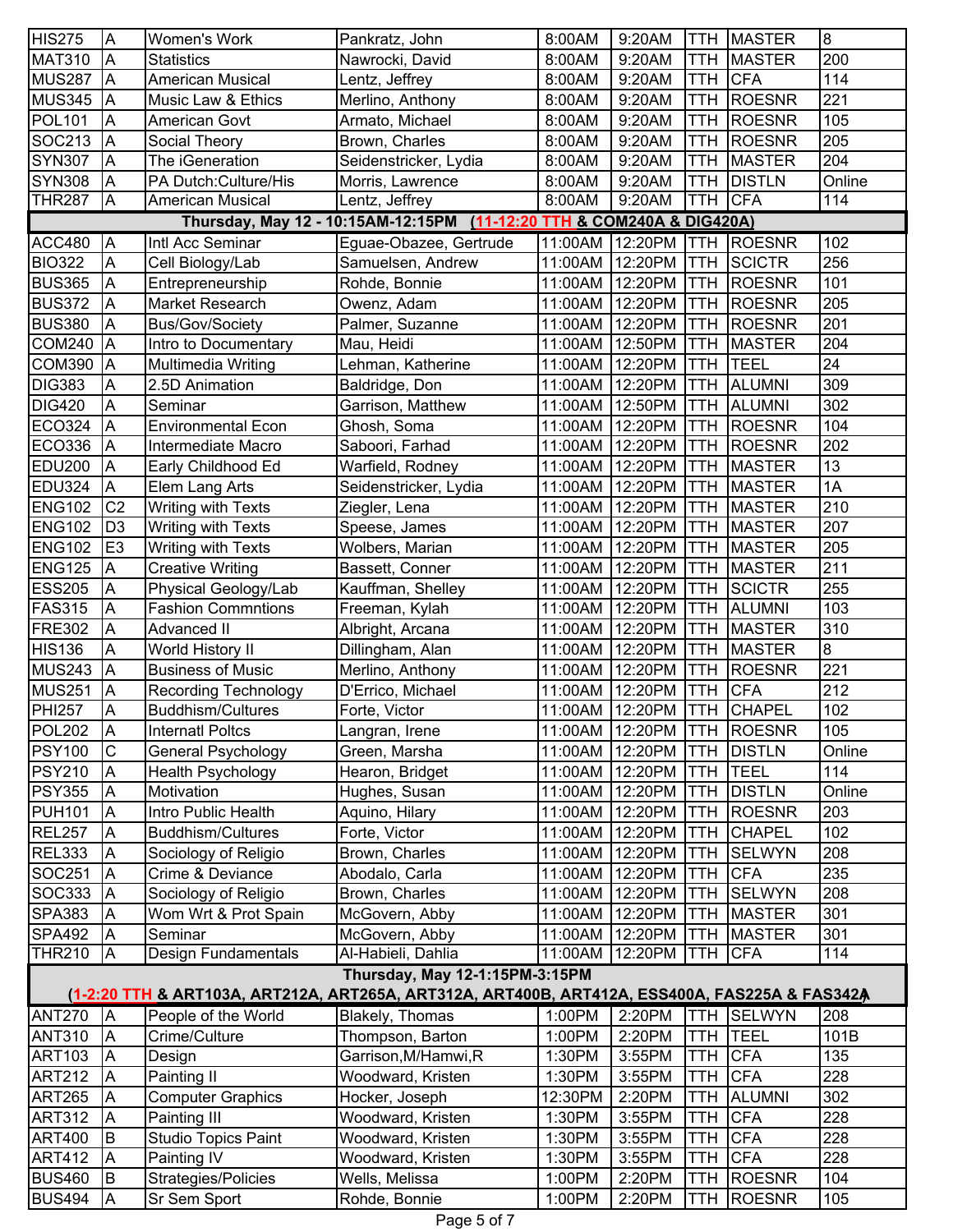| <b>BUS497</b> | B                       | <b>Marketing Seminar</b>    | Marabella, Santo                                              | 1:00PM           | 2:20PM             | TTH            | <b>ROESNR</b>   | 203          |
|---------------|-------------------------|-----------------------------|---------------------------------------------------------------|------------------|--------------------|----------------|-----------------|--------------|
| <b>DIG310</b> | $\overline{\mathsf{A}}$ | Game Design                 | Baldridge, Don                                                | 1:00PM           | 2:20PM             | <b>TTH</b>     | <b>ALUMNI</b>   | 309          |
| <b>ECO207</b> | B                       | <b>Statistics</b>           | Ghosh, Soma                                                   | 1:00PM           | 2:20PM             | <b>TTH</b>     | <b>ROESNR</b>   | 202          |
| <b>EDU301</b> | A                       | <b>Adolescent Dev/Lrnng</b> | Hain, Lisa                                                    | 1:00PM           | 2:20PM             | <b>TTH</b>     | <b>MASTER</b>   | 1A           |
| <b>ENG102</b> | D <sub>1</sub>          | Writing with Texts          | Speese, James                                                 | 1:00PM           | 2:20PM             | TTH            | <b>MASTER</b>   | 207          |
| <b>ENG102</b> | K <sub>1</sub>          | Writing with Texts          | Ziegler, Lena                                                 | 1:00PM           | 2:20PM             | <b>TTH</b>     | <b>MASTER</b>   | 210          |
| <b>ENG399</b> | A                       | Jr Seminar                  | Goodman, Lesley                                               | 1:00PM           | 2:20PM             | <b>TTH</b>     | <b>MASTER</b>   | 204          |
|               |                         | <b>Envir Seminar</b>        |                                                               |                  |                    | T              | <b>SCICTR</b>   | 155          |
| <b>ESS400</b> | A                       |                             | Jennings, B/Osgood, D                                         | 1:00PM           | 3:50PM             |                |                 |              |
| <b>FAS225</b> | Α                       | CAD                         | Oh-Ranck, MeeAe                                               | 1:00PM           | 3:50PM             | <b>TH</b>      | <b>ALUMNI</b>   | 204          |
| <b>FAS283</b> | Α                       | Styling                     | Burdalski, Doreen                                             | 1:00PM           | 2:20PM             | <b>TTH</b>     | <b>ALUMNI</b>   | 103          |
| <b>FAS342</b> | A                       | Patternmaking               | Trimpey, Paula                                                | 1:00PM           | 4:50PM             | Τ              | <b>CFA</b>      | 149          |
| <b>FRE221</b> | A                       | French World Culture        | Albright, Arcana                                              | 1:00PM           | 2:20PM             | <b>TTH</b>     | <b>MASTER</b>   | 309          |
| <b>HIS204</b> | A                       | <b>US Women's History</b>   | Aquino, Hilary                                                | 1:00PM           | 2:20PM             | <b>TTH</b>     | <b>MASTER</b>   | 310          |
| <b>HIS330</b> | A                       | Mexico                      | Dillingham, Alan                                              | 1:00PM           | 2:20PM             | <b>TTH</b>     | <b>MASTER</b>   | 200          |
| <b>LAS330</b> | Α                       | Mexico:Race/Ntn/Cltr        | Dillingham, Alan                                              | 1:00PM           | 2:20PM             | <b>TTH</b>     | <b>MASTER</b>   | 200          |
| <b>MAT110</b> | A                       | <b>Elem Statistics</b>      | Nawrocki, David                                               | 1:00PM           | 2:20PM             | TTH            | <b>CHAPEL</b>   | 103          |
| <b>MUS126</b> | A                       | Music & Cinema              | Black, Tamara                                                 | 1:00PM           | 2:20PM             | <b>TTH</b>     | <b>ROESNR</b>   | 101          |
| <b>MUS344</b> | A                       | <b>Artist Management</b>    | Merlino, Anthony                                              | 1:00PM           | 2:20PM             | <b>TTH</b>     | <b>ROESNR</b>   | 221          |
| <b>MUS350</b> | A                       | Mixing & Mastering          | D'Errico, Michael                                             | 1:00PM           | 2:20PM             | <b>TTH</b>     | <b>CFA</b>      | 212          |
| <b>PHI323</b> | Α                       | Science & Knowledge         | Abrams, Yuval                                                 | 1:00PM           | 2:20PM             | <b>TTH</b>     | <b>CHAPEL</b>   | 102          |
| <b>PSY200</b> | A                       | <b>Stats for Behvrl Sci</b> | Hughes, Susan                                                 | 1:00PM           | 2:20PM             | <b>TTH</b>     | <b>DISTLN</b>   | Online       |
| <b>PSY201</b> | A                       | Research II                 | Seidman, Gwendolyn                                            | 1:00PM           | 2:20PM             | <b>TTH</b>     | <b>TEEL</b>     | 114          |
| <b>PSY405</b> | А                       | Sr Sem:Consciousness        | Green, Marsha                                                 | 1:00PM           | 2:20PM             | <b>TTH</b>     | <b>ROESNR</b>   | 216          |
| <b>PUH330</b> | A                       | <b>Global Health</b>        | Langran, Irene                                                | 1:00PM           | 2:20PM             | <b>TTH</b>     | <b>ROESNR</b>   | 205          |
| <b>REL212</b> | A                       | Japanese Rel/Pop Clt        | Forte, Victor                                                 | 1:00PM           | 2:20PM             | <b>TTH</b>     | <b>CHAPEL</b>   | 101          |
| SOC210        | Α                       | <b>Research Methods</b>     | Guo, Yu                                                       | 1:00PM           | 2:20PM             | <b>TTH</b>     | <b>TEEL</b>     | 101A         |
| SOC460        | Α                       | Criminal Profiling          | Abodalo, Carla                                                | 1:00PM           | 2:20PM             | TTH            | <b>CFA</b>      | 235          |
| <b>SPI125</b> | A                       | <b>Major Decisions</b>      | Junikiewicz, Andrew                                           | 1:00PM           | 2:20PM             | <b>TTH</b>     | <b>ROESNR</b>   | 200          |
| <b>SYN310</b> | A                       | Crime/Culture               | Thompson, Barton                                              | 1:00PM           | 2:20PM             | <b>TTH</b>     | <b>TEEL</b>     | 101B         |
| <b>SYN323</b> | A                       | Sci/Pseudo/Knowledge        | Abrams, Yuval                                                 | 1:00PM           | 2:20PM             | <b>TTH</b>     | <b>CHAPEL</b>   | 102          |
| <b>SYN330</b> | A                       | <b>Global Health</b>        | Langran, Irene                                                | 1:00PM           | 2:20PM             | <b>TTH</b>     | <b>ROESNR</b>   | 205          |
| <b>SYN352</b> | A                       | <b>Aesthetic Rebels</b>     | Perrin, Newton                                                | 1:00PM           | 2:20PM             | TTH            | <b>DISTLN</b>   | Online       |
| <b>THR150</b> | A                       | <b>Acting Studio I</b>      | Lentz, Jeffrey                                                | 1:00PM           | 3:20PM             | <b>TTH</b>     | <b>CFA</b>      | 114          |
|               |                         |                             | Thursday, May 12 - 3:30PM-5:30PM (ACC101A, B, C & FAS105A, B) |                  |                    |                |                 |              |
| <b>ACC101</b> | <b>A</b>                | Financial                   | Eguae-Obazee, Gertrude                                        |                  | 10:00AM 11:50AM MW |                | <b>CFA</b>      | 230(Theater) |
| <b>ACC101</b> | B                       | Financial                   | Mandanici, Roberto                                            | 1:00PM           | 2:50PM             | <b>MW</b>      | <b>CFA</b>      | 230(Theater) |
| <b>ACC101</b> | C                       | Financial                   | Mandanici, Roberto                                            | 1:00PM           | 2:50PM             | <b>TTH</b>     | <b>CFA</b>      | 230(Theater) |
| <b>FAS105</b> | A                       | Visual Literacy/Fash        | Oh-Ranck, MeeAe                                               | 9:00AM           | 10:50AM            | WF             | <b>ALUMNI</b>   | 103          |
| <b>FAS105</b> | B                       | Visual Literacy/Fash        | Oh-Ranck, MeeAe                                               | 1:00PM           | 2:50PM             | WF             | <b>ALUMNI</b>   | 103          |
|               |                         |                             | Thursday, May 12 - Thursday Evening Courses                   |                  |                    |                |                 |              |
|               |                         |                             | Exam is at normal class meeting time.                         |                  |                    |                |                 |              |
| <b>SOC254</b> | $\overline{A}$          | Adv Crim Investigtn         | Hosking, Kyle                                                 | 6:00PM           | 8:50PM             | TH             | <b>SELWYN</b>   | 208          |
|               |                         |                             | Friday, May 13 - 8AM-10AM                                     | $(8-8:50$ MWF)   |                    |                |                 |              |
| <b>BIO151</b> | $\overline{\mathsf{A}}$ | General I/Lab               | Brylawski, Bryce                                              | 8:00AM           | 8:50AM             | MWF CFA        |                 | 114          |
| <b>BIO235</b> | A                       | Human A & P II/Lab          | Cost, lan                                                     | 8:00AM           | 8:50AM             |                | MWF SCICTR      | 255          |
| <b>BUS345</b> | A                       | Finan Mgmt                  | Newfeld, Daria                                                | 8:00AM           | 8:50AM             |                | MWF ROESNR      | 103          |
| <b>CHE208</b> | B                       | Organic II/Lab              | Hamann, Christian                                             | 8:00AM           | 8:50AM             |                | MWF SCICTR      | 256          |
| <b>EDU230</b> | A                       | <b>Communication Skills</b> | Grove, Randall                                                | 8:00AM           | 8:50AM             |                | MWF MASTER      | 13           |
| <b>ENG102</b> | E2                      | Writing with Texts          | Bassett, Conner                                               | 8:00AM           | 8:50AM             |                | MWF MASTER      | 211          |
| <b>HIS152</b> | A                       | US 19th Century             | Pankratz, John                                                | 8:00AM           | 8:50AM             |                | MWF MASTER      | 8            |
|               |                         |                             | Friday, May 13 - 10:15AM-12:15PM                              | $(11-11:50$ MWF) |                    |                |                 |              |
| <b>ART106</b> | A                       | <b>Art History II</b>       | Barragan, Maite                                               | 11:00AM          | 11:50AM            | <b>MWF CFA</b> |                 | 235          |
| <b>BIO101</b> | $\overline{\mathsf{A}}$ | Concepts in Bio/Lab         | Ventresca, Erin                                               | 11:00AM          | 11:50AM            |                | MWF SCICTR      | 255          |
| <b>BIO152</b> | A                       | General II/Lab              | Cost, I/Samuelsen, A                                          | 11:00AM          | 11:50AM            |                | MWF SCICTR      | 351          |
| <b>BUS310</b> | B                       | <b>Operations Mgmt</b>      | Saboori, Farhad                                               | 11:00AM          | 11:50AM            |                | MWF ROESNR      | 202          |
| <b>CHE208</b> | A                       | Organic II/Lab              | Hamann, Christian                                             | 11:00AM          | 11:50AM            |                | MWF SCICTR      | 256          |
| <b>CHE322</b> | A                       | Thermodynmcs/Lab            | Sonntag, Matthew                                              | 11:00AM          | 11:50AM            |                | MWF SCICTR      | 251          |
| <b>COM260</b> | A                       | <b>Communicatn Theories</b> | Lehman, Katherine                                             | 11:00AM          | 11:50AM            |                | MWF DISTLN      | Online       |
| <b>COM480</b> | A                       | Sem Comm Research           | Bekken, Jon<br>Page 6 of 7                                    | 11:00AM          | 11:50AM            |                | <b>MWF</b> TEEL | 101B         |
|               |                         |                             |                                                               |                  |                    |                |                 |              |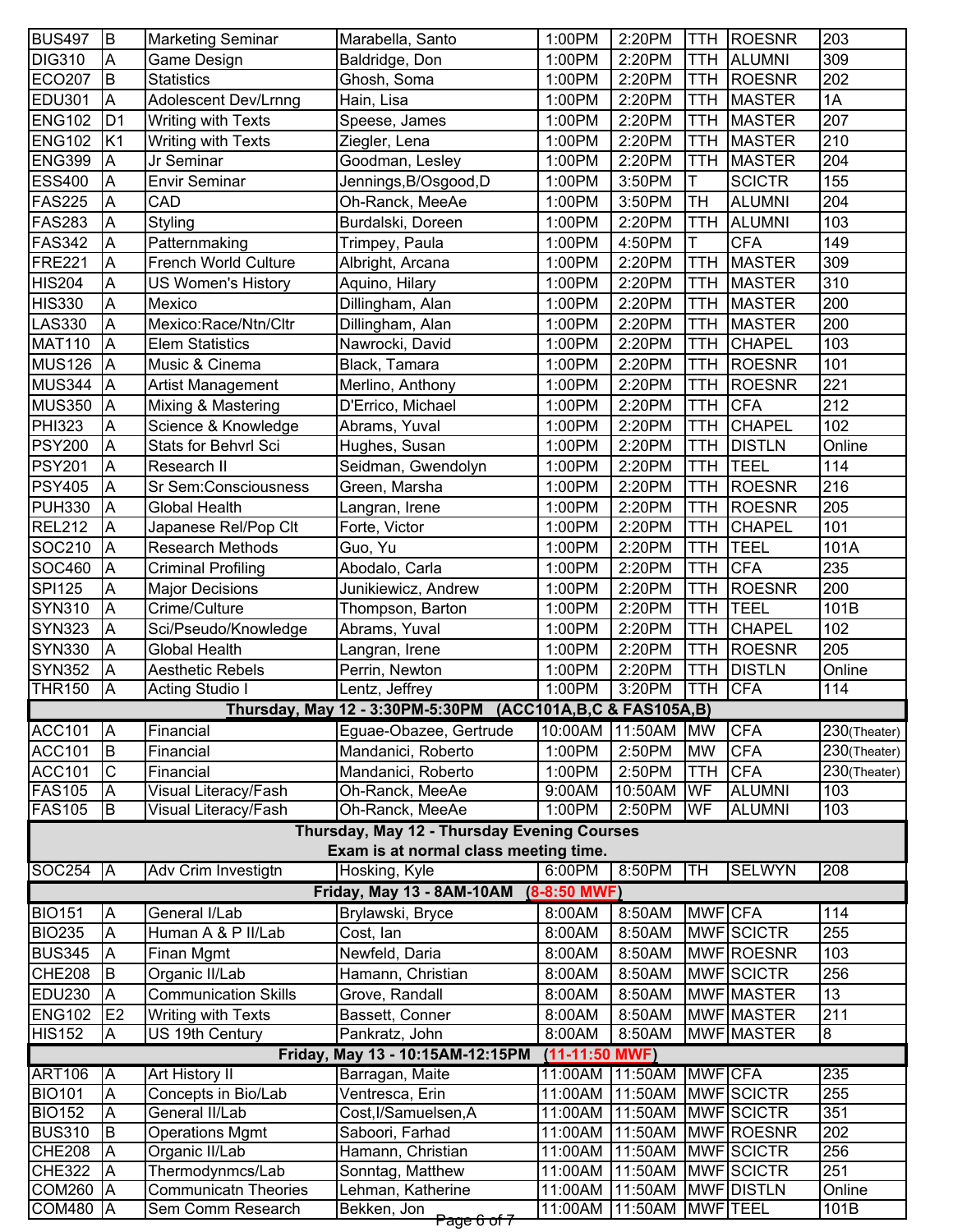| <b>DIG280</b> | $\overline{\mathsf{A}}$  | Game Histry/Devlpmnt       | D'Errico, Michael                                                            | 11:00AM | 11:50AM         |                 | <b>MWF</b> ALUMNI  | $\overline{302}$ |
|---------------|--------------------------|----------------------------|------------------------------------------------------------------------------|---------|-----------------|-----------------|--------------------|------------------|
| <b>ECO233</b> | A                        | Comparative Eco            | Wilder, Lisa                                                                 | 11:00AM | 11:50AM         |                 | MWF ROESNR         | 203              |
| <b>ENG102</b> | $\overline{\mathsf{F2}}$ | <b>Writing with Texts</b>  | Hamill, James                                                                | 11:00AM | 11:50AM         |                 | <b>MWF MASTER</b>  | 207              |
| <b>ENG102</b> |                          | <b>Writing with Texts</b>  | McDonnell, Maria                                                             | 11:00AM | 11:50AM         |                 | <b>MWF MASTER</b>  | 205              |
| <b>ENG388</b> | A                        | <b>Black Women Writers</b> | Gilliams, Teresa                                                             | 11:00AM | 11:50AM         |                 | <b>MWF MASTER</b>  | 204              |
| <b>FYS100</b> | D                        | <b>First Year Seminar</b>  | Fotis, Matthew                                                               | 11:00AM | 11:50AM         |                 | <b>MWF</b> ROESNR  | $\overline{221}$ |
| <b>HIS345</b> | A                        | Sex/Socity/Early Mod       | Turning, Patricia                                                            | 11:00AM | 11:50AM         |                 | <b>MWF MASTER</b>  | 8                |
| <b>MUS111</b> | $\overline{A}$           | Intro to Music Theor       | Black, Tamara                                                                | 11:00AM | 11:50AM         | <b>MWF</b> CFA  |                    | 114              |
| <b>PHY107</b> | $\overline{A}$           | Are We Alone?/Lab          | Mason, Devon                                                                 | 11:00AM | 11:50AM         |                 | MWF SCICTR         | 155              |
| <b>POL371</b> | A                        | <b>Constitutional Law</b>  | Munir, Hayley                                                                | 11:00AM | 11:50AM         |                 | MWF ROESNR         | $\overline{205}$ |
| <b>PSY100</b> | $\overline{\mathsf{A}}$  | <b>General Psychology</b>  | Lee, Helen                                                                   | 11:00AM | 11:50AM         | <b>MWF TEEL</b> |                    | 101A             |
| <b>PSY340</b> | A                        | Cognitive Psych            | Couchman, Justin                                                             | 11:00AM | 11:50AM         | <b>MWF TEEL</b> |                    | 114              |
| SOC101        | $\overline{\mathsf{A}}$  | Intro to Sociology         | Rice, Kennon                                                                 | 11:00AM | 11:50AM         |                 | <b>MWF</b> CHAPEL  | 102              |
| SOC264        | $\overline{A}$           | <b>Udrstndng Intersect</b> | Guo, Yu                                                                      | 11:00AM | 11:50AM         |                 | MWF ROESNR         | 104              |
| <b>SOC270</b> | $\overline{\mathsf{A}}$  | Parenting/Technology       | Kiester, Elizabeth                                                           | 11:00AM | 11:50AM         |                 | <b>MWF ROESNR</b>  | 201              |
| <b>SOC305</b> | A                        | Terrorism                  | Abodalo, Carla                                                               | 11:00AM | 11:50AM         |                 | MWF SELWYN         | 208              |
| <b>SPA201</b> | $\overline{\mathsf{A}}$  | Intermediate I             | Amores, Lennie                                                               |         | 11:00AM 11:50AM |                 | <b>MWF MASTER</b>  | 309              |
|               |                          |                            | Friday, May 13 - 1:15PM-3:15PM (FRE102A,B,C, GER102A, SPA101A&B & SPA102A-G) |         |                 |                 |                    |                  |
| <b>FRE102</b> | $\overline{\mathsf{A}}$  | Elementary II              | Leurs, Eponine                                                               | 10:00AM | 10:50AM         | <b>MWF</b> CFA  |                    | 235              |
| <b>FRE102</b> | ΙB                       | Elementary II              | Leurs, Eponine                                                               | 12:00PM | 12:50PM         | <b>MWF</b> CFA  |                    | 235              |
| <b>FRE102</b> | $\overline{\text{c}}$    | <b>Elementary II</b>       | John, Adam                                                                   | 2:30PM  | 3:50PM          | <b>TTH</b>      | <b>MASTER</b>      | 309              |
| <b>GER102</b> | A                        | <b>Elementary II</b>       | Perrin, Newton                                                               | 3:00PM  | 3:50PM          |                 | <b>MWFOISTLN</b>   | Online           |
| <b>SPA101</b> | A                        | Elementary I               | Brown, Katherine                                                             | 8:00AM  | 8:50AM          |                 | MWF SCIENCE        | 255              |
| <b>SPA101</b> | $\overline{B}$           | Elementary I               | Brown, Katherine                                                             | 9:00AM  | 9:50AM          |                 | <b>MWF</b> SCIENCE | 255              |
| <b>SPA102</b> | A                        | <b>Elementary II</b>       | Katz, Melissa                                                                | 8:00AM  | 9:20AM          | <b>TTH</b>      | <b>MASTER</b>      | $\overline{8}$   |
| <b>SPA102</b> | B                        | <b>Elementary II</b>       | Katz, Melissa                                                                | 9:30AM  | 10:50AM         | TTH             | <b>MASTER</b>      | $\overline{8}$   |
| <b>SPA102</b> | C                        | Elementary II              | Katz, Melissa                                                                | 11:00AM | 12:20PM         | <b>TTH</b>      | <b>MASTER</b>      | $\overline{8}$   |
| <b>SPA102</b> | D                        | <b>Elementary II</b>       | Lopez Calonge, Laura                                                         | 9:00AM  | 9:50AM          |                 | <b>MWF</b> SCIENCE | 256              |
| <b>SPA102</b> | E                        | <b>Elementary II</b>       | Lopez Calonge, Laura                                                         | 10:00AM | 10:50AM         |                 | MWF SCIENCE        | 256              |
| <b>SPA102</b> | F                        | <b>Elementary II</b>       | McGovern, Abby                                                               | 9:30AM  | 10:50AM         | TTH             | <b>MASTER</b>      | 210              |
| <b>SPA102</b> | G                        | <b>Elementary II</b>       | McGovern, Abby                                                               | 1:00PM  | 2:20PM          | <b>TTH</b>      | <b>MASTER</b>      | 210              |
|               |                          |                            | Friday, May 13 - 3:30PM-5:30PM (NO EXAMS SCHEDULED)                          |         |                 |                 |                    |                  |
|               |                          |                            |                                                                              |         |                 |                 |                    |                  |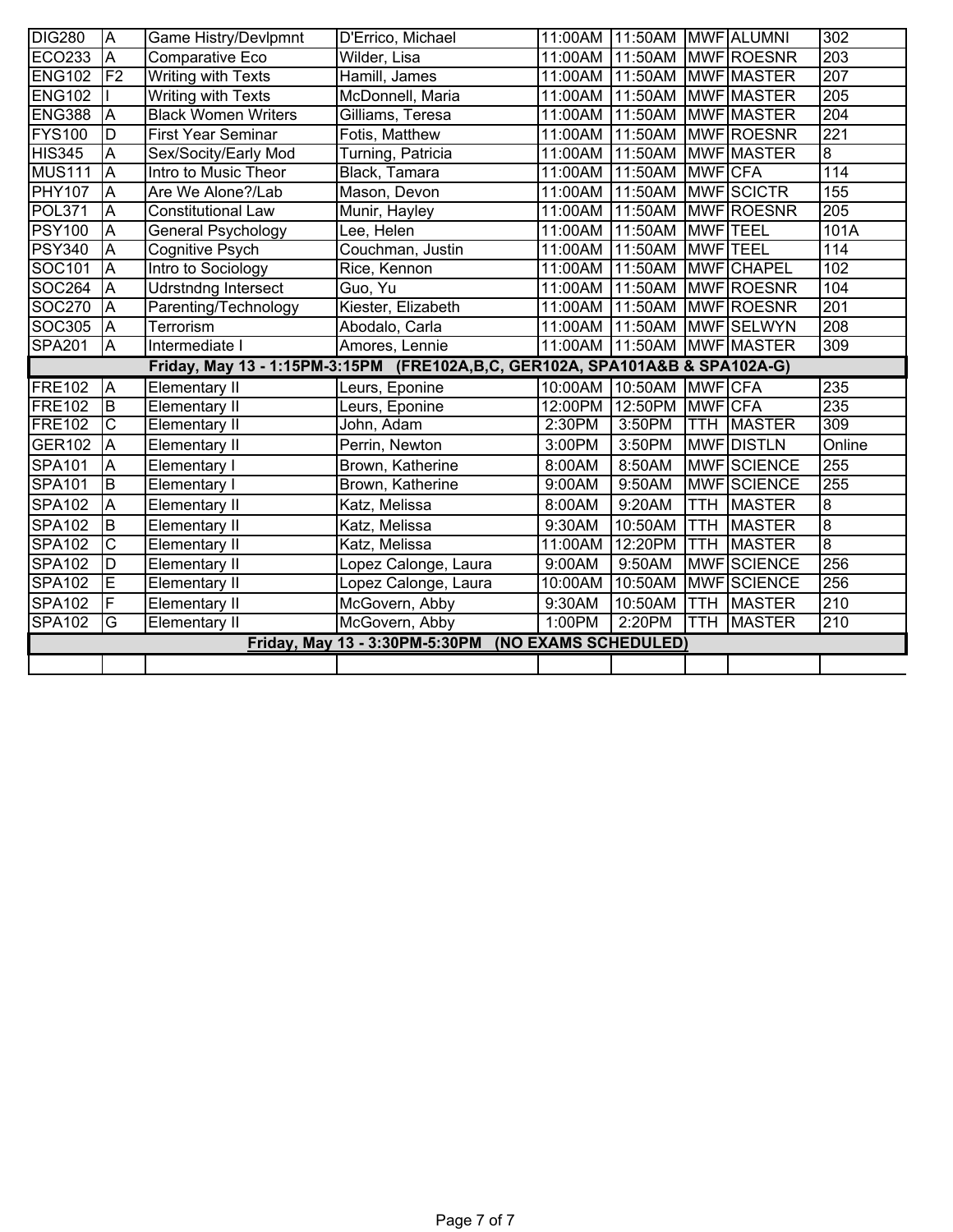|               | <b>SPRING 2022 - FINAL EXAM SCHEDULE</b> |                             |                                |         |                     |            |                                   |                 |               |  |  |  |  |
|---------------|------------------------------------------|-----------------------------|--------------------------------|---------|---------------------|------------|-----------------------------------|-----------------|---------------|--|--|--|--|
| <b>Course</b> |                                          | Sec Title                   | Instructor                     |         | <b>Meeting Time</b> |            | <b>Exam Day - Time Period</b>     | <b>Building</b> | Room          |  |  |  |  |
| <b>ACC100</b> | A                                        | <b>Acct Non-Busn Mirs</b>   | Junikiewicz, Andrew            | 10:00AM | 11:50AM             | <b>MW</b>  | WED, MAY 11 - 3:30PM-5:30PM       | <b>ROESNR</b>   | 101           |  |  |  |  |
| <b>ACC101</b> | ΙA                                       | Financial                   | Eguae-Obazee, Gertrude 10:00AM |         | 11:50AM             | <b>MW</b>  | THU, MAY 12 - 3:30PM-5:30PM       | <b>CFA</b>      | 230 (Theater) |  |  |  |  |
| <b>ACC101</b> | lΒ                                       | Financial                   | Mandanici, Roberto             | 1:00PM  | 2:50PM              | <b>MW</b>  | THU, MAY 12 - 3:30PM-5:30PM       | <b>CFA</b>      | 230 (Theater) |  |  |  |  |
| <b>ACC101</b> | C                                        | Financial                   | Mandanici, Roberto             | 1:00PM  | 2:50PM              | <b>TTH</b> | THU, MAY 12 - 3:30PM-5:30PM       | <b>CFA</b>      | 230 (Theater) |  |  |  |  |
| <b>ACC202</b> |                                          | Intermediate II             | Mandanici, Roberto             | 10:00AM | 11:50AM             | <b>MW</b>  | WED, MAY 11 - 3:30PM-5:30PM       | <b>ROESNR</b>   | 102           |  |  |  |  |
| <b>ACC325</b> | A                                        | Cost                        | Eguae-Obazee, Gertrude 9:30AM  |         | 10:50AM             | TTH        | TUE, MAY 10 - 10:15AM-12:15 PM    | <b>ROESNR</b>   | 104           |  |  |  |  |
| <b>ACC331</b> | A                                        | <b>Advanced Tax</b>         | Junikiewicz, Andrew            | 2:30PM  | 3:50PM              | <b>TTH</b> | TUE, MAY 10 - 3:30PM-5:30PM       | <b>ROESNR</b>   | 104           |  |  |  |  |
| <b>ACC480</b> | A                                        | Intl Acc Seminar            | Eguae-Obazee, Gertrude 11:00AM |         | 12:20PM             | <b>TTH</b> | THU, MAY 12 - 10:15AM-12:15PM     | <b>ROESNR</b>   | 102           |  |  |  |  |
| <b>ANT101</b> | ΙA                                       | <b>Culturl Anthropology</b> | Blakely, Pamela                | 2:30PM  | 3:50PM              | <b>TTH</b> | TUE, MAY 10 - 3:30PM-5:30PM       | <b>SELWYN</b>   | 208           |  |  |  |  |
| <b>ANT270</b> | ΙA                                       | People of the World         | <b>Blakely, Thomas</b>         | 1:00PM  | 2:20PM              | <b>TTH</b> | THU, MAY 12 - 1:15PM-3:15PM       | <b>SELWYN</b>   | 208           |  |  |  |  |
| <b>ANT310</b> | ΙA                                       | Crime/Culture               | Thompson, Barton               | 1:00PM  | 2:20PM              | <b>TTH</b> | THU, MAY 12 - 1:15PM-3:15PM       | <b>TEEL</b>     | 101B          |  |  |  |  |
| <b>ANT342</b> | ΙA                                       | Human Evolution             | Thompson, Barton               | 9:30AM  | 10:50AM             | <b>TTH</b> | TUE, MAY 10 - 10:15AM-12:15 PM    | <b>SELWYN</b>   | 208           |  |  |  |  |
| <b>ARA220</b> | ΙA                                       | Intro to Arts Admin         | Tanner, David                  | 9:00AM  | 9:50AM              |            | MWF WED, MAY 11 - 8:00AM-10:00AM  | <b>CFA</b>      | 114           |  |  |  |  |
| <b>ART101</b> | ΙA                                       | Drawing                     | Hamwi, Richard                 | 1:30PM  | 3:55PM              | WF         | TUE, MAY 10 - 1:15PM-3:15PM       | <b>DISTLN</b>   | Online        |  |  |  |  |
| <b>ART102</b> | ΙA                                       | Life Drawing                | Tiberio, Barbara               | 6:00PM  | 8:25PM              | <b>TTH</b> | TUE, MAY 10 - 6:00PM-8:25PM       | <b>CFA</b>      | 227           |  |  |  |  |
| <b>ART103</b> | ΙA                                       | Design                      | Garrison, M/Hamwi, R           | 1:30PM  | 3:55PM              | <b>TTH</b> | THU, MAY 12 - 1:15PM-3:15PM       | <b>CFA</b>      | 135           |  |  |  |  |
| <b>ART106</b> | ΙA                                       | Art History II              | Barragan, Maite                | 11:00AM | 11:50AM             |            | MWF FRI, MAY 13 - 10:15AM-12:15PM | <b>CFA</b>      | 235           |  |  |  |  |
| <b>ART112</b> | ΙA                                       | Painting I                  | Duby, Susan                    | 10:00AM | 12:25PM             | <b>TTH</b> | TUE, MAY 10 - 10:15AM-12:15 PM    | <b>CFA</b>      | 228           |  |  |  |  |
| <b>ART113</b> | ΙA                                       | Sculpture I                 | Glaze, Brian                   | 9:30AM  | 11:55AM             | <b>TTH</b> | TUE, MAY 10 - 10:15AM-12:15 PM    | <b>CFA</b>      | 144           |  |  |  |  |
| <b>ART207</b> | ΙA                                       | Modern/Contempry Art        | Barragan, Maite                | 1:00PM  | 1:50PM              |            | MWF TUE, MAY 10 - 1:15PM-3:15PM   | <b>CFA</b>      | 139           |  |  |  |  |
| <b>ART212</b> | A                                        | Painting II                 | Woodward, Kristen              | 1:30PM  | 3:55PM              | <b>TTH</b> | THU, MAY 12 - 1:15PM-3:15PM       | <b>CFA</b>      | 228           |  |  |  |  |
| <b>ART213</b> | ΙA                                       | Sculpture II                | Glaze, Brian                   | 9:30AM  | 11:55AM             | <b>MW</b>  | WED, MAY 11 - 8:00AM-10:00AM      | <b>CFA</b>      | 144           |  |  |  |  |
| <b>ART265</b> | A                                        | <b>Computer Graphics</b>    | Hocker, Joseph                 | 12:30PM | 2:20PM              | <b>TTH</b> | THU, MAY 12 - 1:15PM-3:15PM       | <b>ALUMNI</b>   | 302           |  |  |  |  |
| <b>ART265</b> | D                                        | <b>Computer Graphics</b>    | Baldridge, Don                 | 6:00PM  | 8:50PM              | <b>TTH</b> | TUE, MAY 10 - 6:00PM-8:50PM       | <b>ALUMNI</b>   | 302           |  |  |  |  |
| <b>ART312</b> | A                                        | Painting III                | Woodward, Kristen              | 1:30PM  | 3:55PM              | TTH        | THU, MAY 12 - 1:15PM-3:15PM       | <b>CFA</b>      | 228           |  |  |  |  |
| <b>ART313</b> | A                                        | Sculpture III               | Glaze, Brian                   | 9:30AM  | 11:55AM             | <b>MW</b>  | WED, MAY 11 - 8:00AM-10:00AM      | <b>CFA</b>      | 144           |  |  |  |  |
| <b>ART316</b> | ΙA                                       | Photography II              | Hocker, Joseph                 | 6:00PM  | 7:50PM              | <b>TTH</b> | TUE, MAY 10 - 6:00PM-7:50PM       |                 |               |  |  |  |  |
| <b>ART356</b> |                                          | Portrayng the Nation        | Barragan, Maite                | 10:00AM | 10:50AM             |            | MWF WED, MAY 11 - 3:30PM-5:30PM   | <b>CFA</b>      | 135           |  |  |  |  |
| <b>ART400</b> | ΙA                                       | Studio Topics-Sculpt        | Glaze, Brian                   | 9:30AM  | 11:55AM             | <b>MW</b>  | WED, MAY 11 - 8:00AM-10:00AM      | <b>CFA</b>      | 144           |  |  |  |  |
| <b>ART400</b> | lв                                       | Studio Topics Paint         | Woodward, Kristen              | 1:30PM  | 3:55PM              | <b>TTH</b> | THU, MAY 12 - 1:15PM-3:15PM       | <b>CFA</b>      | 228           |  |  |  |  |
| <b>ART400</b> | ІС                                       | Studio Topics-Digita        | Glaze, Brian                   | 12:30PM | 2:20PM              | <b>MW</b>  | WED, MAY 11 - 10:15AM-12:15PM     | <b>CFA</b>      | 135           |  |  |  |  |
| <b>ART400</b> | ID                                       | Studio Topics-Photo         | Glaze, Brian                   | 12:30PM | 2:20PM              | <b>MW</b>  | WED, MAY 11 - 10:15AM-12:15PM     | <b>CFA</b>      | 135           |  |  |  |  |
| <b>ART412</b> | ΙA                                       | Painting IV                 | Woodward, Kristen              | 1:30PM  | 3:55PM              | <b>TTH</b> | THU, MAY 12 - 1:15PM-3:15PM       | <b>CFA</b>      | 228           |  |  |  |  |
| <b>ART413</b> | A                                        | Sculpture IV                | Glaze, Brian                   | 9:30AM  | 11:55AM             | <b>MW</b>  | WED, MAY 11 - 8:00AM-10:00AM      | <b>CFA</b>      | 144           |  |  |  |  |
| <b>BIO101</b> | A                                        | Concepts in Bio/Lab         | Ventresca, Erin                | 11:00AM | 11:50AM             |            | MWF FRI, MAY 13 - 10:15AM-12:15PM | <b>SCICTR</b>   | 255           |  |  |  |  |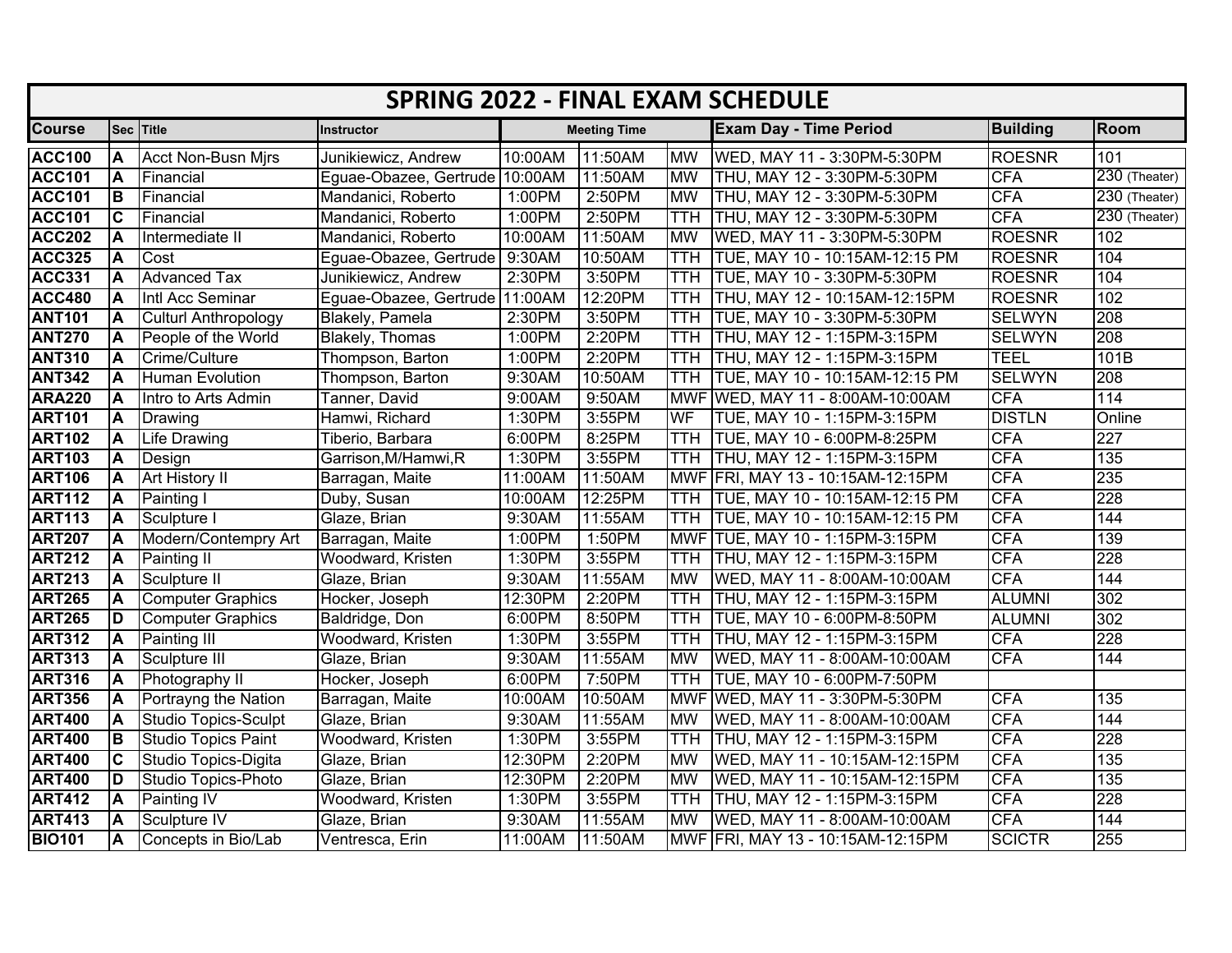| <b>BIO113</b> | ΙA  | <b>Trop Eco Costa Rica</b>  | Cost, I/Mech, S      | 9:30AM  | 10:50AM | TH         | TUE, MAY 10 - 10:15AM-12:15 PM     | <b>SCICTR</b> | 5                |
|---------------|-----|-----------------------------|----------------------|---------|---------|------------|------------------------------------|---------------|------------------|
| <b>BIO151</b> | A   | General I/Lab               | Brylawski, Bryce     | 8:00AM  | 8:50AM  |            | MWF FRI, MAY 13 - 8:00AM-10:00AM   | <b>CFA</b>    | 114              |
| <b>BIO152</b> | A   | General II/Lab              | Cost, I/Samuelsen, A | 11:00AM | 11:50AM |            | MWF FRI, MAY 13 - 10:15AM-12:15PM  | <b>SCICTR</b> | 351              |
| <b>BIO235</b> | A   | Human A & P II/Lab          | Cost, lan            | 8:00AM  | 8:50AM  |            | MWF FRI, MAY 13 - 8:00AM-10:00AM   | <b>SCICTR</b> | 255              |
| <b>BIO313</b> | A   | <b>Trop Eco Costa Rica</b>  | Cost, I/Mech, S      | 9:30AM  | 10:50AM | TH         | TUE, MAY 10 - 10:15AM-12:15 PM     | <b>SCICTR</b> | 5                |
| <b>BIO319</b> | A   | Vert Nat History/Lab        | Mech, Stephen        | 9:00AM  | 9:50AM  |            | MWF WED, MAY 11 - 8:00AM-10:00AM   | <b>SCICTR</b> | 5                |
| <b>BIO322</b> | A   | Cell Biology/Lab            | Samuelsen, Andrew    | 11:00AM | 12:20PM |            | TTH THU, MAY 12 - 10:15AM-12:15PM  | <b>SCICTR</b> | 256              |
| <b>BIO325</b> | A   | Moleclr Genetics/Lab        | Hersperger, Adam     | 8:00AM  | 9:20AM  |            | TTH THU, MAY 12 - 8:00AM-10:00AM   | <b>SCICTR</b> | 255              |
| <b>BIO327</b> | A   | Histology/Lab               | Ventresca, Erin      | 9:00AM  | 9:50AM  |            | MWF WED, MAY 11 - 8:00AM-10:00AM   | <b>SCICTR</b> | 255              |
| <b>BIO329</b> | A   | Virology                    | Hersperger, Adam     | 10:00AM | 10:50AM |            | MWF WED, MAY 11 - 3:30PM-5:30PM    | <b>SCICTR</b> | 255              |
| <b>BIO337</b> | A   | Comp Physiology/Lab         | Brylawski, Bryce     | 8:00AM  | 9:20AM  |            | TTH  THU, MAY 12 - 8:00AM-10:00AM  | <b>SCICTR</b> | 155              |
| <b>BIO495</b> | A   | Molecular Bio               | Samuelsen, Andrew    | 9:00AM  | 9:50AM  |            | MWF WED, MAY 11 - 8:00AM-10:00AM   | <b>SCICTR</b> | 155              |
| <b>BUS155</b> | ΙA  | <b>Personal Finance</b>     | Junikiewicz, Andrew  | 9:00AM  | 9:50AM  |            | MWF WED, MAY 11 - 8:00AM-10:00AM   | <b>ROESNR</b> | 104              |
| <b>BUS215</b> | A   | <b>Bloomberg Mtk Cpts</b>   | Newfeld, Daria       | 6:00PM  | 8:50PM  | т          | TUE, MAY 10 - 6:00PM-8:50PM        | <b>DISTLN</b> | Online           |
| <b>BUS246</b> | IA. | <b>Managemnt Principles</b> | Schott, Richard      | 9:00AM  | 9:50AM  |            | MWF WED, MAY 11 - 8:00AM-10:00AM   | <b>ROESNR</b> | 203              |
| <b>BUS247</b> | A   | <b>Marketing Management</b> | Owenz, Adam          | 6:00PM  | 8:50PM  | M          | WED, MAY 11 - 6:00PM-8:50PM        | <b>ROESNR</b> | 205              |
| <b>BUS247</b> | IВ  | <b>Marketing Management</b> | Owenz, Adam          | 9:30AM  | 10:50AM | <b>TTH</b> | TUE, MAY 10 - 10:15AM-12:15 PM     | <b>ROESNR</b> | $\overline{205}$ |
| <b>BUS250</b> | ΙA  | <b>Business Law I</b>       | Palmer, Suzanne      | 2:00PM  | 3:20PM  | <b>MW</b>  | WED, MAY 11 - 1:15PM-3:15PM        | <b>ROESNR</b> | $\overline{204}$ |
| <b>BUS250</b> | IB. | <b>Business Law I</b>       | Palmer, Suzanne      | 2:30PM  | 3:50PM  | TTH        | TUE, MAY 10 - 3:30PM-5:30PM        | <b>ROESNR</b> | 203              |
| <b>BUS310</b> | A   | <b>Operations Mgmt</b>      | Saboori, Farhad      | 2:00PM  | 2:50PM  |            | MWF WED, MAY 11 - 1:15PM-3:15PM    | <b>ROESNR</b> | $\overline{202}$ |
| <b>BUS310</b> | B   | <b>Operations Mgmt</b>      | Saboori, Farhad      | 11:00AM | 11:50AM |            | MWF FRI, MAY 13 - 10:15AM-12:15PM  | <b>ROESNR</b> | $\overline{202}$ |
| <b>BUS345</b> | A   | Finan Mgmt                  | Newfeld, Daria       | 8:00AM  | 8:50AM  |            | MWF FRI, MAY 13 - 8:00AM-10:00AM   | <b>ROESNR</b> | 103              |
| <b>BUS350</b> | A   | Investments                 | Newfeld, Daria       | 9:00AM  | 9:50AM  |            | MWF WED, MAY 11 - 8:00AM-10:00AM   | <b>ROESNR</b> | 102              |
| <b>BUS354</b> | A   | Sports Management           | Schott, Richard      | 1:00PM  | 1:50PM  |            | MWF TUE, MAY 10 - 1:15PM-3:15PM    | <b>ROESNR</b> | $\overline{205}$ |
| <b>BUS365</b> | A   | Entrepreneurship            | Rohde, Bonnie        | 11:00AM | 12:20PM | TTH.       | THU, MAY 12 - 10:15AM-12:15PM      | <b>ROESNR</b> | 101              |
| <b>BUS366</b> | ΙA  | Mgmt Of Info Sys            | Rohde, Bonnie        | 8:00AM  | 9:20AM  | TTH        | THU, MAY 12 - 8:00AM-10:00AM       | <b>ROESNR</b> | 103              |
| <b>BUS372</b> | ΙA  | <b>Market Research</b>      | Owenz, Adam          | 11:00AM | 12:20PM | TTH        | THU, MAY 12 - 10:15AM-12:15PM      | <b>ROESNR</b> | 205              |
| <b>BUS378</b> | A   | Princples of Selling        | Schott, Richard      | 9:30AM  | 10:50AM | TTH        | TUE, MAY 10 - 10:15AM-12:15 PM     | <b>ROESNR</b> | 105              |
| <b>BUS380</b> | ΙA  | Bus/Gov/Society             | Palmer, Suzanne      | 11:00AM | 12:20PM | <b>TTH</b> | THU, MAY 12 - 10:15AM-12:15PM      | <b>ROESNR</b> | 201              |
| <b>BUS460</b> | A   | Strategies/Policies         | Wells, Melissa       | 6:00PM  | 8:50PM  | W          | WED, MAY 11 - 6:00PM-8:50PM        | <b>ROESNR</b> | 201              |
| <b>BUS460</b> | IВ  | Strategies/Policies         | Wells, Melissa       | 1:00PM  | 2:20PM  | <b>TTH</b> | THU, MAY 12 - 1:15PM-3:15PM        | <b>ROESNR</b> | 104              |
| <b>BUS494</b> | ΙA  | <b>Sr Sem Sport</b>         | Rohde, Bonnie        | 1:00PM  | 2:20PM  | TTH        | <b>THU, MAY 12 - 1:15PM-3:15PM</b> | <b>ROESNR</b> | 105              |
| <b>BUS495</b> | ΙA  | <b>Seminar Finance</b>      | Newfeld, Daria       | 10:00AM | 10:50AM |            | MWF WED, MAY 11 - 3:30PM-5:30PM    | <b>ROESNR</b> | $\overline{200}$ |
| <b>BUS496</b> | ΙA  | Management Seminar          | Wells, Melissa       | 2:30PM  | 3:50PM  | TTH        | TUE, MAY 10 - 3:30PM-5:30PM        | <b>ROESNR</b> | 201              |
| <b>BUS497</b> | A   | <b>Marketing Seminar</b>    | Marabella, Santo     | 6:00PM  | 8:50PM  | M          | WED, MAY 11 - 6:00PM-8:50PM        | <b>ROESNR</b> | $\overline{201}$ |
| <b>BUS497</b> | lв  | <b>Marketing Seminar</b>    | Marabella, Santo     | 1:00PM  | 2:20PM  | <b>TTH</b> | THU, MAY 12 - 1:15PM-3:15PM        | <b>ROESNR</b> | $\overline{203}$ |
| <b>BUS498</b> | A   | Intl Bus Seminar            | Rohde, Bonnie        | 9:30AM  | 10:50AM | <b>TTH</b> | TUE, MAY 10 - 10:15AM-12:15 PM     | <b>ROESNR</b> | 101              |
| <b>CHE102</b> | A   | Sci Food & Cook/Lab         | Rhile, lan           | 9:00AM  | 9:50AM  |            | MWF WED, MAY 11 - 8:00AM-10:00AM   | <b>SCICTR</b> | 351              |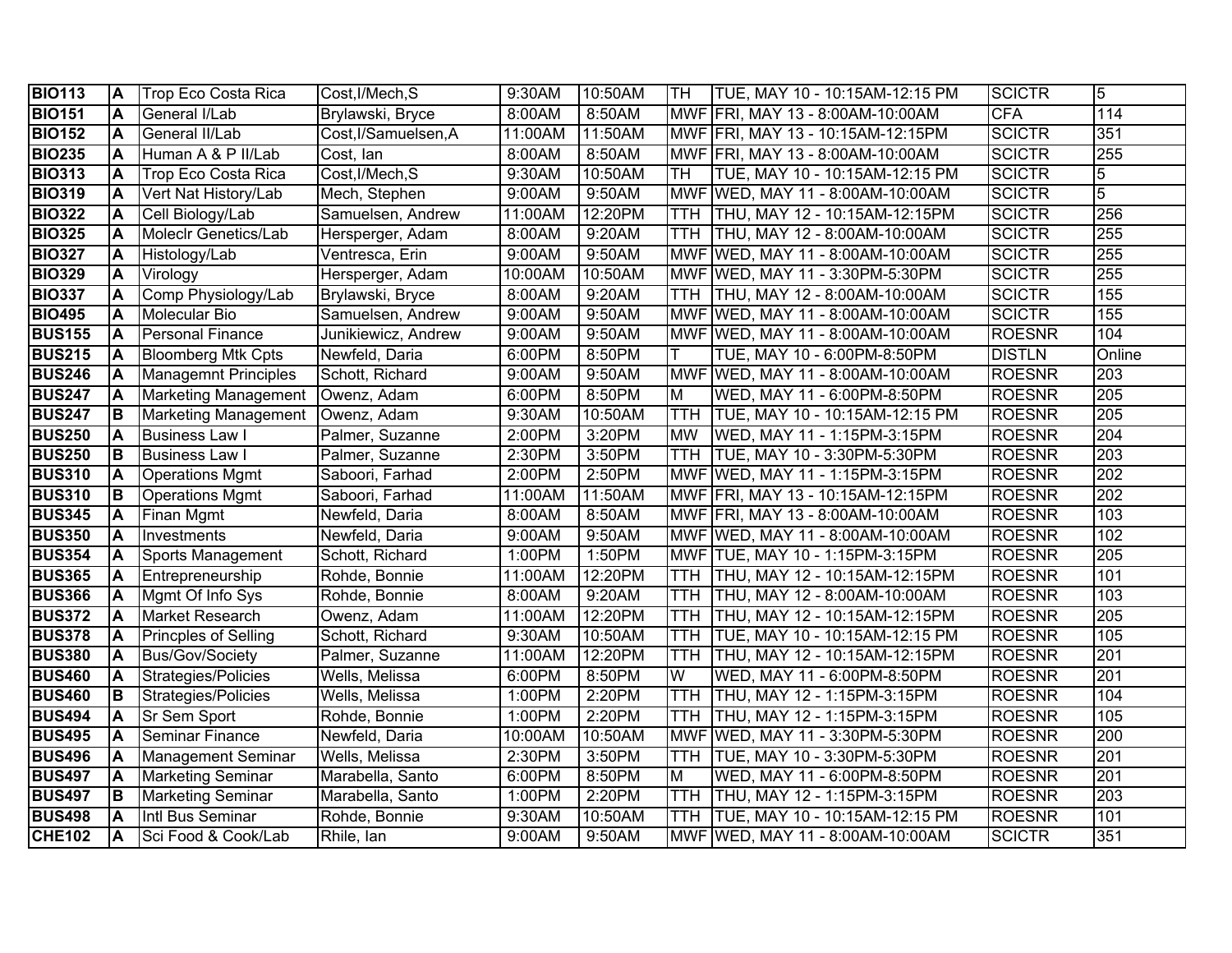| <b>CHE106</b> | ΙA        | <b>General Chem II/Lab</b>   | Greene, Amy       | 10:00AM | 10:50AM |            | MWF WED, MAY 11 - 3:30PM-5:30PM      | <b>SCICTR</b> | 256              |
|---------------|-----------|------------------------------|-------------------|---------|---------|------------|--------------------------------------|---------------|------------------|
| <b>CHE107</b> | A         | Chemistry in Art/Lab         | Artz, Pamela      | 9:30AM  | 10:50AM |            | TTH   TUE, MAY 10 - 10:15AM-12:15 PM | <b>SCICTR</b> | 256              |
| <b>CHE208</b> | A         | Organic II/Lab               | Hamann, Christian | 11:00AM | 11:50AM |            | MWF FRI, MAY 13 - 10:15AM-12:15PM    | <b>SCICTR</b> | 256              |
| <b>CHE208</b> | IВ        | Organic II/Lab               | Hamann, Christian | 8:00AM  | 8:50AM  |            | MWF FRI, MAY 13 - 8:00AM-10:00AM     | <b>SCICTR</b> | 256              |
| <b>CHE322</b> | ΙA        | Thermodynmcs/Lab             | Sonntag, Matthew  | 11:00AM | 11:50AM |            | MWF FRI, MAY 13 - 10:15AM-12:15PM    | <b>SCICTR</b> | 251              |
| <b>CHE324</b> | A         | Inorganic/Lab                | Piro, Nicholas    | 9:30AM  | 10:50AM |            | TTH TUE, MAY 10 - 10:15AM-12:15 PM   | <b>SCICTR</b> | 251              |
| <b>CHE326</b> | A         | <b>Biochemstry II/Lab</b>    | Greene, Amy       | 9:30AM  | 10:50AM |            | TTH TUE, MAY 10 - 10:15AM-12:15 PM   | <b>SCICTR</b> | 351              |
| <b>CHE412</b> | A         | <b>Advanced Topics</b>       | Piro, Nicholas    | 10:00AM | 10:50AM |            | MWF WED, MAY 11 - 3:30PM-5:30PM      | <b>SCICTR</b> | 230              |
| <b>COM240</b> | IА        | Intro to Documentary         | Mau, Heidi        | 11:00AM | 12:50PM |            | TTH THU, MAY 12 - 10:15AM-12:15PM    | <b>MASTER</b> | $\overline{204}$ |
| <b>COM260</b> | ΙA        | Communicatn Theories         | Lehman, Katherine | 11:00AM | 11:50AM |            | MWF FRI, MAY 13 - 10:15AM-12:15PM    | <b>DISTLN</b> | Online           |
| <b>COM315</b> | ΙA        | <b>Public Affairs Reprt</b>  | Lehman, Katherine | 9:30AM  | 10:50AM |            | TTH TUE, MAY 10 - 10:15AM-12:15 PM   | <b>TEEL</b>   | $\overline{24}$  |
| <b>COM320</b> | ΙA.       | <b>Free Expression</b>       | Bekken, Jon       | 2:00PM  | 2:50PM  |            | MWF WED, MAY 11 - 1:15PM-3:15PM      | <b>MASTER</b> | 210              |
| <b>COM324</b> | IA.       | Political Eco Media          | Bekken, Jon       | 10:00AM | 10:50AM |            | MWF WED, MAY 11 - 3:30PM-5:30PM      | <b>TEEL</b>   | 101B             |
| <b>COM327</b> | ΙA        | Writing for PR & Adv         | Aviles, Jose      | 9:00AM  | 9:50AM  |            | MWF WED, MAY 11 - 8:00AM-10:00AM     | <b>DISTLN</b> | Online           |
| <b>COM337</b> | A         | <b>PR &amp; Adv Research</b> | Aviles, Jose      | 10:00AM | 10:50AM |            | MWF WED, MAY 11 - 3:30PM-5:30PM      | <b>ROESNR</b> | 103              |
| <b>COM390</b> | ΙA        | Multimedia Writing           | Lehman, Katherine | 11:00AM | 12:20PM | <b>TTH</b> | THU, MAY 12 - 10:15AM-12:15PM        | <b>TEEL</b>   | $\overline{24}$  |
| <b>COM480</b> | ΙA        | <b>Sem Comm Research</b>     | Bekken, Jon       | 11:00AM | 11:50AM |            | MWF FRI, MAY 13 - 10:15AM-12:15PM    | <b>TEEL</b>   | 101B             |
| <b>CSC142</b> | ΙA        | Foundations II/Lab           | Kell, Brian       | 9:00AM  | 9:50AM  |            | MWF WED, MAY 11 - 8:00AM-10:00AM     | <b>ROESNR</b> | 205              |
| <b>CSC213</b> | ΙA        | Assembly/Org/Lab             | Kell, Brian       | 12:00PM | 12:50PM |            | MWF WED, MAY 11 - 10:15AM-12:15PM    | <b>CHAPEL</b> | 103              |
| <b>CSC306</b> | A         | <b>Operatng Systems</b>      | Harman, Nicholas  | 6:00PM  | 7:20PM  | TTH        | TUE, MAY 10 - 6:00PM-7:20PM          | <b>CHAPEL</b> | 103              |
| <b>CSC391</b> | A         | Adv Bus Intel & Anly         | Harman, Nicholas  | 7:30PM  | 8:50PM  | TTH.       | TUE, MAY 10 - 7:30PM-8:50PM          | <b>CHAPEL</b> | 103              |
| <b>DIG250</b> | A         | Sound Dsgn Vis Media         | D'Errico, Michael | 9:30AM  | 10:50AM | TTH        | TUE, MAY 10 - 10:15AM-12:15 PM       | <b>ALUMNI</b> | 302              |
| <b>DIG265</b> | A         | <b>Digital Literacy</b>      | Mau, Heidi        | 10:00AM | 11:50AM | <b>MW</b>  | WED, MAY 11 - 3:30PM-5:30PM          | <b>TEEL</b>   | $\overline{24}$  |
| <b>DIG280</b> | A         | <b>Game Histry/Devlpmnt</b>  | D'Errico, Michael | 11:00AM | 11:50AM |            | MWF FRI, MAY 13 - 10:15AM-12:15PM    | <b>ALUMNI</b> | 302              |
| <b>DIG300</b> | A         | <b>Media Production</b>      | Garrison, Matthew | 6:00PM  | 9:50PM  | M          | WED, MAY 11 - 6:00PM-9:50PM          | <b>ALUMNI</b> | $\overline{302}$ |
| <b>DIG310</b> | A         | Game Design                  | Baldridge, Don    | 1:00PM  | 2:20PM  | <b>TTH</b> | THU, MAY 12 - 1:15PM-3:15PM          | <b>ALUMNI</b> | 309              |
| <b>DIG370</b> | A         | Design II                    | Mau, Heidi        | 2:00PM  | 3:50PM  | <b>MW</b>  | WED, MAY 11 - 1:15PM-3:15PM          | <b>TEEL</b>   | $\overline{24}$  |
| <b>DIG383</b> | A         | 2.5D Animation               | Baldridge, Don    | 11:00AM | 12:20PM | <b>TTH</b> | THU, MAY 12 - 10:15AM-12:15PM        | <b>ALUMNI</b> | 309              |
| <b>DIG383</b> | B         | <b>Digital Sculpture</b>     | Glaze, Brian      | 9:30AM  | 11:55AM | <b>MW</b>  | WED, MAY 11 - 8:00AM-10:00AM         | <b>CFA</b>    | 144              |
| <b>DIG420</b> | A         | Seminar                      | Garrison, Matthew | 11:00AM | 12:50PM | <b>TTH</b> | THU, MAY 12 - 10:15AM-12:15PM        | <b>ALUMNI</b> | 302              |
| <b>ECO105</b> | ΙA        | Principles                   | Wilder, Lisa      | 9:00AM  | 9:50AM  |            | MWF WED, MAY 11 - 8:00AM-10:00AM     | <b>SCICTR</b> | 256              |
| <b>ECO105</b> | IВ        | Principles                   | Ghosh, Soma       | 10:00AM | 11:50AM | WF         | WED, MAY 11 - 3:30PM-5:30PM          | <b>ROESNR</b> | $\overline{204}$ |
| <b>ECO207</b> | lВ        | <b>Statistics</b>            | Ghosh, Soma       | 1:00PM  | 2:20PM  | <b>TTH</b> | THU, MAY 12 - 1:15PM-3:15PM          | <b>ROESNR</b> | $\overline{202}$ |
| <b>ECO233</b> | A         | Comparative Eco              | Wilder, Lisa      | 11:00AM | 11:50AM |            | MWF FRI, MAY 13 - 10:15AM-12:15PM    | <b>ROESNR</b> | $\overline{203}$ |
| <b>ECO324</b> | ΙA        | <b>Environmental Econ</b>    | Ghosh, Soma       | 11:00AM | 12:20PM | TTH        | THU, MAY 12 - 10:15AM-12:15PM        | <b>ROESNR</b> | 104              |
| <b>ECO336</b> | ΙA        | Intermediate Macro           | Saboori, Farhad   | 11:00AM | 12:20PM | <b>TTH</b> | THU, MAY 12 - 10:15AM-12:15PM        | <b>ROESNR</b> | 202              |
| <b>ECO492</b> | A         | Seminar                      | Wilder, Lisa      | 2:00PM  | 3:20PM  | <b>MW</b>  | WED, MAY 11 - 1:15PM-3:15PM          | <b>ROESNR</b> | 101              |
| <b>EDU200</b> | <b>IA</b> | Early Childhood Ed           | Warfield, Rodney  | 11:00AM | 12:20PM | <b>TTH</b> | THU, MAY 12 - 10:15AM-12:15PM        | <b>MASTER</b> | 13               |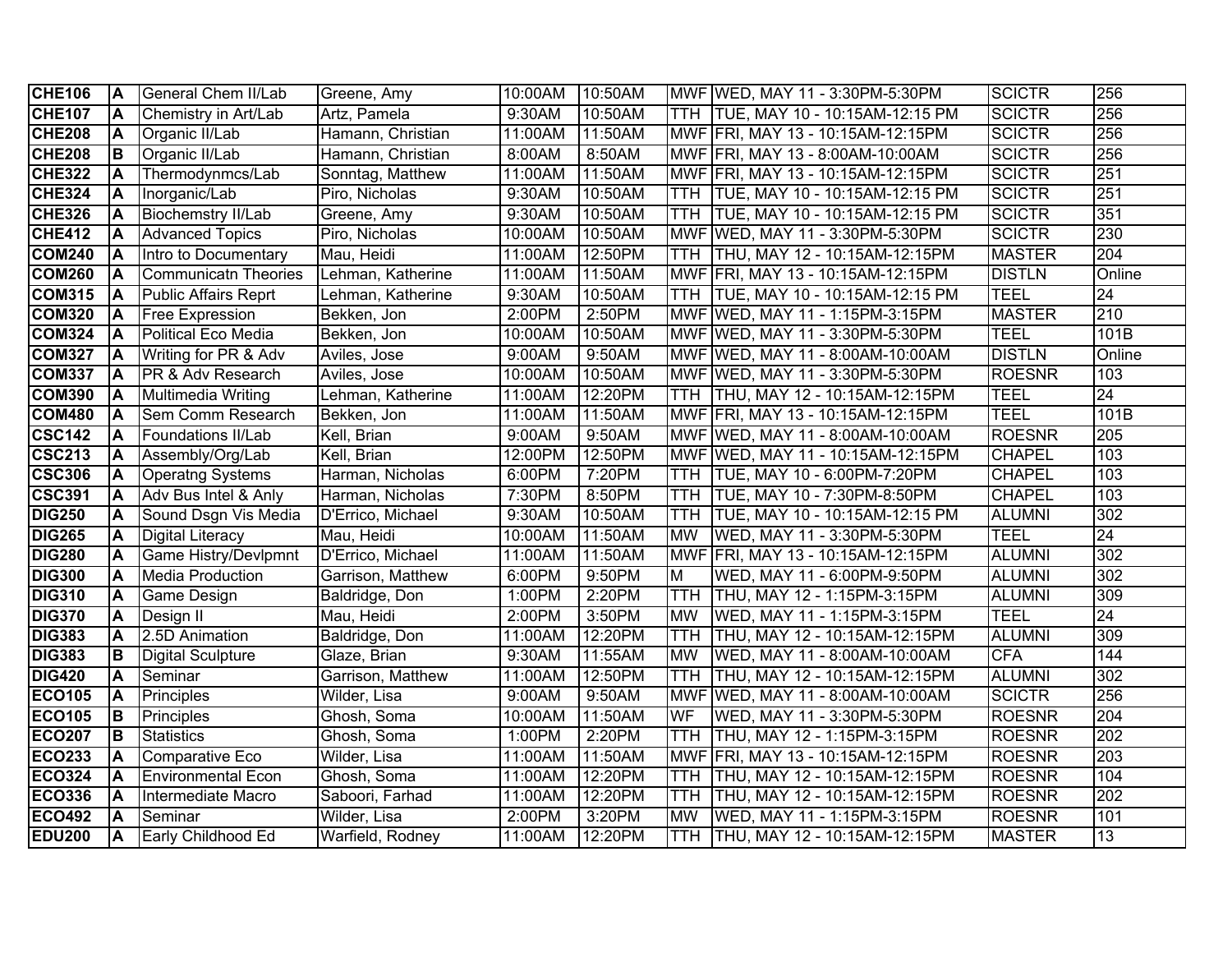| <b>EDU202</b> | ΙA                      | ML/Sec Theory/Org            | Grove, Randall                    | 10:00AM | 10:50AM |                         | MWF WED, MAY 11 - 3:30PM-5:30PM   | <b>MASTER</b> | 13               |
|---------------|-------------------------|------------------------------|-----------------------------------|---------|---------|-------------------------|-----------------------------------|---------------|------------------|
| <b>EDU230</b> | İΑ                      | <b>Communication Skills</b>  | Grove, Randall                    | 8:00AM  | 8:50AM  |                         | MWF FRI, MAY 13 - 8:00AM-10:00AM  | <b>MASTER</b> | 13               |
| <b>EDU235</b> | İΑ                      | Math Elem Teach              | Lynyak, Nicole                    | 6:00PM  | 8:50PM  | lΤ                      | TUE, MAY 10 - 6:00PM-8:50PM       | <b>MASTER</b> | $\overline{13}$  |
| <b>EDU250</b> | ΙA                      | Child/Adlct Lit K-12         | Warfield, Rodney                  | 9:00AM  | 9:50AM  |                         | MWF WED, MAY 11 - 8:00AM-10:00AM  | <b>MASTER</b> | 13               |
| <b>EDU301</b> | ΙA                      | Adolescent Dev/Lrnng         | Hain, Lisa                        | 1:00PM  | 2:20PM  |                         | TTH   THU, MAY 12 - 1:15PM-3:15PM | <b>MASTER</b> | 1A               |
| <b>EDU321</b> | A                       | PK-4 Soc Sts/Art/Hum         | Warfield, Rodney                  | 2:30PM  | 3:50PM  | <b>TTH</b>              | TUE, MAY 10 - 3:30PM-5:30PM       | <b>MASTER</b> | 13               |
| <b>EDU323</b> | IА                      | <b>Early Literacy</b>        | Seidenstricker, Lydia             | 9:30AM  | 10:50AM | TTH.                    | TUE, MAY 10 - 10:15AM-12:15 PM    | <b>MASTER</b> | 1A               |
| <b>EDU324</b> | IА                      | <b>Elem Lang Arts</b>        | Seidenstricker, Lydia             | 11:00AM | 12:20PM | <b>TTH</b>              | THU, MAY 12 - 10:15AM-12:15PM     | <b>MASTER</b> | $\overline{1A}$  |
| <b>EDU402</b> | İΑ                      | <b>ECE Prof Seminar</b>      | DeTuro, M/Warfield, R             | 6:00PM  | 8:50PM  | $\overline{\mathsf{M}}$ | WED, MAY 11 - 6:00PM-8:50PM       | <b>DISTLN</b> | Online           |
| <b>EDU403</b> | ΙA                      | Secon Prof Seminar           | DeTuro, M/Warfield, R             | 6:00PM  | 8:50PM  | $\overline{\mathsf{M}}$ | WED, MAY 11 - 6:00PM-8:50PM       | <b>DISTLN</b> | Online           |
| <b>ENG101</b> | İΑ                      | Composition                  | Hilberg, Jaclyn                   | 10:00AM | 10:50AM |                         | MWF WED, MAY 11 - 3:30PM-5:30PM   | <b>MASTER</b> | 205              |
| <b>ENG101</b> | lВ                      | Composition                  | Hilberg, Jaclyn                   | 1:00PM  | 1:50PM  |                         | MWF TUE, MAY 10 - 1:15PM-3:15PM   | <b>MASTER</b> | $\overline{205}$ |
| <b>ENG101</b> | $\overline{\mathsf{c}}$ | Composition                  | Bassett, Conner                   | 9:00AM  | 9:50AM  |                         | MWF WED, MAY 11 - 8:00AM-10:00AM  | <b>MASTER</b> | $\overline{205}$ |
| <b>ENG102</b> | <b>A</b>                | <b>Writing with Texts</b>    | Hamill, James                     | 9:00AM  | 9:50AM  |                         | MWF WED, MAY 11 - 8:00AM-10:00AM  | <b>MASTER</b> | 207              |
| <b>ENG102</b> | lв                      | <b>Writing with Texts</b>    | Barbieri, Theresa                 | 9:30AM  | 10:50AM | <b>TTH</b>              | TUE, MAY 10 - 10:15AM-12:15 PM    | <b>DISTLN</b> | Online           |
| <b>ENG102</b> |                         | <b>C1</b> Writing with Texts | Ziegler, Lena                     | 9:30AM  | 10:50AM | <b>TTH</b>              | TUE, MAY 10 - 10:15AM-12:15 PM    | <b>MASTER</b> | 210              |
| <b>ENG102</b> |                         | <b>C2</b> Writing with Texts | Ziegler, Lena                     | 11:00AM | 12:20PM | TTH.                    | THU, MAY 12 - 10:15AM-12:15PM     | <b>MASTER</b> | 210              |
| <b>ENG102</b> |                         | <b>D1</b> Writing with Texts | Speese, James                     | 1:00PM  | 2:20PM  | <b>TTH</b>              | THU, MAY 12 - 1:15PM-3:15PM       | <b>MASTER</b> | 207              |
| <b>ENG102</b> |                         | <b>D2</b> Writing with Texts | Speese, James                     | 2:30PM  | 3:50PM  | TTH                     | TUE, MAY 10 - 3:30PM-5:30PM       | <b>MASTER</b> | 207              |
| <b>ENG102</b> |                         | <b>D3</b> Writing with Texts | Speese, James                     | 11:00AM | 12:20PM | TTH                     | THU, MAY 12 - 10:15AM-12:15PM     | <b>MASTER</b> | 207              |
| <b>ENG102</b> |                         | <b>E1</b> Writing with Texts | Leinbach, Leslie                  | 8:00AM  | 9:20AM  | TTH                     | THU, MAY 12 - 8:00AM-10:00AM      | <b>MASTER</b> | $\overline{210}$ |
| <b>ENG102</b> |                         | <b>E2</b> Writing with Texts | Bassett, Conner                   | 8:00AM  | 8:50AM  |                         | MWF FRI, MAY 13 - 8:00AM-10:00AM  | <b>MASTER</b> | $\overline{211}$ |
| <b>ENG102</b> |                         | <b>E3</b> Writing with Texts | Wolbers, Marian                   | 11:00AM | 12:20PM | TTH                     | THU, MAY 12 - 10:15AM-12:15PM     | <b>MASTER</b> | $\overline{205}$ |
| <b>ENG102</b> |                         | <b>F1</b> Writing with Texts | Heidebrink-Bruno, Sarah   10:00AM |         | 10:50AM |                         | MWF WED, MAY 11 - 3:30PM-5:30PM   | <b>MASTER</b> | 301              |
| <b>ENG102</b> | F <sub>2</sub>          | <b>Writing with Texts</b>    | Hamill, James                     | 11:00AM | 11:50AM |                         | MWF FRI, MAY 13 - 10:15AM-12:15PM | <b>MASTER</b> | 207              |
| <b>ENG102</b> |                         | <b>F3</b> Writing with Texts | Heidebrink-Bruno, Sarah   12:00PM |         | 12:50PM |                         | MWF WED, MAY 11 - 10:15AM-12:15PM | <b>MASTER</b> | 207              |
| <b>ENG102</b> |                         | <b>G2</b> Writing with Texts | Heidebrink-Bruno, Sarah           | 2:00PM  | 2:50PM  |                         | MWF WED, MAY 11 - 1:15PM-3:15PM   | <b>MASTER</b> | $\overline{205}$ |
| <b>ENG102</b> |                         | H1 Writing with Texts/H      | Greenwood, Denise                 | 12:00PM | 12:50PM |                         | MWF WED, MAY 11 - 10:15AM-12:15PM | <b>MASTER</b> | $\overline{204}$ |
| <b>ENG102</b> |                         | <b>Writing with Texts</b>    | McDonnell, Maria                  | 11:00AM | 11:50AM |                         | MWF FRI, MAY 13 - 10:15AM-12:15PM | <b>MASTER</b> | $\overline{205}$ |
| <b>ENG102</b> | J2                      | <b>Writing with Texts</b>    | Hamill, James                     | 1:00PM  | 1:50PM  |                         | MWF TUE, MAY 10 - 1:15PM-3:15PM   | <b>MASTER</b> | 207              |
| <b>ENG102</b> |                         | <b>K1</b> Writing with Texts | Ziegler, Lena                     | 1:00PM  | 2:20PM  | <b>TTH</b>              | THU, MAY 12 - 1:15PM-3:15PM       | <b>MASTER</b> | 210              |
| <b>ENG125</b> | İΑ                      | <b>Creative Writing</b>      | Bassett, Conner                   | 11:00AM | 12:20PM | TTH.                    | THU, MAY 12 - 10:15AM-12:15PM     | <b>MASTER</b> | 211              |
| <b>ENG135</b> | IВ                      | African American Lit         | Gilliams, Teresa                  | 10:00AM | 10:50AM |                         | MWF WED, MAY 11 - 3:30PM-5:30PM   | <b>MASTER</b> | $\overline{204}$ |
| <b>ENG202</b> | ΙA                      | Br Txts Frm 1780             | Goodman, Lesley                   | 9:30AM  | 10:50AM | <b>TTH</b>              | TUE, MAY 10 - 10:15AM-12:15 PM    | <b>MASTER</b> | 204              |
| <b>ENG234</b> | İΑ                      | lAdolescent Lit              | Greenwood, Denise                 | 2:00PM  | 2:50PM  |                         | MWF WED, MAY 11 - 1:15PM-3:15PM   | <b>MASTER</b> | $\overline{8}$   |
| <b>ENG236</b> | İΑ                      | <b>World Literature</b>      | Wolbers, Marian                   | 2:30PM  | 3:50PM  | TTH.                    | TUE, MAY 10 - 3:30PM-5:30PM       | <b>MASTER</b> | 205              |
| <b>ENG270</b> | İΑ                      | <b>Classical Heritage</b>    | Morris, Lawrence                  | 9:00AM  | 9:50AM  |                         | MWF WED, MAY 11 - 8:00AM-10:00AM  | <b>DISTLN</b> | Online           |
| <b>ENG388</b> | ΙA                      | <b>Black Women Writers</b>   | Gilliams, Teresa                  | 11:00AM | 11:50AM |                         | MWF FRI, MAY 13 - 10:15AM-12:15PM | <b>MASTER</b> | 204              |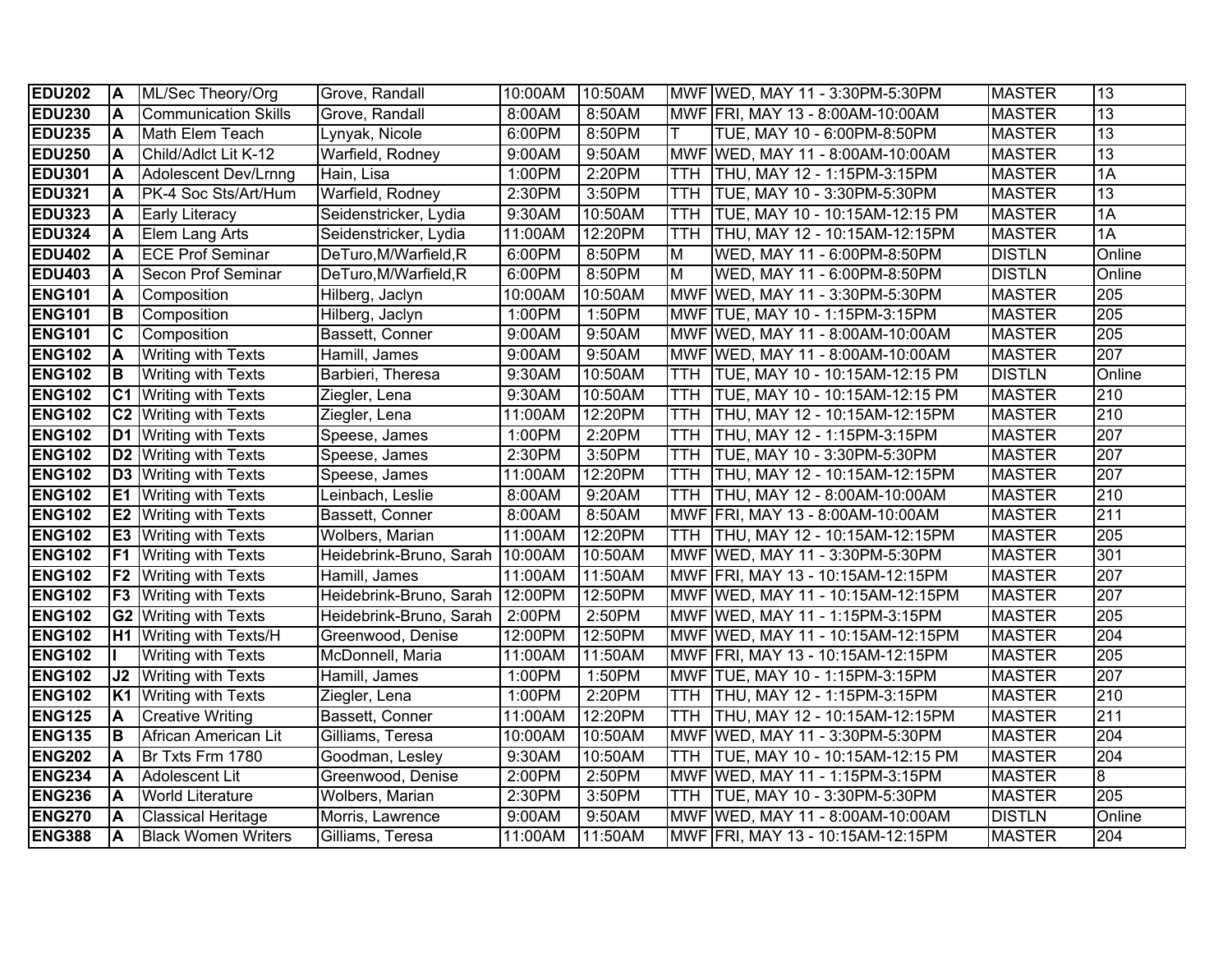| <b>ENG390</b> | ΙA  | <b>Writng Prof Succss</b>   | Hilberg, Jaclyn       | 12:00PM | 12:50PM |            | MWF WED, MAY 11 - 10:15AM-12:15PM   | <b>MASTER</b> | 205                 |
|---------------|-----|-----------------------------|-----------------------|---------|---------|------------|-------------------------------------|---------------|---------------------|
| <b>ENG399</b> | ΙA. | Jr Seminar                  | Goodman, Lesley       | 1:00PM  | 2:20PM  |            | TTH   THU, MAY 12 - 1:15PM-3:15PM   | <b>MASTER</b> | $\overline{204}$    |
| <b>ESS101</b> | ΙA. | Intro Envirn Issues         | Osgood, D/Thompson, B | 8:00AM  | 9:20AM  | TTH        | THU, MAY 12 - 8:00AM-10:00AM        | <b>SCICTR</b> | 351                 |
| <b>ESS205</b> | ΙA  | Physical Geology/Lab        | Kauffman, Shelley     | 11:00AM | 12:20PM |            | TTH  THU, MAY 12 - 10:15AM-12:15PM  | <b>SCICTR</b> | 255                 |
| <b>ESS400</b> | ΙA  | <b>Envir Seminar</b>        | Jennings, B/Osgood, D | 1:00PM  | 3:50PM  | т          | THU, MAY 12 - 1:15PM-3:15PM         | <b>SCICTR</b> | 155                 |
| <b>FAS105</b> | A   | Visual Literacy/Fash        | Oh-Ranck, MeeAe       | 9:00AM  | 10:50AM | WF         | THU, MAY 12 - 3:30PM-5:30PM         | <b>ALUMNI</b> | 103                 |
| <b>FAS105</b> | ΙB  | Visual Literacy/Fash        | Oh-Ranck, MeeAe       | 1:00PM  | 2:50PM  | WF         | THU, MAY 12 - 3:30PM-5:30PM         | <b>ALUMNI</b> | 103                 |
| <b>FAS112</b> | ΙA  | <b>Fashion Fundamentals</b> | Burdalski, Doreen     | 8:00AM  | 8:50AM  | <b>TTH</b> | THU, MAY 12 - 8:00AM-10:00AM        | <b>ALUMNI</b> | 103                 |
| <b>FAS200</b> | A   | Textile Fundamentals        | Burdett, Joycelyn     | 9:00AM  | 9:50AM  |            | MWF WED, MAY 11 - 8:00AM-10:00AM    | <b>ALUMNI</b> | 103                 |
| <b>FAS225</b> | A   | <b>CAD</b>                  | Oh-Ranck, MeeAe       | 1:00PM  | 3:50PM  | TH         | THU, MAY 12 - 1:15PM-3:15PM         | <b>ALUMNI</b> | 204                 |
| <b>FAS250</b> | ΙA  | Intm Cloth Construct        | Mueller, Sarah        | 1:00PM  | 4:20PM  | W          | TUE, MAY 10 - 1:15PM-3:15PM         | <b>SCICTR</b> | $\overline{223}$    |
| <b>FAS250</b> | IB. | Intm Cloth Construct        | Mueller, Sarah        | 8:30AM  | 11:50AM | ΙΤ         | THU, MAY 12 - 8:00AM-10:00AM        | <b>SCICTR</b> | 223                 |
| <b>FAS283</b> | ΙA  | Styling                     | Burdalski, Doreen     | 1:00PM  | 2:20PM  | <b>TTH</b> | THU, MAY 12 - 1:15PM-3:15PM         | <b>ALUMNI</b> | 103                 |
| <b>FAS315</b> | A   | <b>Fashion Commntions</b>   | Freeman, Kylah        | 11:00AM | 12:20PM | TTH        | THU, MAY 12 - 10:15AM-12:15PM       | <b>ALUMNI</b> | 103                 |
| <b>FAS340</b> | A   | Draping                     | Trimpey, Paula        | 9:00AM  | 12:20PM | <b>M</b>   | WED, MAY 11 - 8:00AM-10:00AM        | <b>SCICTR</b> | $\overline{223}$    |
| <b>FAS342</b> | A   | Patternmaking               | Trimpey, Paula        | 1:00PM  | 4:50PM  | T          | THU, MAY 12 - 1:15PM-3:15PM         | <b>CFA</b>    | 149                 |
| <b>FAS383</b> | ΙA  | Surface Embellishmnt        | Burdett, Joycelyn     | 1:00PM  | 2:50PM  | MF         | TUE, MAY 10 - 1:15PM-3:15PM         | <b>ALUMNI</b> | 103                 |
| <b>FAS490</b> | ΙA  | Seminar                     | Trimpey, Paula        | 9:00AM  | 11:20AM | lТH        | THU, MAY 12 - 8:00AM-10:00AM        | <b>SCICTR</b> | $\overline{223}$    |
| <b>FAS490</b> | ΙB. | Seminar                     | Burdalski, Doreen     | 9:30AM  | 10:50AM | <b>TTH</b> | TUE, MAY 10 - 10:15AM-12:15 PM      | <b>ALUMNI</b> | 103                 |
| <b>FRE102</b> | A   | <b>Elementary II</b>        | Leurs, Eponine        | 10:00AM | 10:50AM |            | MWF FRI, MAY 13 - 1:15PM-3:15PM     | <b>CFA</b>    | 235                 |
| <b>FRE102</b> | B   | <b>Elementary II</b>        | Leurs, Eponine        | 12:00PM | 12:50PM |            | MWF FRI, MAY 13 - 1:15PM-3:15PM     | <b>CFA</b>    | 235                 |
| <b>FRE102</b> | C   | <b>Elementary II</b>        | John, Adam            | 2:30PM  | 3:50PM  |            | TTH   FRI, MAY 13 - 1:15PM-3:15PM   | <b>MASTER</b> | 309                 |
| <b>FRE202</b> | A   | Intermediate II             | John, Adam            | 9:30AM  | 10:50AM |            | TTH TUE, MAY 10 - 10:15AM-12:15 PM  | <b>MASTER</b> | $\overline{310}$    |
| <b>FRE221</b> | A   | <b>French World Culture</b> | Albright, Arcana      | 1:00PM  | 2:20PM  |            | TTH   THU, MAY 12 - 1:15PM-3:15PM   | <b>MASTER</b> | 309                 |
| <b>FRE302</b> | A   | Advanced II                 | Albright, Arcana      | 11:00AM | 12:20PM |            | TTH   THU, MAY 12 - 10:15AM-12:15PM | <b>MASTER</b> | 310                 |
| <b>FRE330</b> | ΙA  | French Drama                | Albright, Arcana      | 9:30AM  | 10:50AM |            | TTH TUE, MAY 10 - 10:15AM-12:15 PM  | <b>MASTER</b> | 309                 |
| <b>FRE492</b> | ΙA  | Seminar                     | Albright, Arcana      | 9:30AM  | 10:50AM |            | TTH TUE, MAY 10 - 10:15AM-12:15 PM  | <b>MASTER</b> | 309                 |
| <b>FYS100</b> | ΙA  | <b>First Year Seminar</b>   | Hartman, Midori       | 2:00PM  | 2:50PM  |            | MWF WED, MAY 11 - 1:15PM-3:15PM     | <b>CHAPEL</b> | 102                 |
| <b>FYS100</b> | IВ  | <b>First Year Seminar</b>   | Sensenig, Melvin      | 9:30AM  | 10:50AM |            | TTH TUE, MAY 10 - 10:15AM-12:15 PM  | <b>CHAPEL</b> | 102                 |
| <b>FYS100</b> | C   | <b>First Year Seminar</b>   | Koosed, Jennifer      | 2:00PM  | 2:50PM  |            | MWF WED, MAY 11 - 1:15PM-3:15PM     | <b>CHAPEL</b> | 103                 |
| <b>FYS100</b> | ID  | <b>First Year Seminar</b>   | Fotis, Matthew        | 11:00AM | 11:50AM |            | MWF FRI, MAY 13 - 10:15AM-12:15PM   | <b>ROESNR</b> | 221                 |
| <b>GER102</b> | ΙA  | <b>Elementary II</b>        | Perrin, Newton        | 3:00PM  | 3:50PM  |            | MWF FRI, MAY 13 - 1:15PM-3:15PM     | <b>DISTLN</b> | Online              |
| <b>HIS122</b> | A   | Med/Early Mod Civ           | Turning, Patricia     | 1:00PM  | 1:50PM  |            | MWF TUE, MAY 10 - 1:15PM-3:15PM     | <b>MASTER</b> | 8                   |
| <b>HIS136</b> | ΙA  | World History II            | Dillingham, Alan      | 11:00AM | 12:20PM | <b>TTH</b> | THU, MAY 12 - 10:15AM-12:15PM       | <b>MASTER</b> | 8                   |
| <b>HIS152</b> | A   | US 19th Century             | Pankratz, John        | 8:00AM  | 8:50AM  |            | MWF FRI, MAY 13 - 8:00AM-10:00AM    | <b>MASTER</b> | $\overline{\infty}$ |
| <b>HIS153</b> | A   | US Since 1865               | Fletcher, Kami        | 10:00AM | 11:20AM | <b>MW</b>  | WED, MAY 11 - 3:30PM-5:30PM         | <b>MASTER</b> | 211                 |
| <b>HIS183</b> | A   | Intro to Public His         | Fletcher, Kami        | 12:00PM | 1:20PM  | <b>MW</b>  | WED, MAY 11 - 10:15AM-12:15PM       | <b>MASTER</b> | 211                 |
| <b>HIS204</b> | A   | <b>US Women's History</b>   | Aquino, Hilary        | 1:00PM  | 2:20PM  |            | TTH THU, MAY 12 - 1:15PM-3:15PM     | <b>MASTER</b> | 310                 |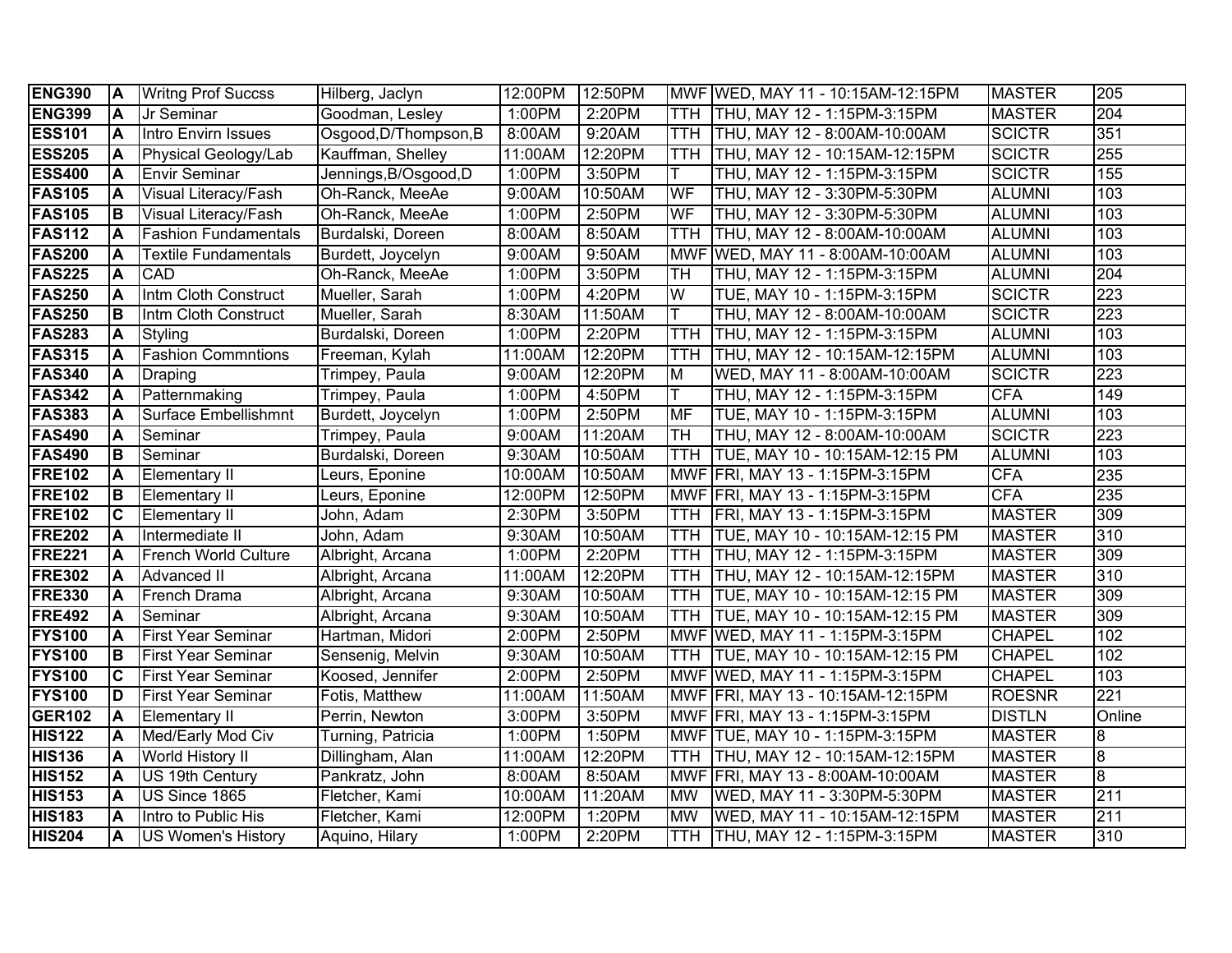| <b>HIS206</b>    | ΙA       | Urban Public Health      | Aquino, Hilary      | 2:30PM                | 3:50PM  |                         | TTH   TUE, MAY 10 - 3:30PM-5:30PM  | <b>MASTER</b> | 310              |
|------------------|----------|--------------------------|---------------------|-----------------------|---------|-------------------------|------------------------------------|---------------|------------------|
| <b>HIS212</b>    | A        | African-Amer Hist I      | Fletcher, Kami      | 2:00PM                | 3:20PM  | <b>MW</b>               | WED, MAY 11 - 1:15PM-3:15PM        | <b>MASTER</b> | 211              |
| <b>HIS224</b>    | A        | Latin America            | Dillingham, Alan    | 9:30AM                | 10:50AM | <b>TTH</b>              | TUE, MAY 10 - 10:15AM-12:15 PM     | <b>MASTER</b> | œ                |
| <b>HIS275</b>    | ΙA       | <b>Women's Work</b>      | Pankratz, John      | 8:00AM                | 9:20AM  |                         | TTH THU, MAY 12 - 8:00AM-10:00AM   | <b>MASTER</b> | 8                |
| <b>HIS330</b>    | ΙA       | Mexico                   | Dillingham, Alan    | 1:00PM                | 2:20PM  |                         | TTH   THU, MAY 12 - 1:15PM-3:15PM  | <b>MASTER</b> | 200              |
| <b>HIS345</b>    | A        | Sex/Socity/Early Mod     | Turning, Patricia   | 11:00AM               | 11:50AM |                         | MWF FRI, MAY 13 - 10:15AM-12:15PM  | <b>MASTER</b> | œ                |
| <b>HIS352</b>    | A        | African Diaspora         | Pankratz, John      | 9:00AM                | 9:50AM  |                         | MWF WED, MAY 11 - 8:00AM-10:00AM   | <b>MASTER</b> | 8                |
| <b>HIS375</b>    | A        | France since 1789        | deSyon, Guillaume   | 9:30AM                | 10:50AM |                         | TTH TUE, MAY 10 - 10:15AM-12:15 PM | <b>MASTER</b> | 211              |
| <b>HIS391</b>    | A        | Space                    | deSyon, Guillaume   | 2:30PM                | 3:50PM  |                         | TTH TUE, MAY 10 - 3:30PM-5:30PM    | <b>MASTER</b> | 8                |
| <b>HIS494</b>    | A        | Seminar-Eurpn Topics     | Turning, Patricia   | 2:30PM                | 3:50PM  | <b>MW</b>               | WED, MAY 11 - 1:15PM-3:15PM        | <b>MASTER</b> | 200              |
| <b>LAS224</b>    | A        | Latin America            | Dillingham, Alan    | 9:30AM                | 10:50AM | <b>TTH</b>              | TUE, MAY 10 - 10:15AM-12:15 PM     | <b>MASTER</b> | ø                |
| <b>LAS330</b>    | ΙA       | Mexico:Race/Ntn/Cltr     | Dillingham, Alan    | 1:00PM                | 2:20PM  | TTH                     | THU, MAY 12 - 1:15PM-3:15PM        | <b>MASTER</b> | 200              |
| <b>LAT102</b>    | ΙA       | Elem Latin II            | Kitsock, Michael    | 9:30AM                | 10:50AM | <b>TTH</b>              | TUE, MAY 10 - 10:15AM-12:15 PM     | <b>CHAPEL</b> | 101              |
| <b>LAT102</b>    | lв       | Elem Latin II            | Hartman, Midori     | 1:00PM                | 1:50PM  |                         | MWF TUE, MAY 10 - 1:15PM-3:15PM    | <b>CHAPEL</b> | 102              |
| <b>MAT102</b>    | IА       | Topics In Math           | Shelton, Brittany   | 9:00AM                | 9:50AM  |                         | MWF WED, MAY 11 - 8:00AM-10:00AM   | <b>CHAPEL</b> | 101              |
| <b>MAT102</b>    | lв       | Topics In Math           | Schaeffer, Andrea   | 10:00AM               | 10:50AM |                         | MWF WED, MAY 11 - 3:30PM-5:30PM    | <b>ALUMNI</b> | 103              |
| <b>MAT110</b>    | ΙA       | <b>Elem Statistics</b>   | Nawrocki, David     | 1:00PM                | 2:20PM  |                         | TTH   THU, MAY 12 - 1:15PM-3:15PM  | <b>CHAPEL</b> | 103              |
| <b>MAT125</b>    | ΙA       | <b>Business Calculus</b> | Shelton, Brittany   | 1:00PM                | 1:50PM  |                         | MWF TUE, MAY 10 - 1:15PM-3:15PM    | <b>SCICTR</b> | 155              |
| <b>MAT131</b>    | ΙA       | Calculus I               | Catone, Christopher | 10:00AM               | 11:20AM |                         | MWF WED, MAY 11 - 3:30PM-5:30PM    | <b>MASTER</b> | 210              |
| <b>MAT132</b>    | ΙA       | Calculus II              | Nawrocki, David     | 10:00AM               | 11:50AM |                         | TTH TUE, MAY 10 - 10:15AM-12:15 PM | <b>SCICTR</b> | 155              |
| <b>MAT132</b>    | lВ       | Calculus II              | Shelton, Brittany   | 10:30AM               | 11:50AM |                         | MWF WED, MAY 11 - 3:30PM-5:30PM    | <b>CHAPEL</b> | 101              |
| <b>MAT310</b>    | A        | <b>Statistics</b>        | Nawrocki, David     | 8:00AM                | 9:20AM  | TTH                     | THU, MAY 12 - 8:00AM-10:00AM       | <b>MASTER</b> | $\overline{200}$ |
| <b>MAT320</b>    | A        | Linear Algebra           | Catone, Christopher | 1:00PM                | 1:50PM  |                         | MWF TUE, MAY 10 - 1:15PM-3:15PM    | <b>MASTER</b> | 204              |
| <b>MAT334</b>    | <b>A</b> | Differentl Equations     | Catone, Christopher | 2:00PM                | 2:50PM  |                         | MWF WED, MAY 11 - 1:15PM-3:15PM    | <b>MASTER</b> | $\overline{204}$ |
| <b>MUS103B A</b> |          | <b>Comm Mus Ensemble</b> | Lomanno, Mark       | 1:30PM                | 3:00PM  | <b>MF</b>               | TUE, MAY 10 - 1:15PM-3:15PM        | <b>CFA</b>    | $\overline{212}$ |
| <b>MUS103C A</b> |          | Jazz Combos              | Lomanno, Mark       | 3:30PM                | 4:45PM  | <b>MF</b>               | WED, MAY 11 - 3:30PM-4:45PM        | <b>CFA</b>    | 114              |
| <b>MUS103D A</b> |          | <b>Rap Collective</b>    | D'Errico, Michael   | 4:00PM                | 4:50PM  |                         | MWF WED, MAY 11 - 4:00PM-4:50PM    | <b>CFA</b>    | 212              |
| <b>MUS104</b>    | ΙA       | <b>String Orchestra</b>  | Allaband, Dana      | 4:30PM                | 5:50PM  | $\overline{\mathsf{W}}$ | WED, MAY 11 - 4:30PM-5:50PM        | <b>CFA</b>    | 114              |
| <b>MUS105A A</b> |          | Lion Chorale             | Lentz, Jeffrey      | 4:00PM                | 5:20PM  | <b>MW</b>               | WED, MAY 11 - 4:00PM-5:20PM        | <b>CHAPEL</b> | Auditm           |
| <b>MUS105C A</b> |          | <b>Gospel Ensemble</b>   | Lomanno, Mark       | 6:00PM                | 8:50PM  | T                       | TUE, MAY 10 - 6:00PM-8:50PM        | CFA           | 114              |
| <b>MUS111</b>    | ΙA       | Intro to Music Theor     | Black, Tamara       | 11:00AM               | 11:50AM |                         | MWF FRI, MAY 13 - 10:15AM-12:15PM  | <b>CFA</b>    | 114              |
| <b>MUS113</b>    | ΙA       | Pop Music/Am Culture     | Powers, Kelly       | $\overline{12}$ :00PM | 12:50PM |                         | MWF WED, MAY 11 - 10:15AM-12:15PM  | <b>DISTLN</b> | Online           |
| <b>MUS120</b>    | ΙA       | Intro To Music           | Black, Tamara       | 10:00AM               | 10:50AM |                         | MWF WED, MAY 11 - 3:30PM-5:30PM    | <b>CFA</b>    | 114              |
| <b>MUS125</b>    | ΙA       | Jazz/Past/Pres/Futur     | Powers, Kelly       | 1:00PM                | 1:50PM  |                         | MWF TUE, MAY 10 - 1:15PM-3:15PM    | <b>DISTLN</b> | Online           |
| <b>MUS126</b>    | ΙA       | Music & Cinema           | Black, Tamara       | 1:00PM                | 2:20PM  | TTH                     | THU, MAY 12 - 1:15PM-3:15PM        | <b>ROESNR</b> | 101              |
| <b>MUS203B A</b> |          | <b>Studio Band</b>       | Lomanno, Mark       | 6:15PM                | 9:00PM  | $\overline{\mathsf{W}}$ | WED, MAY 11 - 6:15PM-9:00PM        | <b>CFA</b>    | 212              |
| <b>MUS205A A</b> |          | Leo Chorum               | Lentz, Jeffrey      | 5:30PM                | 6:15PM  | <b>MW</b>               | TUE, MAY 10 - 4:00PM-5:00PM        | <b>CHAPEL</b> | Auditm           |
| <b>MUS205A A</b> |          | Leo Chorum               | Lentz, Jeffrey      | 4:00PM                | 5:00PM  | <b>TTH</b>              | TUE, MAY 10 - 4:00PM-5:00PM        | <b>CHAPEL</b> | Auditm           |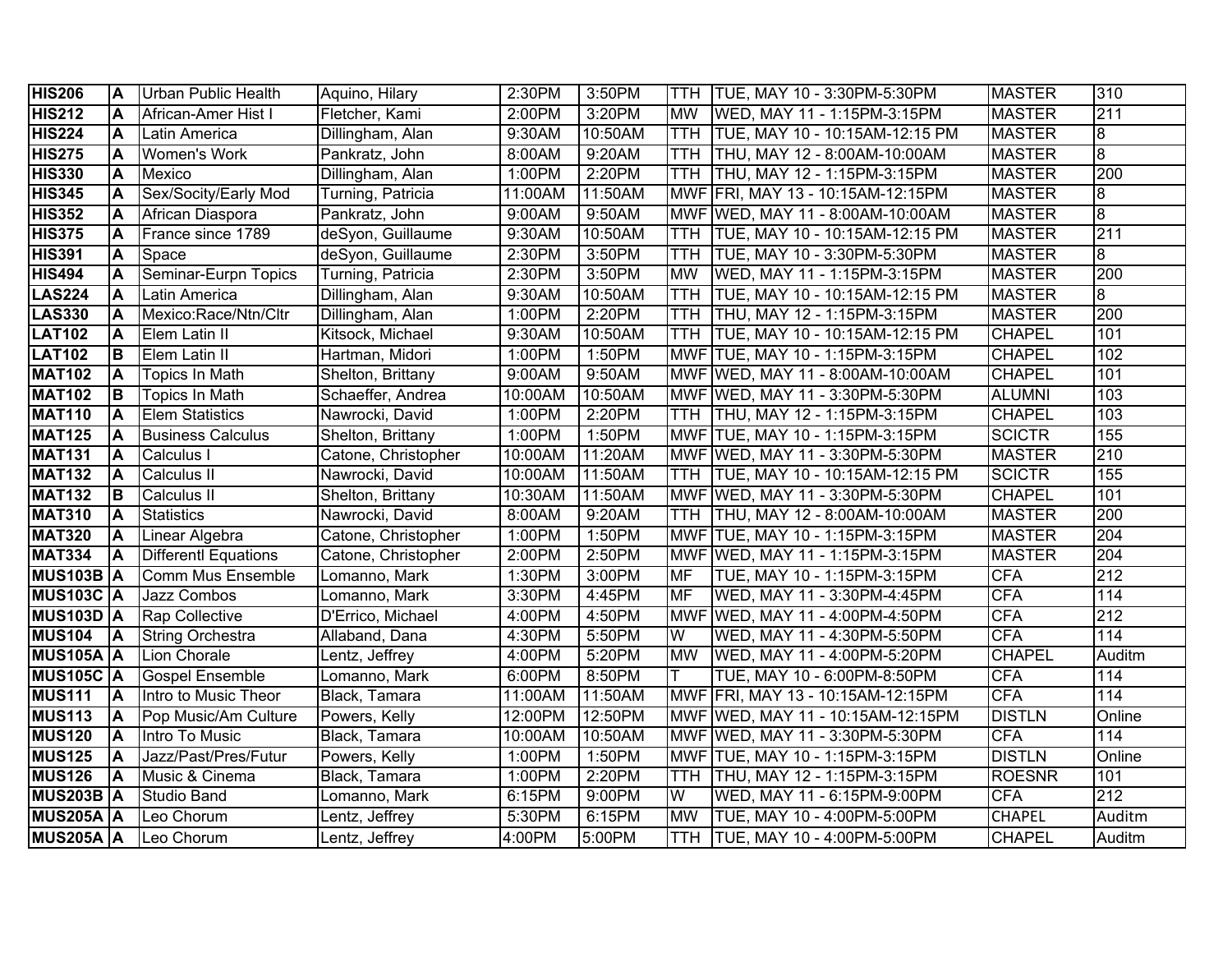| <b>MUS205B B</b>               |                | Roaring Lions                                   | Lentz, Jeffrey                 | 5:00PM             | 6:00PM             | TTH.       | TUE, MAY 10 - 5:00PM-6:00PM                                            | <b>CHAPEL</b>                  | Auditm           |
|--------------------------------|----------------|-------------------------------------------------|--------------------------------|--------------------|--------------------|------------|------------------------------------------------------------------------|--------------------------------|------------------|
| <b>MUS205B B</b>               |                | <b>Roaring Lions</b>                            | Lentz, Jeffrey                 | 5:30PM             | 6:10PM             | <b>MW</b>  | TUE, MAY 10 - 5:00PM-6:00PM                                            | <b>CHAPEL</b>                  | Auditm           |
| <b>MUS212</b>                  | <b>A</b>       | Comm Music Theory II                            | Black, Tamara                  | 9:30AM             | 10:50AM            | <b>TTH</b> | TUE, MAY 10 - 10:15AM-12:15 PM                                         | <b>ROESNR</b>                  | 103              |
| <b>MUS243</b>                  | ΙA             | <b>Business of Music</b>                        | Merlino, Anthony               | 11:00AM            | 12:20PM            |            | TTH THU, MAY 12 - 10:15AM-12:15PM                                      | <b>ROESNR</b>                  | 221              |
| <b>MUS251</b>                  | ΙA             | <b>Recording Technology</b>                     | D'Errico, Michael              | 11:00AM            | 12:20PM            |            | TTH THU, MAY 12 - 10:15AM-12:15PM                                      | <b>CFA</b>                     | 212              |
| <b>MUS287</b>                  | A              | <b>American Musical</b>                         | Lentz, Jeffrey                 | 8:00AM             | 9:20AM             |            | TTH THU, MAY 12 - 8:00AM-10:00AM                                       | <b>CFA</b>                     | 114              |
| <b>MUS312</b>                  | <b>A</b>       | Songwriting                                     | D'Errico, Michael              | 10:00AM            | 10:50AM            |            | MWF WED, MAY 11 - 3:30PM-5:30PM                                        | <b>ALUMNI</b>                  | 302              |
| <b>MUS344</b>                  | A              | <b>Artist Management</b>                        | Merlino, Anthony               | 1:00PM             | 2:20PM             |            | TTH THU, MAY 12 - 1:15PM-3:15PM                                        | <b>ROESNR</b>                  | $\overline{221}$ |
| <b>MUS345</b>                  | A              | Music Law & Ethics                              | Merlino, Anthony               | 8:00AM             | 9:20AM             |            | TTH  THU, MAY 12 - 8:00AM-10:00AM                                      | <b>ROESNR</b>                  | $\overline{221}$ |
| <b>MUS350</b>                  | ΙA             | Mixing & Mastering                              | D'Errico, Michael              | 1:00PM             | 2:20PM             |            | TTH THU, MAY 12 - 1:15PM-3:15PM                                        | <b>CFA</b>                     | 212              |
| <b>MUS495</b>                  | ΙA             | Seminar                                         | Merlino, Anthony               | 9:30AM             | 10:50AM            | <b>TTH</b> | TUE, MAY 10 - 10:15AM-12:15 PM                                         | <b>ROESNR</b>                  | $\overline{221}$ |
| <b>OPT101</b>                  | ΙA             | Optics & Tech/Lab                               | Buerke, Brian                  | 9:30AM             | 10:50AM            | TTH        | TUE, MAY 10 - 10:15AM-12:15 PM                                         | <b>SCICTR</b>                  | 255              |
| <b>PHI203</b>                  | <b>A</b>       | Ethics                                          | Wernicki, Nicholas             | 9:00AM             | 9:50AM             |            | MWF WED, MAY 11 - 8:00AM-10:00AM                                       | <b>CHAPEL</b>                  | 103              |
| <b>PHI257</b>                  | A              | <b>Buddhism/Cultures</b>                        | Forte, Victor                  | 11:00AM            | 12:20PM            | TTH        | THU, MAY 12 - 10:15AM-12:15PM                                          | <b>CHAPEL</b>                  | 102              |
| <b>PHI280</b>                  | A              | Philosophy of Self                              | Wernicki, Nicholas             | 10:00AM            | 10:50AM            |            | MWF WED, MAY 11 - 3:30PM-5:30PM                                        | <b>CHAPEL</b>                  | 103              |
| <b>PHI314</b>                  | A              | <b>Classical Pol Theory</b>                     | Abrams, Yuval                  | 2:30PM             | 3:50PM             | TTH        | TUE, MAY 10 - 3:30PM-5:30PM                                            | <b>CHAPEL</b>                  | 101              |
| <b>PHI323</b>                  | A              | Science & Knowledge                             | Abrams, Yuval                  | 1:00PM             | 2:20PM             |            | TTH   THU, MAY 12 - 1:15PM-3:15PM                                      | <b>CHAPEL</b>                  | 102              |
| <b>PHI326</b>                  | A              | <b>Constructing Reality</b>                     | Bellantoni, Lisa               | 1:00PM             | 1:50PM             |            | MWF TUE, MAY 10 - 1:15PM-3:15PM                                        | <b>CHAPEL</b>                  | 101              |
| <b>PHI327</b>                  | A              | Phil & Pop Culture                              | Wernicki, Nicholas             | 12:00PM            | 12:50PM            |            | MWF WED, MAY 11 - 10:15AM-12:15PM                                      | <b>CHAPEL</b>                  | 101              |
|                                |                |                                                 |                                |                    |                    |            |                                                                        |                                |                  |
|                                | A              | Sem: Future Ethics                              | Bellantoni, Lisa               | 9:30AM             | 10:50AM            |            | TTH TUE, MAY 10 - 10:15AM-12:15 PM                                     | <b>DISTLN</b>                  | Online           |
| <b>PHI391</b><br><b>PHY102</b> | ΙA             | Mod Astronomy/Lab                               | Buerke, Brian                  | 10:00AM            | 10:50AM            |            | MWF WED, MAY 11 - 3:30PM-5:30PM                                        | <b>SCICTR</b>                  | 351              |
| <b>PHY107</b>                  | A              | Are We Alone?/Lab                               | Mason, Devon                   | 11:00AM            | 11:50AM            |            | MWF FRI, MAY 13 - 10:15AM-12:15PM                                      | <b>SCICTR</b>                  | 155              |
| <b>PHY202</b>                  | B              | General II/Lab                                  | Buerke, Brian                  | 1:00PM             | 3:50PM             | МW         | TUE, MAY 10 - 1:15PM-3:15PM                                            | <b>SCICTR</b>                  | 151              |
| <b>PHY262</b>                  | A              | Electronics                                     | Mason, Devon                   | 10:00AM            | 10:50AM            |            | MWF WED, MAY 11 - 3:30PM-5:30PM                                        | <b>SCICTR</b>                  | 151              |
|                                |                | <b>Quantum Physics</b>                          | Mason, Devon                   | 9:00AM             | 9:50AM             |            | MWF WED, MAY 11 - 8:00AM-10:00AM                                       | <b>SCICTR</b>                  | 151              |
| <b>PHY441</b><br><b>POL101</b> | ΙA             | <b>American Govt</b>                            | Armato, Michael                | 8:00AM             | 9:20AM             |            | TTH  THU, MAY 12 - 8:00AM-10:00AM                                      | <b>ROESNR</b>                  | 105              |
| <b>POL202</b>                  | ΙA             | <b>Internatl Poltcs</b>                         | Langran, Irene                 | 11:00AM            | 12:20PM            | <b>TTH</b> | THU, MAY 12 - 10:15AM-12:15PM                                          | <b>ROESNR</b>                  | 105              |
| <b>POL207</b>                  |                | <b>Research Methods</b>                         | Henceroth, Nathan              | 6:00PM             | 7:20PM             | <b>MW</b>  | WED, MAY 11 - 6:00PM-7:20PM                                            | <b>ROESNR</b>                  | $\overline{202}$ |
| <b>POL220</b>                  | ΙA             | <b>Urban Politics</b>                           | Armato, Michael                | 9:30AM             | 10:50AM            | <b>TTH</b> | TUE, MAY 10 - 10:15AM-12:15 PM                                         | <b>ROESNR</b>                  | 201              |
| <b>POL231</b>                  | ΙA             | <b>Criminal Law</b>                             | Munir, Hayley                  | 10:00AM            | 10:50AM            |            | MWF WED, MAY 11 - 3:30PM-5:30PM                                        | <b>ROESNR</b>                  | 203              |
| <b>POL240</b>                  | ΙA             | East Euro & Rusn Pol                            | Henceroth, Nathan              | 12:00PM            | 12:50PM            |            | MWF WED, MAY 11 - 10:15AM-12:15PM                                      | <b>ROESNR</b>                  | 101              |
| <b>POL314</b>                  | ΙA             | <b>Classical Pol Theory</b>                     | Abrams, Yuval                  | 2:30PM             | 3:50PM             | TTH        | TUE, MAY 10 - 3:30PM-5:30PM                                            | <b>CHAPEL</b>                  | 101              |
| <b>POL340</b>                  | ΙA             | The European Union                              | Henceroth, Nathan              | 1:00PM             | 1:50PM             |            | MWF TUE, MAY 10 - 1:15PM-3:15PM                                        | <b>ROESNR</b>                  | 101              |
| <b>POL371</b>                  | ΙA             | <b>Constitutional Law</b>                       | Munir, Hayley                  | 11:00AM            | 11:50AM            |            | MWF FRI, MAY 13 - 10:15AM-12:15PM                                      | <b>ROESNR</b>                  | 205              |
| <b>POL440</b>                  | A              | Seminar                                         | Munir, Hayley                  | 2:00PM             | 3:20PM             | <b>MW</b>  | WED, MAY 11 - 1:15PM-3:15PM                                            | <b>ROESNR</b>                  | 105              |
| <b>PSY100</b>                  | ΙA             | General Psychology                              | Lee, Helen                     | 11:00AM            | 11:50AM            |            | MWF FRI, MAY 13 - 10:15AM-12:15PM                                      | <b>TEEL</b>                    | 101A             |
| <b>PSY100</b><br><b>PSY100</b> | lв<br><u>ଚ</u> | General Psychology<br><b>General Psychology</b> | Green, Marsha<br>Green, Marsha | 12:00PM<br>11:00AM | 12:50PM<br>12:20PM |            | MWF WED, MAY 11 - 10:15AM-12:15PM<br>TTH THU, MAY 12 - 10:15AM-12:15PM | <b>DISTLN</b><br><b>DISTLN</b> | Online<br>Online |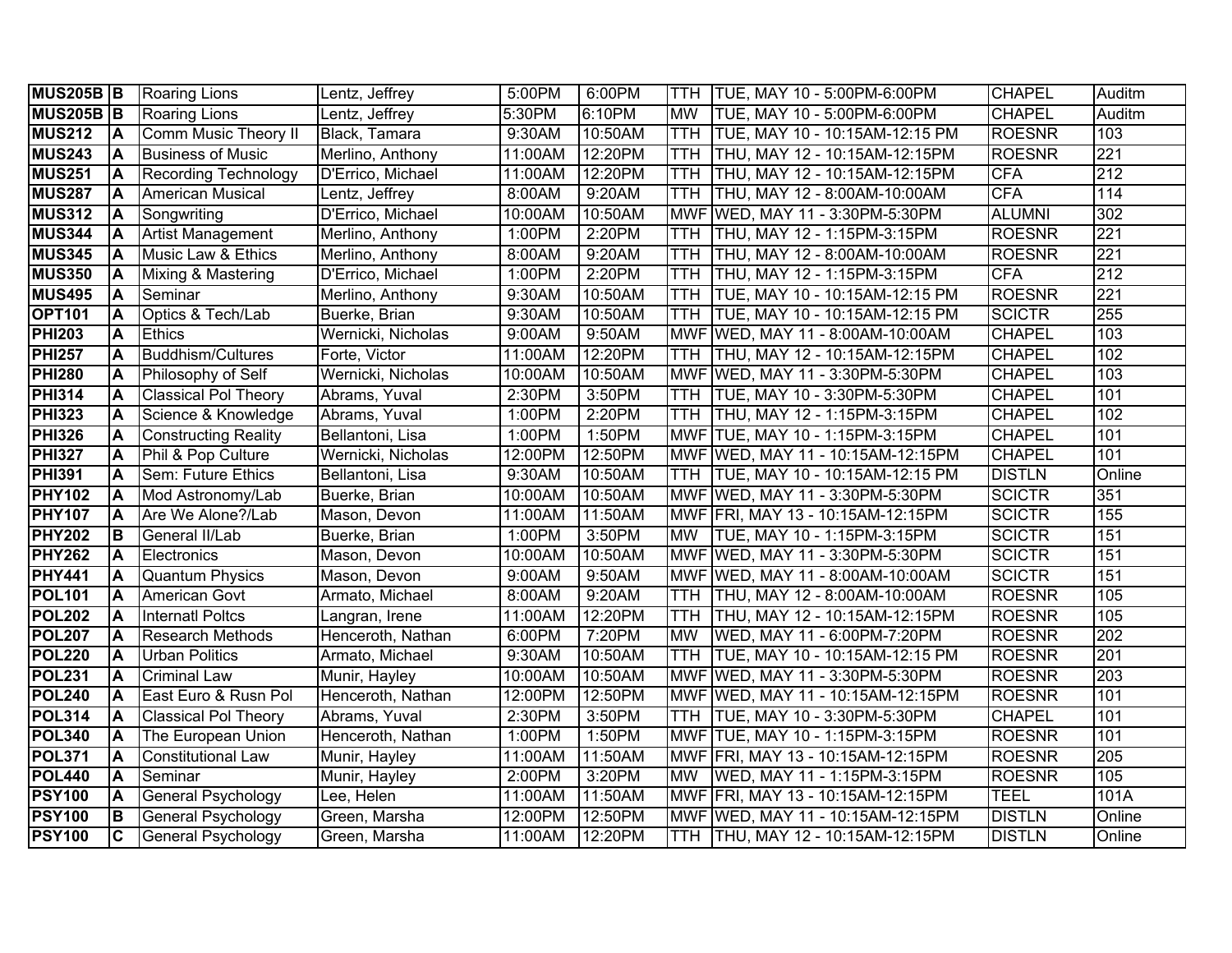| <b>PSY200</b> | ΙA       | Stats for Behvrl Sci       | Hughes, Susan      | 1:00PM  | 2:20PM  | TTH.                    | THU, MAY 12 - 1:15PM-3:15PM        | <b>DISTLN</b> | Online           |
|---------------|----------|----------------------------|--------------------|---------|---------|-------------------------|------------------------------------|---------------|------------------|
| <b>PSY201</b> | ΙA       | <b>Research II</b>         | Seidman, Gwendolyn | 1:00PM  | 2:20PM  | TTH                     | THU, MAY 12 - 1:15PM-3:15PM        | <b>TEEL</b>   | 114              |
| <b>PSY206</b> | A        | Social Psychology          | Seidman, Gwendolyn | 2:30PM  | 3:50PM  | TTH                     | TUE, MAY 10 - 3:30PM-5:30PM        | <b>TEEL</b>   | 114              |
| <b>PSY210</b> | A        | Health Psychology          | Hearon, Bridget    | 11:00AM | 12:20PM | <b>TTH</b>              | THU, MAY 12 - 10:15AM-12:15PM      | <b>TEEL</b>   | 114              |
| <b>PSY310</b> | A        | <b>Health Behvr Change</b> | Hearon, Bridget    | 2:30PM  | 3:50PM  | <b>TTH</b>              | TUE, MAY 10 - 3:30PM-5:30PM        | <b>TEEL</b>   | 101B             |
| <b>PSY340</b> | ΙA       | Cognitive Psych            | Couchman, Justin   | 11:00AM | 11:50AM |                         | MWF FRI, MAY 13 - 10:15AM-12:15PM  | <b>TEEL</b>   | 114              |
| <b>PSY345</b> | A        | Lang Development           | Heberle, Julia     | 2:00PM  | 2:50PM  |                         | MWF WED, MAY 11 - 1:15PM-3:15PM    | <b>TEEL</b>   | 101B             |
| <b>PSY347</b> | A        | <b>Adolescent Devel</b>    | Heberle, Julia     | 1:00PM  | 1:50PM  |                         | MWF TUE, MAY 10 - 1:15PM-3:15PM    | TEEL          | 101A             |
| <b>PSY355</b> | <b>A</b> | Motivation                 | Hughes, Susan      | 11:00AM | 12:20PM |                         | TTH THU, MAY 12 - 10:15AM-12:15PM  | <b>DISTLN</b> | Online           |
| <b>PSY391</b> | A        | Child Psypatholgy          | Lee, Helen         | 10:00AM | 10:50AM |                         | MWF WED, MAY 11 - 3:30PM-5:30PM    | <b>TEEL</b>   | 101A             |
| <b>PSY396</b> | A        | Adv Lab Soc/Dev Psy        | Lee, Helen         | 9:00AM  | 9:50AM  |                         | MWF WED, MAY 11 - 8:00AM-10:00AM   | <b>TEEL</b>   | $\overline{216}$ |
| <b>PSY397</b> | A        | Adv Lab Cog/Bio/Ev         | Couchman, Justin   | 2:00PM  | 3:20PM  | <b>MW</b>               | WED, MAY 11 - 1:15PM-3:15PM        | <b>TEEL</b>   | 114              |
| <b>PSY405</b> | ΙA       | Sr Sem:Consciousness       | Green, Marsha      | 1:00PM  | 2:20PM  |                         | TTH THU, MAY 12 - 1:15PM-3:15PM    | <b>ROESNR</b> | 216              |
| <b>PSY406</b> | A        | Seminar                    | Heberle, Julia     | 12:00PM | 12:50PM |                         | MWF WED, MAY 11 - 10:15AM-12:15PM  | <b>TEEL</b>   | 101A             |
| <b>PSY406</b> | IВ       | Sem:Decision Theory        | Couchman, Justin   | 1:00PM  | 1:50PM  |                         | MWF TUE, MAY 10 - 1:15PM-3:15PM    | <b>TEEL</b>   | 114              |
| <b>PUH101</b> | ΙA       | Intro Public Health        | Aquino, Hilary     | 11:00AM | 12:20PM | <b>TTH</b>              | THU, MAY 12 - 10:15AM-12:15PM      | <b>ROESNR</b> | 203              |
| <b>PUH310</b> | A        | Epidemiology               | Couchman, Justin   | 10:00AM | 10:50AM |                         | MWF WED, MAY 11 - 3:30PM-5:30PM    | <b>TEEL</b>   | 114              |
| <b>PUH330</b> | IA.      | <b>Global Health</b>       | Langran, Irene     | 1:00PM  | 2:20PM  | TTH                     | THU, MAY 12 - 1:15PM-3:15PM        | <b>ROESNR</b> | 205              |
| <b>PUH340</b> | IВ       | <b>Health Systems</b>      | Langran, Irene     | 2:30PM  | 3:50PM  | TTH                     | TUE, MAY 10 - 3:30PM-5:30PM        | <b>ROESNR</b> | 105              |
| <b>REL142</b> | A        | <b>New Testament</b>       | Hartman, Midori    | 12:00PM | 12:50PM |                         | MWF WED, MAY 11 - 10:15AM-12:15PM  | <b>CHAPEL</b> | 102              |
| <b>REL212</b> | A        | Japanese Rel/Pop Clt       | Forte, Victor      | 1:00PM  | 2:20PM  | TTH                     | THU, MAY 12 - 1:15PM-3:15PM        | <b>CHAPEL</b> | 101              |
| <b>REL257</b> | A        | <b>Buddhism/Cultures</b>   | Forte, Victor      | 11:00AM | 12:20PM | TTH.                    | THU, MAY 12 - 10:15AM-12:15PM      | <b>CHAPEL</b> | 102              |
| <b>REL280</b> | A        | Rel & Environment          | Forte, Victor      | 1:00PM  | 1:50PM  |                         | MWF TUE, MAY 10 - 1:15PM-3:15PM    | <b>CHAPEL</b> | 103              |
| <b>REL333</b> | A        | Sociology of Religio       | Brown, Charles     | 11:00AM | 12:20PM | TTH.                    | THU, MAY 12 - 10:15AM-12:15PM      | <b>SELWYN</b> | 208              |
| <b>REL375</b> | ΙA       | <b>Rel Resp Holocaust</b>  | Koosed, Jennifer   | 9:30AM  | 10:50AM | TTH.                    | TUE, MAY 10 - 10:15AM-12:15 PM     | <b>CHAPEL</b> | 103              |
| <b>SOC101</b> | A        | Intro to Sociology         | Rice, Kennon       | 11:00AM | 11:50AM |                         | MWF FRI, MAY 13 - 10:15AM-12:15PM  | <b>CHAPEL</b> | 102              |
| <b>SOC101</b> | lв       | Intro to Sociology         | Guo, Yu            | 9:30AM  | 10:50AM |                         | TTH TUE, MAY 10 - 10:15AM-12:15 PM | <b>TEEL</b>   | 101A             |
| <b>SOC101</b> | C        | Intro to Sociology         | Kiester, Elizabeth | 9:00AM  | 9:50AM  |                         | MWF WED, MAY 11 - 8:00AM-10:00AM   | <b>TEEL</b>   | 114              |
| <b>SOC203</b> | ΙA       | <b>Human Services</b>      | Clinton, Brandon   | 6:00PM  | 8:50PM  | $\overline{\mathsf{W}}$ | WED, MAY 11 - 6:00PM-8:50PM        | <b>TEEL</b>   | 114              |
| <b>SOC210</b> |          | <b>Research Methods</b>    | Guo, Yu            | 1:00PM  | 2:20PM  | TTH                     | THU, MAY 12 - 1:15PM-3:15PM        | <b>TEEL</b>   | 101A             |
| <b>SOC211</b> | ΙA       | <b>Statistics</b>          | Jennings, Brian    | 9:30AM  | 10:50AM | <b>TTH</b>              | TUE, MAY 10 - 10:15AM-12:15 PM     | <b>ROESNR</b> | $\overline{203}$ |
| <b>SOC213</b> | ΙA       | Social Theory              | Brown, Charles     | 8:00AM  | 9:20AM  | TTH                     | THU, MAY 12 - 8:00AM-10:00AM       | <b>ROESNR</b> | 205              |
| <b>SOC251</b> | ΙA       | Crime & Deviance           | Abodalo, Carla     | 11:00AM | 12:20PM | TTH                     | THU, MAY 12 - 10:15AM-12:15PM      | <b>CFA</b>    | 235              |
| <b>SOC254</b> | ΙA       | Adv Crim Investigtn        | Hosking, Kyle      | 6:00PM  | 8:50PM  | <b>TH</b>               | THU, MAY 12 - 6:00PM-8:50PM        | <b>SELWYN</b> | 208              |
| <b>SOC264</b> | A        | <b>Udrstndng Intersect</b> | Guo, Yu            | 11:00AM | 11:50AM |                         | MWF FRI, MAY 13 - 10:15AM-12:15PM  | <b>ROESNR</b> | 104              |
| <b>SOC270</b> | ΙA       | Parenting/Technology       | Kiester, Elizabeth | 11:00AM | 11:50AM |                         | MWF FRI, MAY 13 - 10:15AM-12:15PM  | <b>ROESNR</b> | 201              |
| <b>SOC302</b> | A        | Juv Delinquency            | Rice, Kennon       | 2:00PM  | 2:50PM  |                         | MWF WED, MAY 11 - 1:15PM-3:15PM    | <b>TEEL</b>   | 101A             |
| <b>SOC305</b> | A        | Terrorism                  | Abodalo, Carla     | 11:00AM | 11:50AM |                         | MWF FRI, MAY 13 - 10:15AM-12:15PM  | <b>SELWYN</b> | 208              |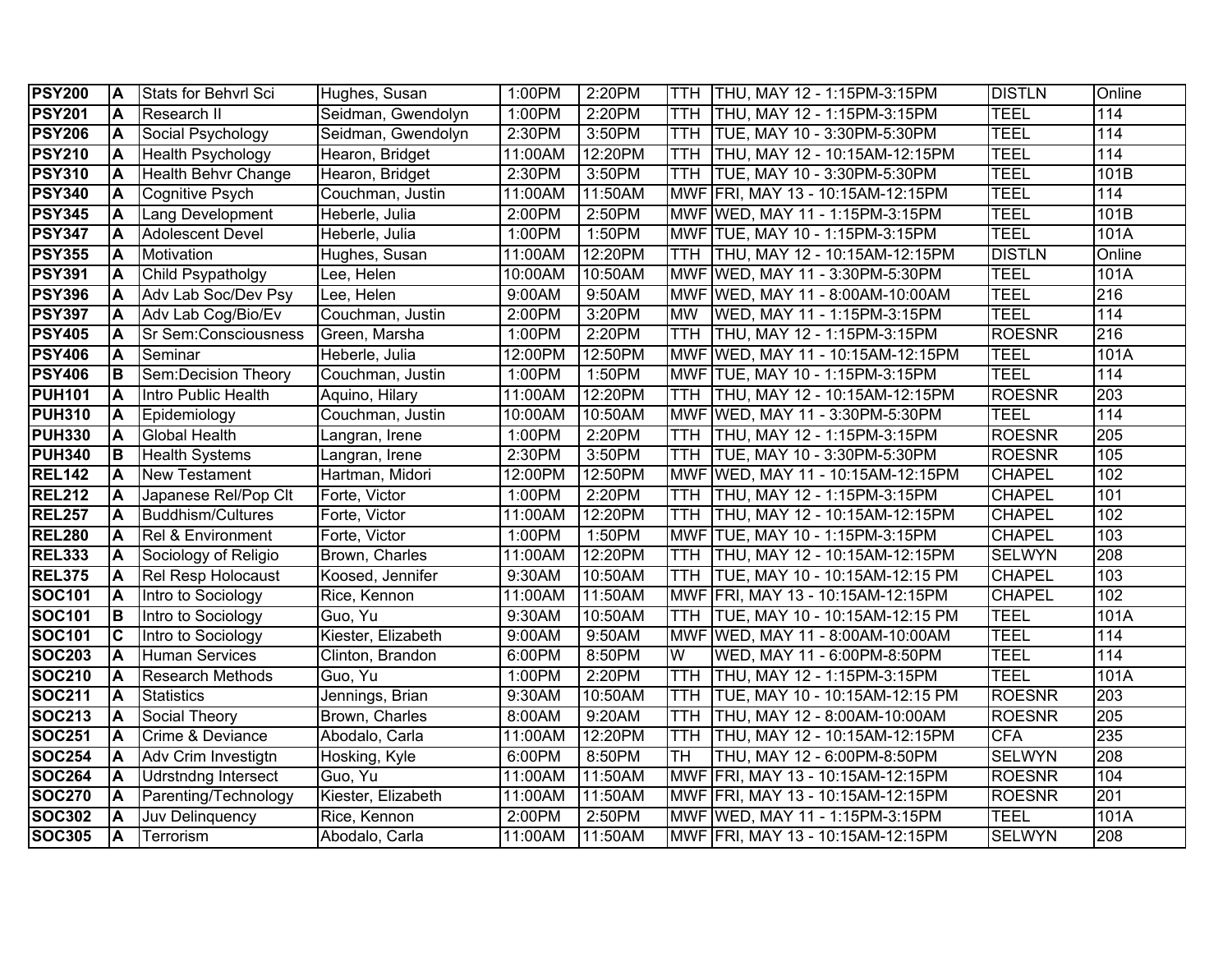| <b>SOC333</b> | <b>A</b> | Sociology of Religio         | Brown, Charles        | 11:00AM | 12:20PM |            | TTH THU, MAY 12 - 10:15AM-12:15PM    | <b>SELWYN</b>  | 208              |
|---------------|----------|------------------------------|-----------------------|---------|---------|------------|--------------------------------------|----------------|------------------|
| <b>SOC385</b> | ΙA       | Violence & Victims           | Lodge, Adrienne       | 6:00PM  | 8:50PM  | M          | WED, MAY 11 - 6:00PM-8:50PM          | <b>SELWYN</b>  | 208              |
| <b>SOC460</b> | ΙA       | <b>Criminal Profiling</b>    | Abodalo, Carla        | 1:00PM  | 2:20PM  |            | TTH   THU, MAY 12 - 1:15PM-3:15PM    | <b>CFA</b>     | 235              |
| <b>SOC490</b> | İΑ       | Seminar                      | Brown, Charles        | 9:30AM  | 10:50AM |            | TTH TUE, MAY 10 - 10:15AM-12:15 PM   | <b>ROESNR</b>  | 202              |
| <b>SPA101</b> | IА       | <b>Elementary I</b>          | Brown, Katherine      | 8:00AM  | 8:50AM  |            | MWF FRI, MAY 13 - 8:00AM-10:00AM     | <b>SCIENCE</b> | 255              |
| <b>SPA101</b> | Iв       | <b>Elementary I</b>          | Brown, Katherine      | 9:00AM  | 9:50AM  |            | MWF WED, MAY 11 - 8:00AM-10:00AM     | <b>SCIENCE</b> | 255              |
| <b>SPA102</b> | <b>A</b> | <b>Elementary II</b>         | Katz, Melissa         | 8:00AM  | 9:20AM  |            | TTH FRI, MAY 13 - 1:15PM-3:15PM      | <b>MASTER</b>  | 8                |
| <b>SPA102</b> | Iв       | <b>Elementary II</b>         | Katz, Melissa         | 9:30AM  | 10:50AM |            | TTH FRI, MAY 13 - 1:15PM-3:15PM      | <b>MASTER</b>  | 8                |
| <b>SPA102</b> | IC       | <b>Elementary II</b>         | Katz, Melissa         | 11:00AM | 12:20PM |            | TTH FRI, MAY 13 - 1:15PM-3:15PM      | <b>MASTER</b>  | 8                |
| <b>SPA102</b> | ID       | <b>Elementary II</b>         | Lopez Calonge, Laura  | 9:00AM  | 9:50AM  |            | MWF FRI, MAY 13 - 1:15PM-3:15PM      | <b>SCIENCE</b> | 256              |
| <b>SPA102</b> | ΙE       | <b>Elementary II</b>         | Lopez Calonge, Laura  | 10:00AM | 10:50AM |            | MWF FRI, MAY 13 - 1:15PM-3:15PM      | <b>SCIENCE</b> | 256              |
| <b>SPA102</b> | IF       | <b>Elementary II</b>         | McGovern, Abby        | 9:30AM  | 10:50AM |            | TTH   FRI, MAY 13 - 1:15PM-3:15PM    | <b>MASTER</b>  | 210              |
| <b>SPA102</b> | lG       | <b>Elementary II</b>         | McGovern, Abby        | 1:00PM  | 2:20PM  |            | TTH   FRI, MAY 13 - 1:15PM-3:15PM    | <b>MASTER</b>  | 210              |
| <b>SPA201</b> | A        | Intermediate I               | Amores, Lennie        | 11:00AM | 11:50AM |            | MWF FRI, MAY 13 - 10:15AM-12:15PM    | <b>MASTER</b>  | 309              |
| <b>SPA201</b> | lв       | Intermediate I               | Amores, Lennie        | 1:00PM  | 1:50PM  |            | MWF TUE, MAY 10 - 1:15PM-3:15PM      | <b>MASTER</b>  | 309              |
| <b>SPA202</b> | ΙA       | Intermediate II              | Amores, Lennie        | 12:00PM | 12:50PM |            | MWF WED, MAY 11 - 10:15AM-12:15PM    | <b>MASTER</b>  | 309              |
| <b>SPA302</b> | ΙA       | <b>Advanced II</b>           | Melendez, Maria       | 12:00PM | 12:50PM |            | MWF WED, MAY 11 - 10:15AM-12:15PM    | <b>MASTER</b>  | 301              |
| <b>SPA380</b> | ΙA       | <b>Early Modern Culture</b>  | Brown, Katherine      | 12:00PM | 12:50PM |            | MWF WED, MAY 11 - 10:15AM-12:15PM    | <b>MASTER</b>  | 305              |
| <b>SPA383</b> | ΙA       | Wom Wrt & Prot Spain         | McGovern, Abby        | 11:00AM | 12:20PM |            | TTH  THU, MAY 12 - 10:15AM-12:15PM   | <b>MASTER</b>  | 301              |
| <b>SPA492</b> | A        | Seminar                      | McGovern, Abby        | 11:00AM | 12:20PM |            | TTH  THU, MAY 12 - 10:15AM-12:15PM   | <b>MASTER</b>  | 301              |
| <b>SPE210</b> | ΙA       | Intro to Spec Ed             | Warfield, Rodney      | 9:30AM  | 10:50AM |            | TTH   TUE, MAY 10 - 10:15AM-12:15 PM | <b>MASTER</b>  | $\overline{13}$  |
| <b>SPE250</b> | A        | Child/Adlct Lit K-12         | Warfield, Rodney      | 9:00AM  | 9:50AM  |            | MWF WED, MAY 11 - 8:00AM-10:00AM     | <b>MASTER</b>  | $\overline{13}$  |
| <b>SPI125</b> | ΙA       | <b>Major Decisions</b>       | Junikiewicz, Andrew   | 1:00PM  | 2:20PM  | TTH.       | THU, MAY 12 - 1:15PM-3:15PM          | <b>ROESNR</b>  | $\overline{200}$ |
| <b>SYN306</b> | A        | <b>Hip Hop</b>               | Gilliams, Teresa      | 1:00PM  | 1:50PM  |            | MWF TUE, MAY 10 - 1:15PM-3:15PM      | <b>MASTER</b>  | $\overline{210}$ |
| <b>SYN307</b> | ΙA       | The iGeneration              | Seidenstricker, Lydia | 8:00AM  | 9:20AM  |            | TTH  THU, MAY 12 - 8:00AM-10:00AM    | <b>MASTER</b>  | 204              |
| <b>SYN308</b> | ΙA       | PA Dutch: Culture/His        | Morris, Lawrence      | 8:00AM  | 9:20AM  | <b>TTH</b> | THU, MAY 12 - 8:00AM-10:00AM         | <b>DISTLN</b>  | Online           |
| <b>SYN310</b> | ΙA       | Crime/Culture                | Thompson, Barton      | 1:00PM  | 2:20PM  | <b>TTH</b> | THU, MAY 12 - 1:15PM-3:15PM          | TEEL           | 101B             |
| <b>SYN312</b> | İΑ       | Satire & the State           | Fotis, Matthew        | 10:00AM | 10:50AM |            | MWF WED, MAY 11 - 3:30PM-5:30PM      | <b>ROESNR</b>  | 104              |
| <b>SYN314</b> | ΙA       | Civic Life & Lib Art         | Armato, Michael       | 6:00PM  | 8:50PM  | W          | WED, MAY 11 - 6:00PM-8:50PM          | <b>ROESNR</b>  | 205              |
| <b>SYN323</b> | ΙA       | Sci/Pseudo/Knowledge         | Abrams, Yuval         | 1:00PM  | 2:20PM  | <b>TTH</b> | THU, MAY 12 - 1:15PM-3:15PM          | <b>CHAPEL</b>  | 102              |
| <b>SYN324</b> | ΙA       | Political Eco Media          | Bekken, Jon           | 10:00AM | 10:50AM |            | MWF WED, MAY 11 - 3:30PM-5:30PM      | <b>TEEL</b>    | 101B             |
| <b>SYN326</b> | ΙA       | <b>Constructing Reality</b>  | Bellantoni, Lisa      | 1:00PM  | 1:50PM  |            | MWF TUE, MAY 10 - 1:15PM-3:15PM      | <b>CHAPEL</b>  | 101              |
| <b>SYN327</b> | İΑ       | Phil & Pop Culture           | Wernicki, Nicholas    | 12:00PM | 12:50PM |            | MWF WED, MAY 11 - 10:15AM-12:15PM    | <b>CHAPEL</b>  | 101              |
| <b>SYN330</b> | İΑ       | <b>Global Health</b>         | Langran, Irene        | 1:00PM  | 2:20PM  | <b>TTH</b> | THU, MAY 12 - 1:15PM-3:15PM          | <b>ROESNR</b>  | 205              |
| <b>SYN334</b> | İΑ       | Drawing from Ecology         | Osgood, D/Woodward, K | 10:00AM | 11:20AM | <b>MW</b>  | WED, MAY 11 - 3:30PM-5:30PM          | <b>SCICTR</b>  | $\overline{19}$  |
| <b>SYN352</b> | ΙA       | <b>Aesthetic Rebels</b>      | Perrin, Newton        | 1:00PM  | 2:20PM  | <b>TTH</b> | THU, MAY 12 - 1:15PM-3:15PM          | <b>DISTLN</b>  | Online           |
| <b>SYN380</b> | İΑ       | <b>Rel &amp; Environment</b> | Forte, Victor         | 1:00PM  | 1:50PM  |            | MWF TUE, MAY 10 - 1:15PM-3:15PM      | <b>CHAPEL</b>  | 103              |
| <b>SYN391</b> | <b>A</b> | Space                        | deSyon, Guillaume     | 2:30PM  | 3:50PM  |            | TTH TUE, MAY 10 - 3:30PM-5:30PM      | <b>MASTER</b>  | œ                |